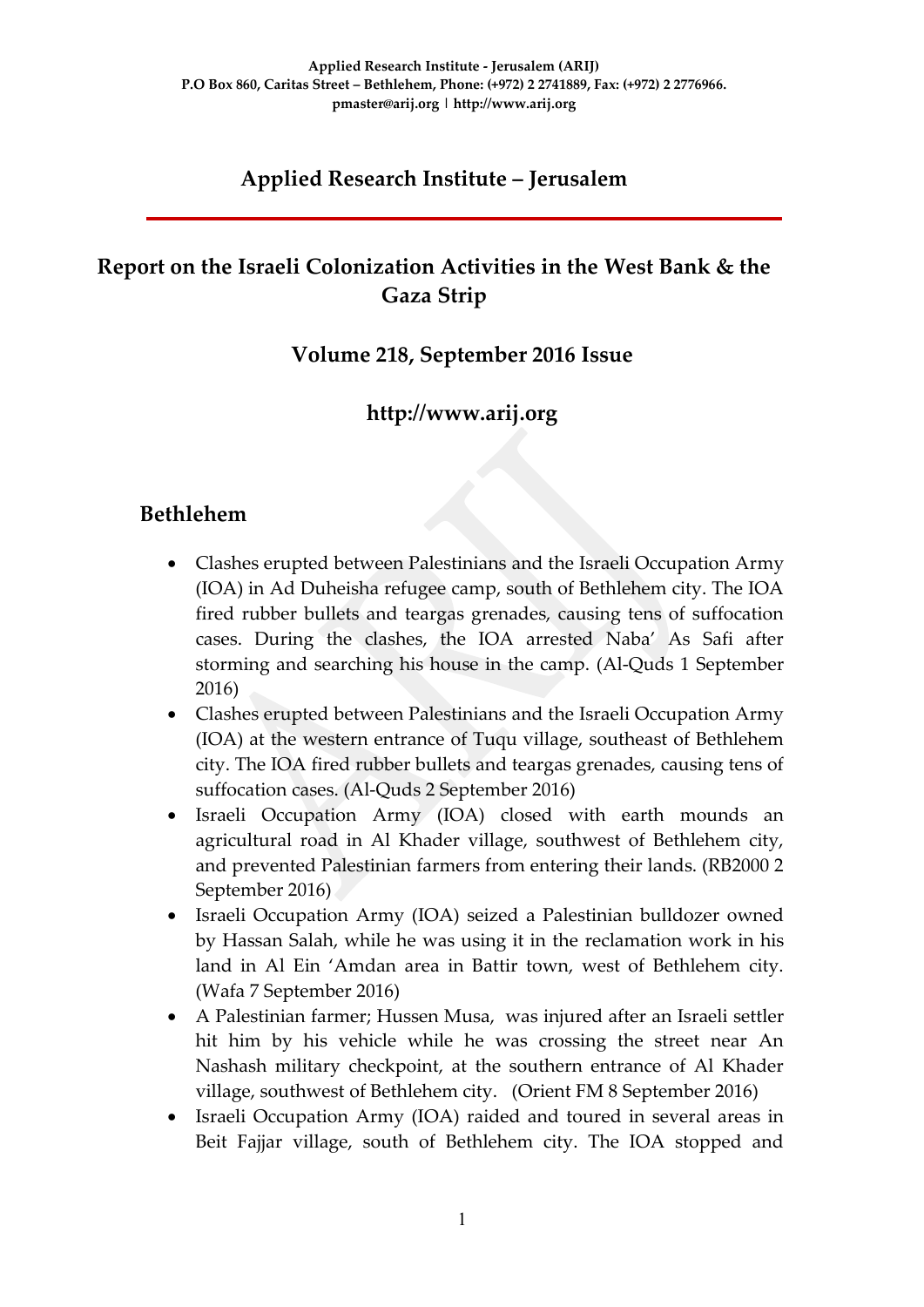searched Palestinian vehicles and checked ID cards. Clashes erupted between Palestinians and the IOA. (Al-Quds & Wafa 9 September 2016)

- Israeli Occupation Army (IOA) invaded Ayda refugee camp, north of Bethlehem city, and surrounded the headquarter of "Lagee Center" while more than 40 children inside it. The IOA also, fired teargas grenades at Palestinian houses, causing tens of suffocation cases. (Wafa 9 September 2016)
- Luma Marwan Musa (6 years) was killed after an Israeli settler ran over her while she was crossing the street in Um Rukba area in Al Khader village, southwest of Bethlehem city. (Orient FM 10 September 2016)
- Clashes erupted between Palestinians and the Israeli Occupation Army (IOA) in Al Khader village, southwest of Bethlehem city, after the funeral of the Palestinian martyr; Luma Marwan. The IOA fired teargas and stun grenades and rubber bullets, causing dozens of suffocation cases, and the injury of three Palestinians. During the clashes, the IOA arrested Anas Adel Ramadan (27 years) from Ad Duheisha refugee camp. (ARN 11 September 2016)
- Israeli Occupation Army (IOA) stormed Al Khader village, southwest of Bethlehem city, where the IOA fired teargas grenades at Palestinians and their houses, causing tens of suffocation cases and the injury of Toleen Ziyad Al Masri (3 years) in her face. During the operation, the IOA arrested Mohammad Ali Salah. (Wattan 12 September 2016)
- Clashes erupted between Palestinians and the Israeli Occupation Army (IOA) in Husan village, west of Bethlehem city. The IOA fired teargas and stun grenades at Palestinians and their houses. During the clashes, the IOA stopped and questioned tens of Palestinians. (Pal Info & Al-Quds 13 September 2016)
- Israeli Occupation Army (IOA) erected a military checkpoint at the entrance of Nahhalin village, west of Bethlehem city. (Wattan 13 September 2016)
- Israeli Occupation Army (IOA) invaded and toured in several areas in Ayda refugee camp, north of Bethlehem city. (Quds Press 15 September 2016)
- Israeli Occupation Army (IOA) erected a military checkpoint at the entrance of Beit Sahour town, east of Bethlehem city. (Quds Press 15 September 2016)
- Clashes erupted between Palestinians and the Israeli Occupation Army (IOA) in Ayda refugee camp, north of Bethlehem city. The IOA fired teargas and stun grenades , causing tens of suffocation cases. (Al-Quds 16 September 2016)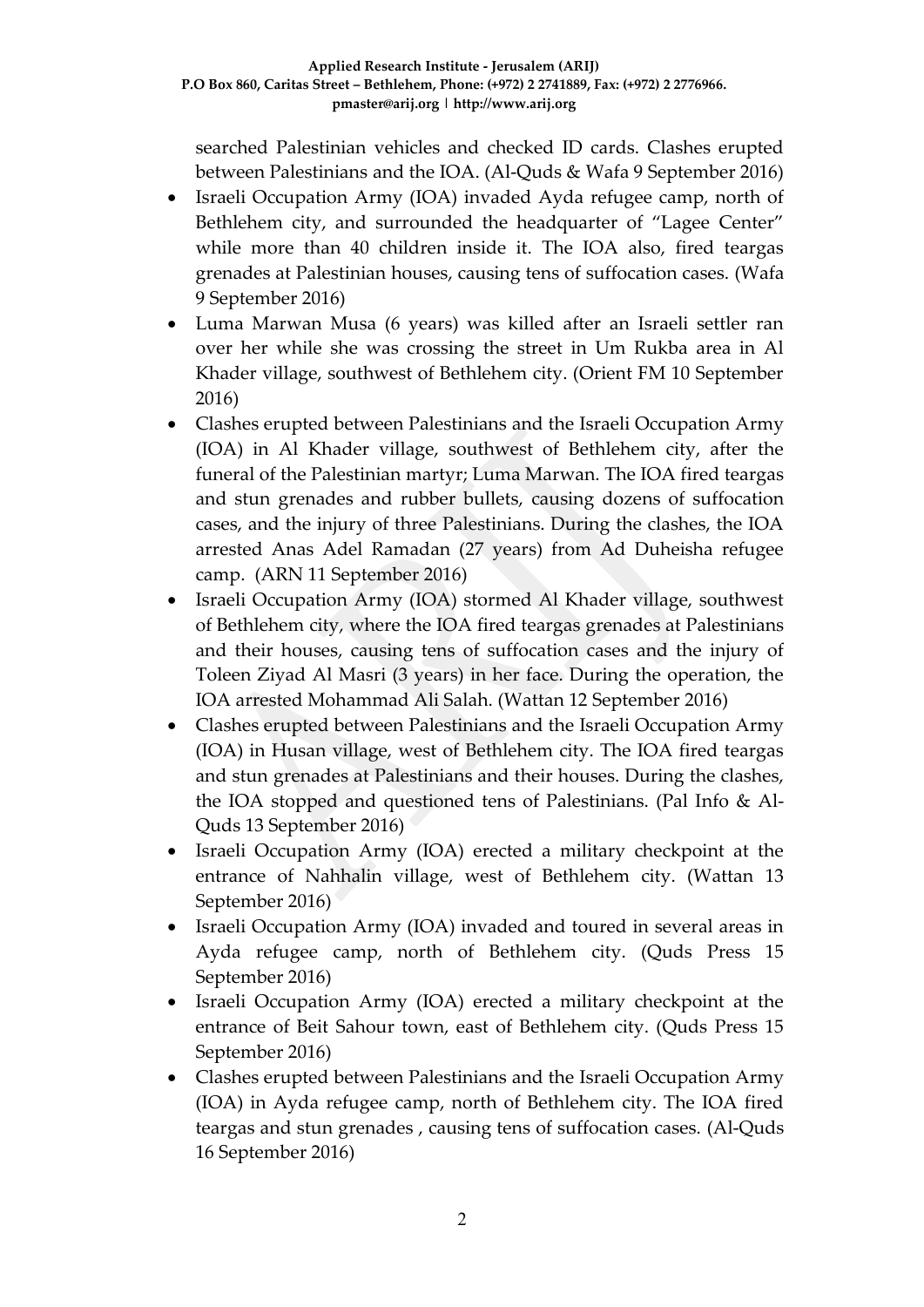- Israeli Occupation Army (IOA) erected a military checkpoint at the western entrance of Nahalin village, west of Bethlehem city. The IOA stopped and searched Palestinian vehicles and checked ID cards. (Al-Quds 16 September 2016)
- Israeli Occupation Army (IOA) closed Al Container military checkpoint, northeast of Bethlehem Governorate. (Al-Quds 16 September 2016)
- Israeli Occupation Army (IOA) raided and searched tens of Palestinian houses in the old city of Al Khader village, southwest of Bethlehem city. (ARN 18 September 2016)
- Israeli Occupation Army (IOA) shoot and injured Baha Khalil Odeh (20 years) from Khallit An Nahla area in Wadi Rahal village, south of Bethlehem city, while he was at the entrance of Efrat settlement. (Wafa 18 September 2016)
- Israeli Occupation Army (IOA) invaded Wadi Rahal village, south of Bethlehem city, and closed all the entrances. The IOA surrounded a Palestinian house owned by the family of Baha Khalil Odeh, and summoned his brother Ahmed to interview the Israeli Intelligence Police in Gush Etzion settlement bloc. (Wafa 18 September 2016)
- Israeli Occupation Army (IOA) raided and searched two Palestinian houses in Al Balo' area in Al Khader village, southwest of Bethlehem city. The targeted houses are owned by: Abdalla Hussen Issa and Yousif Mohammad Hussen Sobeh. (Wafa 19 September 2016)
- Israeli Occupation Army (IOA) stormed and searched a number of Palestinian houses in Wadi Ma'ale area in Bethlehem city, questioned the residents and stole more than 15,000 Shekel. During the operation, the IOA fired live and rubber bullets and teargas grenades at houses, causing tens of suffocation cases. The IOA also, arrested three Palestinians, identified as: Muhannad Jaber (20 years), Aya-alla Mohammad Shahada (19 yeras), Hasaneen Hassan Shuka (52 years), and 'Adlah Ibrahim At Ta'mari (50 years). (ARN & Al-Quds & Orient FM 19 September 2016)
- Clashes erupted between Palestinians and the Israeli Occupation Army (IOA) in Ad Dhuheisha refugee camp, south of Bethlehem city. The IOA fired teargas grenades, and live and rubber bullets, causing tens of suffocation cases and the injury of three Palestinians. During the clashes, the IOA arrested Ramzi Abu 'Ajamiyah, Ahmed Fararjah and Mohammad Faris Fararjah. (Al-Quds 20 September 2016)
- Israeli Occupation Army (IOA) stormed and searched a Palestinian house owned by Anwar Mas'oud Al 'Assa in Al Ubidiya town, east of Bethlehem city. (RB2000 22 September 2016)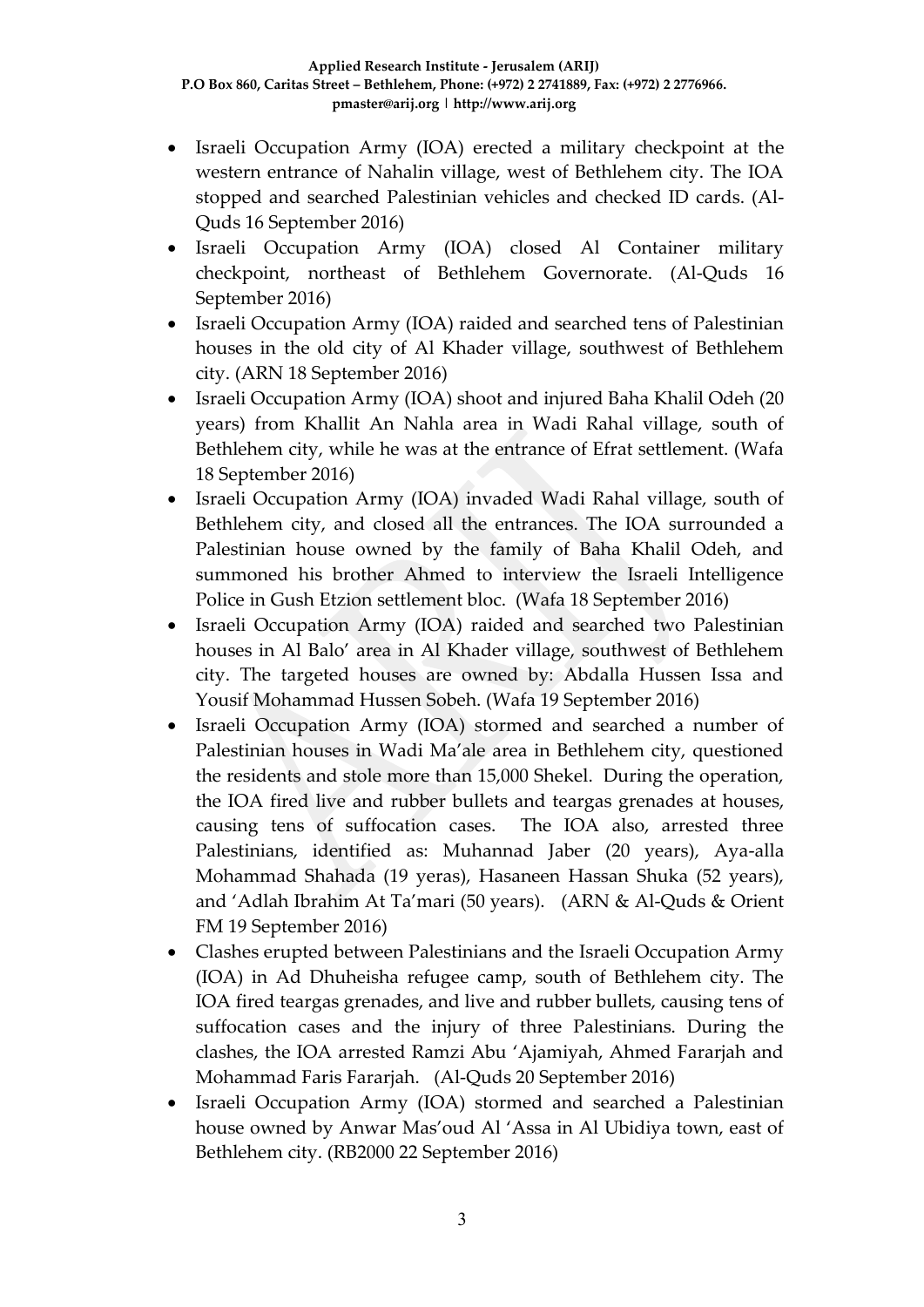- Israeli Occupation Army (IOA) closed Al Container military checkpoint, northeast of Bethlehem city. (RB2000 22 September 2016)
- Clashes erupted between Palestinians and the Israeli Occupation Army (IOA) in Tuqu village, southeast of Bethlehem city. The IOA fired rubber bullets and teargas grenades, causing tens of suffocation cases and the injury of two Palestinians. (Al-Quds 23 September 2016)
- Israeli Occupation Army (IOA) closed Al Container military checkpoint, northeast of Bethlehem governorate. (RB2000 25 September 2016)
- Israeli Occupation Army (IOA) invaded Husan village, west of Bethlehem city, and fired teargas and stun grenades at Palestinian houses. (Wattan 27 September 2016)
- Israeli Occupation bulldozer demolished 80 square meters house located near An Nafaq military checkpoint, north of Beit Jala town, west of Bethlehem city. The targeted house is owned by Said Al Qasas, and inhabited by 8 family members. (SilwanIC & Maannews 28 September 2016)
- Israeli bulldozers escorted by the Israeli Occupation Army (IOA) demolished and razed a Plant nursery at the western entrance of Husan village, west of Bethlehem city. (ARIJ Field workers 28 September 2016)
- Israeli bulldozers escorted by the Israeli Occupation Army (IOA) razed 22 dunums of land in Wadi Fukin village, west of Bethlehem city, and demolished two water wells and uprooted 50 olive trees. The targeted land is owned by Mohammad Abed Al Majed Abdallah, Yousif Mohammad Khalil Abdallah and Mahmoud Mohammad Khalil Abdallah. (ARIJ Field workers & RB2000 28 September 2016)
- Israeli Occupation Army (IOA) set up a number of security cameras at the western entrance of Tuqu village, southeast of Bethlehem cuty. (RB2000 29 September 2016)

## **Jenin**

- Israeli Occupation Army (IOA) fired teargas grenades at the campus of Arab- American University in Az Zababida village, south of Jenin city, causing tens of suffocation cases. (Wafa 3 September 2016)
- Israeli Occupation Army (IOA) occupied an under construction house in Yabad town, west of Jenin city, and transferred it to a military base. The targeted house is owned by Tawfiq Shakir Badarnah. (Wafa 5 September 2016)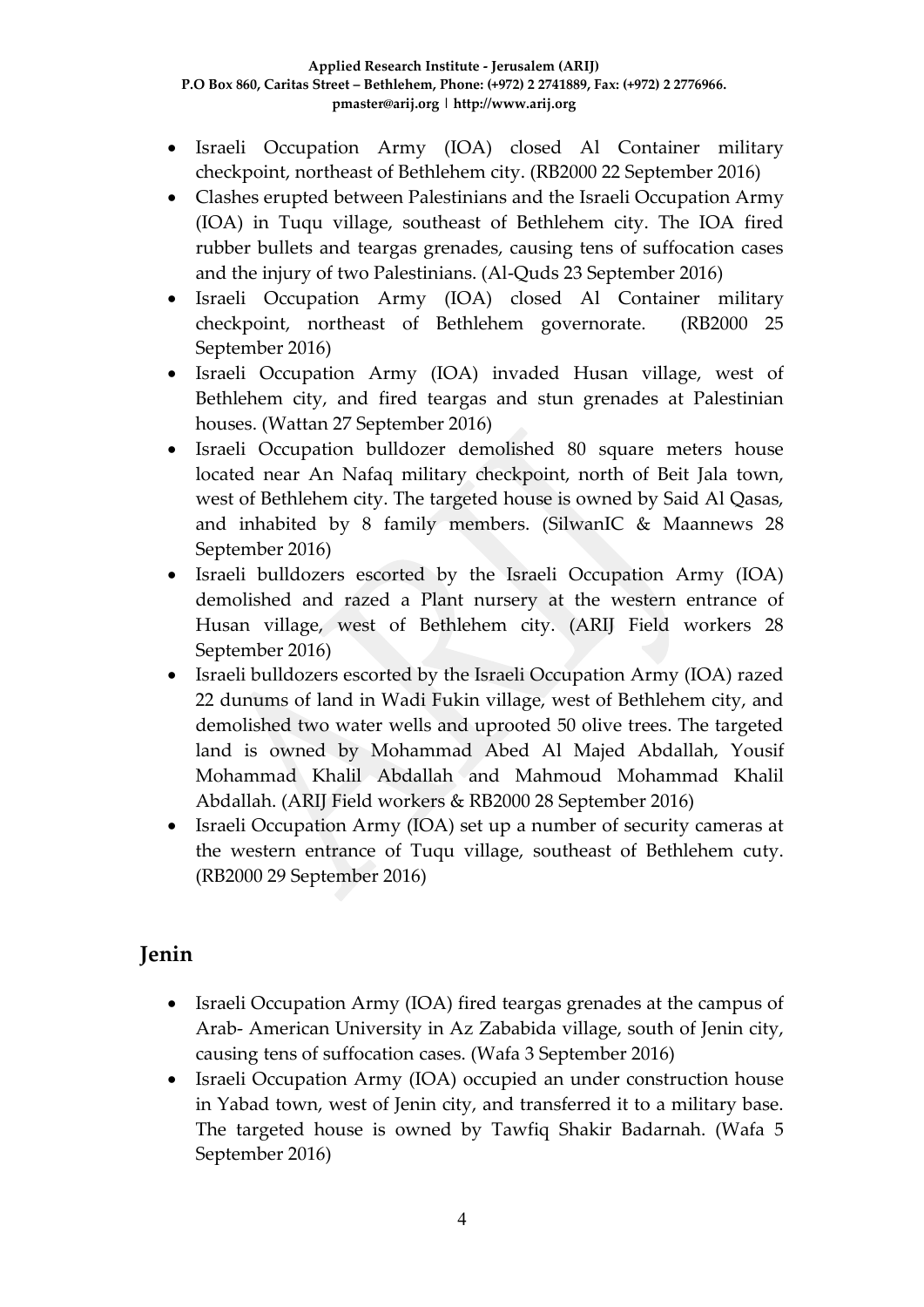- Israeli Occupation Army (IOA) stormed and searched several areas and neighborhood in Birqin village, west of Jenin city. (Wafa 5 September 2016)
- Israeli Occupation Army (IOA) erected a military checkpoint at the southeastern entrance of Jenin city. The IOA stopped and searched Palestinian vehicles and checked ID cards. (Wafa 6 September 2016)
- Israeli Occupation Army (IOA) raided and searched a number of Palestinian houses in Qabatiya village, south of Jenin city. Clashes erupted between Palestinians and the IOA. (Safa 7 September 2016)
- Clashes erupted between Palestinians and the Israeli Occupation Army (IOA) in Ash Shuhada village, south of Jenin city, The IOA used teargas grenades to attack Palestinians. (Safa 7 September 2016)
- Israeli Occupation Army (IOA) imposed blockade on Mirka village, south of Jenin city, and prevented Palestinians from entering or leaving the village. (Wafa 8 September 2016)
- Clashes erupted between Palestinians and the Israeli Occupation Army (IOA) in Rimmana village, northwest of Jenin city. The IOA fired teargas and stun grenades, causing dozens of suffocation cases. (Safa 8 September 2016)
- Clashes erupted between Palestinians and the Israeli Occupation Army (IOA) in Az Zababida village, southeast of Jenin city. The IOA fired teargas and stun grenades, causing tens of suffocation cases. (RB2000 & Pal Info 9 September 2016)
- Israeli Occupation Army (IOA) erected a military checkpoint at the entrance of Kufeirit village, southwest of Jenin city. The IOA stopped and searched Palestinian vehicles and checked ID cards. (Safa 9 September 2016)
- Clashes erupted between Palestinians and the Israeli Occupation Army (IOA) in Qabatiya village, south of Jenin city. The IOA fired teargas and stun grenades, causing a number of suffocation cases. (Safa 10 September 2016)
- Israeli Occupation Army (IOA) erected a military checkpoint at the entrance of Arraba village, southwest of Jenin city. The IOA stopped and searched Palestinian vehicles, and questioned Palestinians and checked their ID cards. (Wafa 12 September 2016)
- Israeli Occupation Army (IOA) erected a military checkpoint at the entrance of Arraba village, southwest of Jenin city. (Wattan 13 September 2016)
- Israeli Occupation Army (IOA) erected a military checkpoint at Jenin-An Nazareth road, northeast of Jenin city. (Wafa 13 September 2016)
- Israeli Occupation Army (IOA) erected a military checkpoint at Jenin-Nazareth road, northeast of Jenin city. The IOA stopped and searched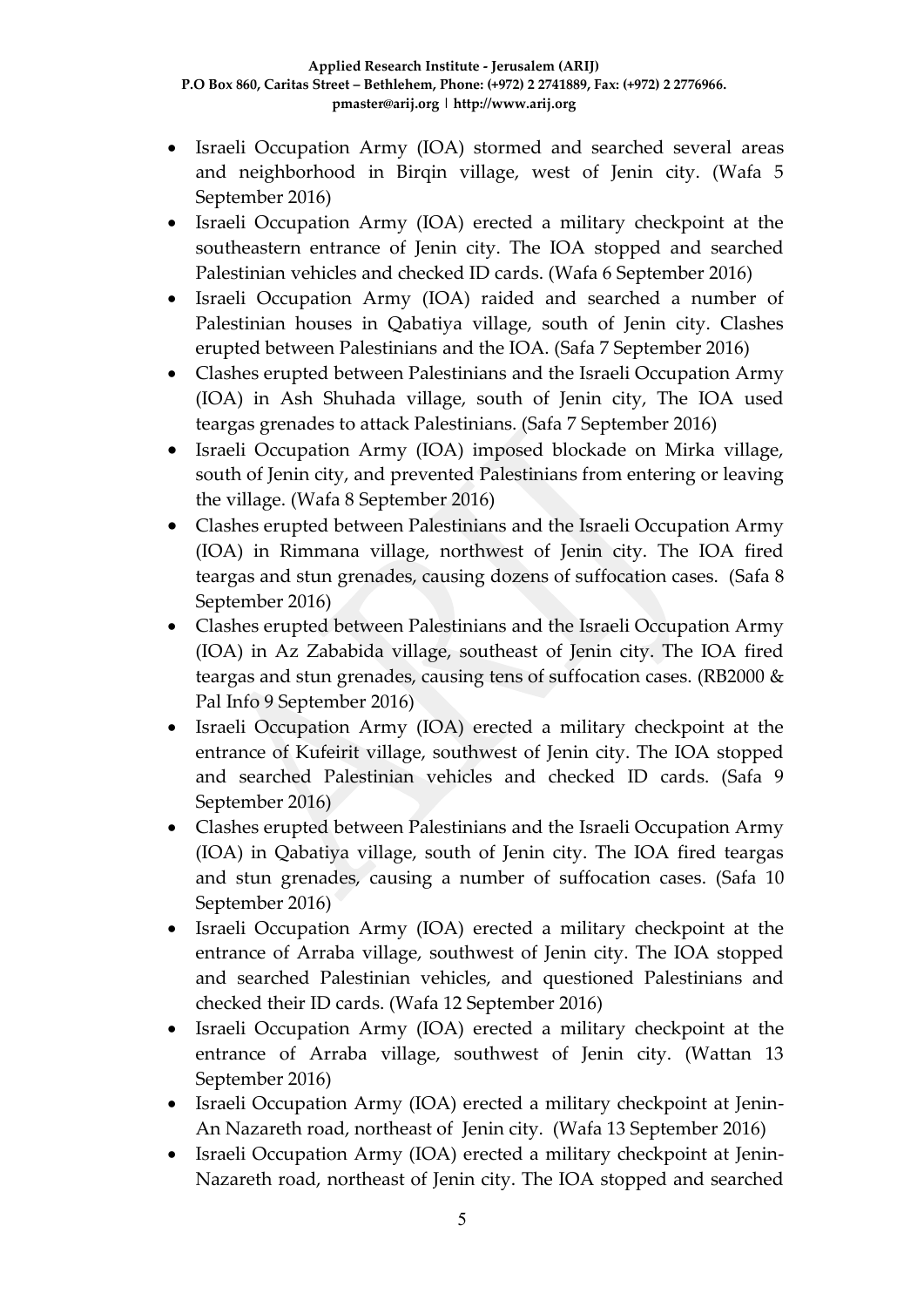Palestinian vehicles, checked ID cards, and questioned Palestinians. During the operation, the IOA assaulted and injured Suliman Mahmoud As Sa'di. (Wafa 14 September 2016)

- Israeli Occupation Army (IOA) stormed and toured in areas and neighborhoods in Yabed town, west of Jenin city, and distributed flyers on the residents informed that that the IOA closed the main road link between Jenin city and Tulkarm governorate. (Wafa 15 September 2016)
- Clashes erupted between Palestinians and the Israeli Occupation Army (IOA) in Yabad town, west of Jenin city. The IOA fired teargas grenades and metal bullets at Palestinians. Noted that the IOA continued the construction of the security fence on Palestinian land at the western part of Yabad town. (Pal Info 16 September 2016)
- Israeli Occupation Army (IOA) stormed and toured in several areas in Zabuba village, northwest of Jenin city. Clashes erupted between Palestinians and the IOA, where the IOA fired teargas and stun grenades, and rubber bullets, causing tens of suffocation cases and the injury of three Palestinians. (Wafa & Safa 16 September 2016)
- Israeli Occupation Army (IOA) stationed at the entrance of Rummana village, northwest of Jenin city, and searched the nearby areas. (Safa 16 September 2016)
- Israeli Occupation Army (IOA) occupied a Palestinian houses in Yabad town, west of Jenin city, and transferred it to a military base. (Wafa 18 September 2016)
- Clashes erupted between Palestinians and the Israeli Occupation Army (IOA) in Zabuba village, northwest of Jenin city. The IOA fired rubber bullets, and teargas grenades, causing tens of suffocation cases. During the clashes, the IOA arrested four Palestinians, identified as: Yazan Jamal Mohammad Zaqzaq (16 years), Nour Amjad Abeid (16 years), Mohammad Karem Zayoud (18 years) and Ziyad Abed Ar Rahman Jaradat (24 years). The IOA transferred the arrestees to unknown location. (Al-Quds & Maannews 18 September 2016)
- Israeli Occupation Army (IOA) stormed and toured between Palestinian houses in Al Kharouba neighborhood in Jenin city. (RB2000 20 September 2016)
- Israeli Occupation Army (IOA) stormed and toured at the western neighborhood in Qabatiya village, south of Jenin city. (Wafa 21 September 2016)
- Israeli Occupation Army (IOA) invaded and searched a carwash in Arraba village, southwest of Jenin city, and questioned the workers. (Wafa 21 September 2016)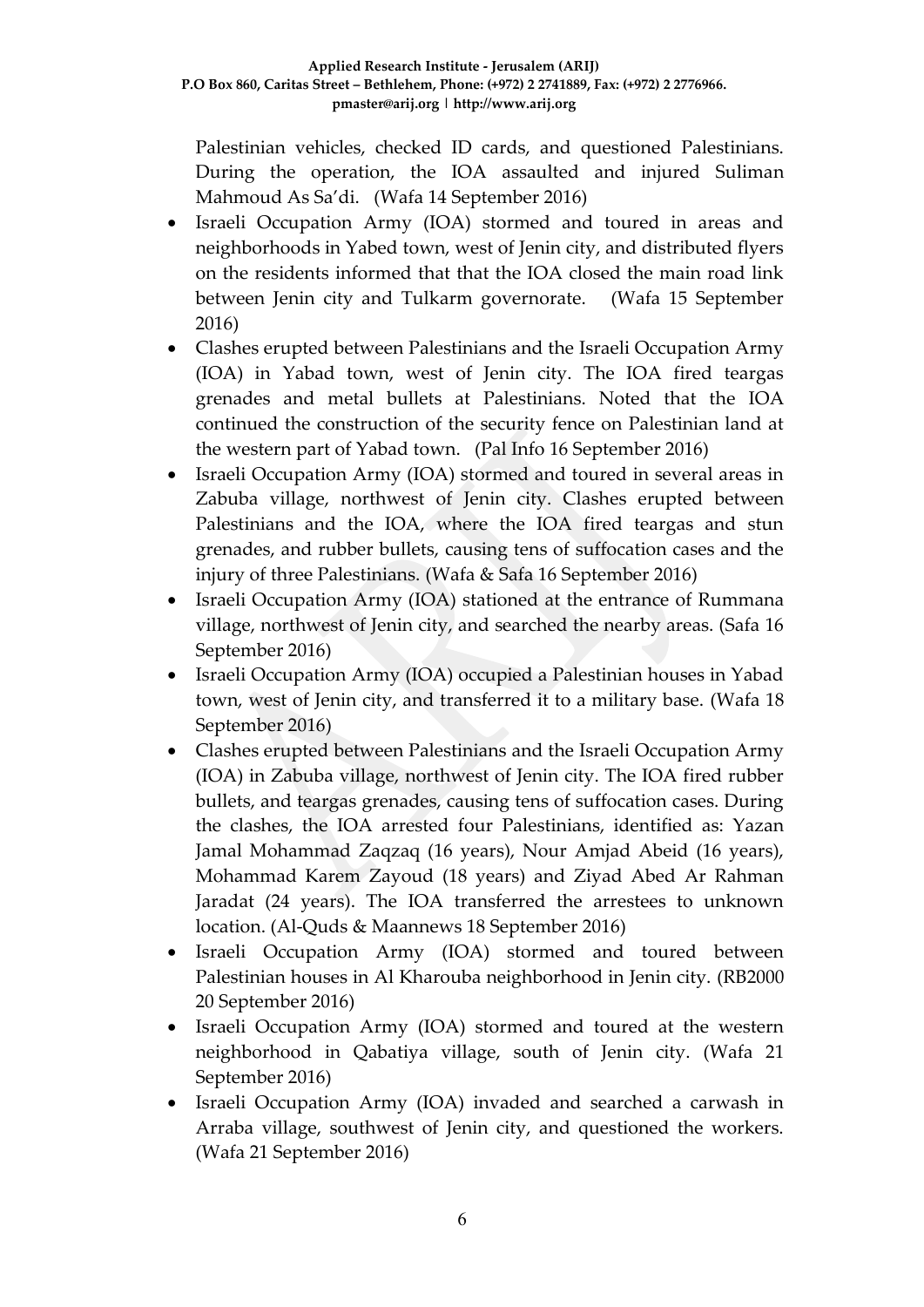- Israeli Occupation Army (IOA) erected military checkpoints at Jenin-Nablus road, near the entrance of Jaba, and at the entrance of Arraba village, in Jenin governorate. The IOA stopped and searched Palestinian vehicles and checked ID cards. (Wafa 21 September 2016)
- Israeli Occupation Army (IOA) assaulted and injured Suliman Zalfah from Jenin refugee camp in Jenin governorate, after stopping him at Al Jalamah military checkpoint, north of Jenin city (Wafa 23 September 2016)
- Israeli Occupation Army (IOA) invaded Zabuba village, northwest of Jenin city. Clashes erupted between Palestinians and the IOA, where the IOA fired teargas and stun grenades at Palestinians and their houses, causing tens of suffocation cases (Wafa 23 September 2016)
- Clashes erupted between Palestinians and the Israeli Occupation Army (IOA) in Yabad town, west of Jenin city. The IO fired teargas and stun grenades, causing tens of suffocation cases. (Safa 25 September 2016)
- Israeli Occupation Army (IOA) invaded Qabatiya village, south of Jenin city, and erected a military checkpoint. The IOA stopped and questioned Palestinians and checked their ID cards. (ARN 25 September 2016)
- A Palestinian Prisoner; Yaser Diyab Hamdouni (40 years) from Yabad town in Jenin Governorate, died from a stroke he suffered in the Ramon Israeli Prison, before he was moved to Soroka hospital. The prisoner suffered various serious health issues but was not provided with the needed treatment and follow-up. (IMEMC & Wafa 25 September 2016)
- Israeli settlers escorted by the Israeli Occupation Army (IOA) invaded the evacuation site of Tarsallah, near Sanur village, south of Jenin city, chanted anti-Palestinian slogans and performed Talmudic rituals. (Wafa 25 September 2016)
- Israeli Occupation Army (IO) erected a military checkpoint between Yabad and Barta'a Ash Sharqiya towns, west of Jenin city. The IOA stopped and searched Palestinian vehicles and checked ID cards. (RB2000 25 September 2016)
- Israeli Occupation Army (IOA) erected a military checkpoint at Jenin Nablus road near 'Ajja junction, south of Jenin city. The IOA stopped and searched Palestinian vehicles and checked ID cards. (RB2000 25 September 2016)
- Israeli Occupation Army (IOA) occupied the roof of a Palestinian house in Qabatiya village, south of Jenin city, and transformed it to a military tower. The targeted house is owned by Rif'at Zakarnah. The IOA also, torched a commercial store owned by Moayyad Zakarnah. During the operation, the IOA arrested Ibrahim Mohammad Sawiti (25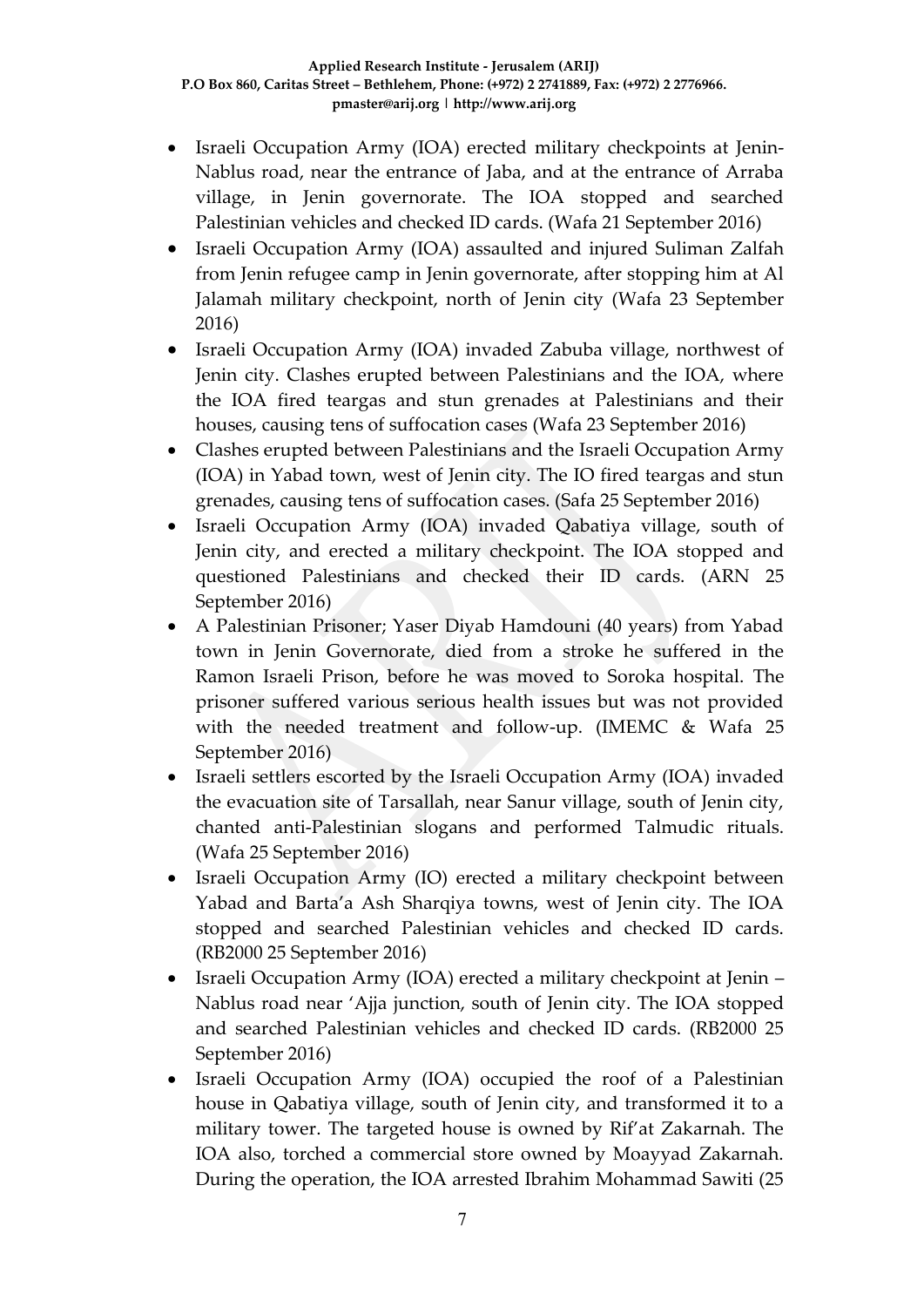years), Mohammad Kamel and Ahmed Sarsour. Clashes erupted between Palestinians and the IOA, where the IOA fired teargas and stun grenade, causing tens of suffocation cases. (Safa & Wattan 27 September 2016)

- Israeli Occupation Army (IOA) invaded and toured in several areas around Jenin city. (Pal Info 30 September 2016)
- Israeli Occupation Army (IOA) tightened its procedures between Al 'Araqa and At Tarem villages, west of Jenin city. (Pal Info 30 September 2016)
- Israeli Occupation Army (IOA) erected military checkpoints at the entrances of Yabad town and Kufeirit village in Jenin governorate. The IOA stopped and searched Palestinian vehicles and checked ID cards. (Pal Info 30 September 2016)

## **Jerusalem**

- Israeli settlers escorted by the Israeli Occupation Army (IOA) stormed AL Aqsa mosque in Jerusalem city and toured in its courtyard. (PNN 1 September 2016)
- Israeli Occupation Army (IOA) stationed at the entrance of Al Issawiya town in Jerusalem city, opened fire at a Palestinian vehicle. (PNN 2 September 2016)
- Israeli Municipality of Jerusalem handed out administrative orders to demolish a number of Palestinian houses and commercial structures in Al Bustan neighborhood in Silwan town in Jerusalem city. (Al-Quds 2 September 2016)
- Israeli weekly newspaper of "Kool Ha'ir" revealed that the Israeli Company of Mital, which implemented the construction of two projects in Pisgat Ze'ev and Har Homa settlements, sold out 14 housing units in two the projects. The Company revealed also, that they sold 20 housing units out of 246 within Tal Platinum project in Pisgat Ze'ev settlement. (Al-Quds 3 September 2016)
- Israeli Occupation Army (IOA) tightened its procedures at the entrance of Wadi Hilwa neighborhood in Silwan town in Jerusalem city, after closing it with cement blocks. The IOA stopped and searched Palestinian vehicles and checked ID cards. (Wafa 3 September 2016)
- Israeli Occupation Bulldozers demolished two Palestinian houses in Wadi Yasoul neighborhood in Silwan town in Jerusalem city. The targeted houses are owned by: Iyad Mahmoud Rashad Nayrokh and Amjad Faiz Murtada Sanqrout. (LRC 3 September 2016)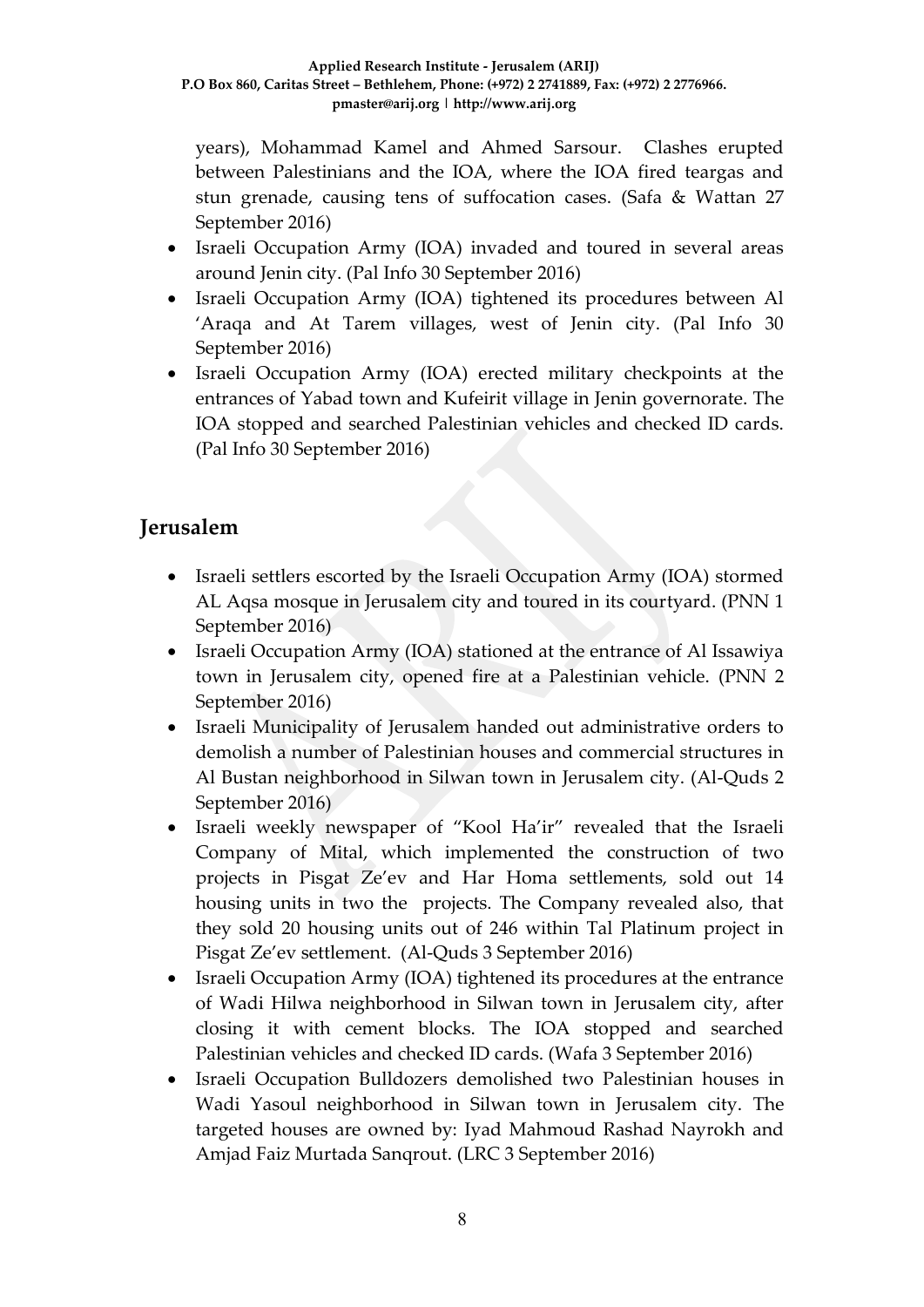- Clashes erupted between Palestinians and the Israeli Occupation Army (IOA) in Al Issawiya town in Jerusalem city. The IOA fired stun grenades at Palestinians. During the clashes, the IOA erected a military checkpoint in the town, where the IOA stopped and searched Palestinian vehicles and checked ID cards. (Q Press 4 September 2016)
- Clashes erupted between Palestinians and the Israeli Occupation Army (IOA) in Himza town, northeast of Jerusalem city. The IOA fired teargas grenades at Palestinians and their houses. (Q Press 4 September 2016)
- Clashes erupted between Palestinians and the Israeli Occupation Army (IOA) in Olive Mount/ At Tur neighborhood in Jerusalem city. (Q Press & Wafa 4 September 2016)
- Clashes erupted between Palestinians and the Israeli Occupation Army (IOA) in Ein Al Louza neighborhood in Silwan town in Jerusalem city. The IOA fired teargas and stun grenades at Palestinians and their houses. During the clashes, the IOA arrested a number of Palestinians. (Q Press & Wafa 4 September 2016)
- Israeli settlers escorted by the Israeli Occupation Army (IOA) stormed Al Aqsa mosque in Jerusalem city and toured in its courtyard. (Wafa 4 September 2016)
- Israeli Municipality of Jerusalem handed out an administrative order to demolish a 150 square meters house in Ein Al Louza neighborhood in Silwan town in Jerusalem city. The targeted house is owned by Musa Al 'Awar and inhabited by 7 family members. (SilwanIC & RB2000 4 September 2016)
- Israeli Municipality of Jerusalem handed out an order that targeted a 65 square meters under construction house in Silwan town in Jerusalem city. The targeted house is owned by Issam Atta Al 'Abasi. (SilwanIC & RB2000 4 September 2016)
- Israeli Occupation Army (IOA) opened fire at a Palestinian vehicle in Shufat refugee camp, north of Jerusalem city. As a result, Mustafah Nimir was killed and Ala Taha was arrested. (Maannews 5 September 2016)
- Israeli settlers escorted by the Israeli Occupation Army (IOA) stormed Al Aqsa mosque in Jerusalem city and toured in its courtyard. (NBPRS 5 September 2016)
- Israeli Occupation Army (IOA) still imposing blockade on Hizma town, northeast of Jerusalem city. (Orient FM 5 September 2016)
- Clashes erupted between Palestinians and the Israeli Occupation Army (IOA) in Shufat refugee camp, north of Jerusalem city. The IOA fired teargas grenades and rubber bullets, causing tens of suffocation cases. (Wattan 6 September 2016)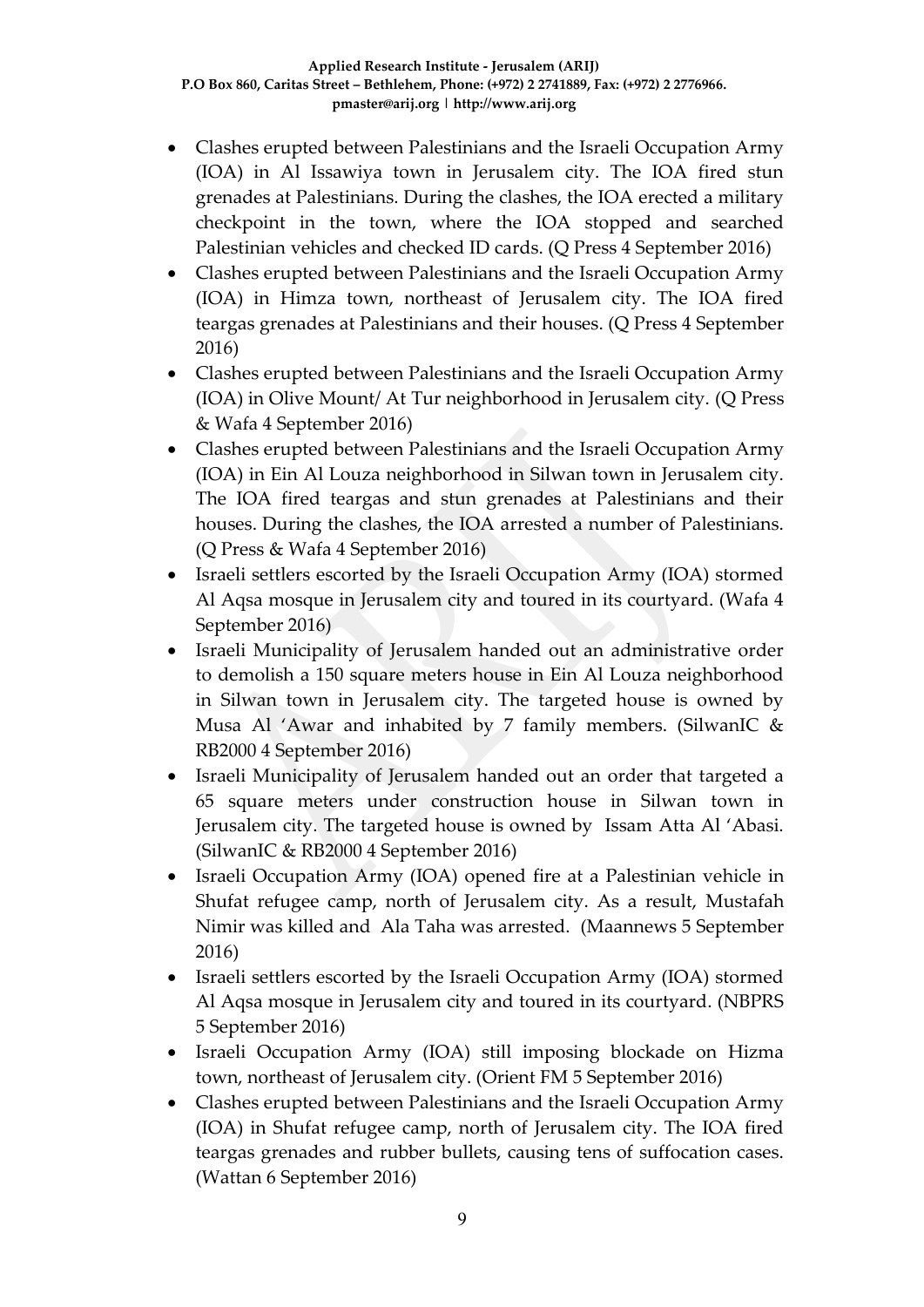- Israeli Settlers escorted by the Israeli Occupation Army (IOA) stormed Al Aqsa mosque in Jerusalem city, and toured in its courtyard, and tried to perform Talmudic rituals. (NBPRS 6 September 2016)
- Israeli Occupation Army (IOA) stormed a Palestinian house in Bab Hutta neighborhood in the old city of Jerusalem. The targeted house is owned by the family of the Palestinian prisoner; Amjad Abu Isninah, where the IOA arrested his mother. (Q Press 7 September 2016)
- Israeli Occupation Army (IOA) carried out a military operation in Ar Ram town, north of Jerusalem city, where the IOA stormed and searched tens of commercial stores. Clashes erupted between Palestinians and the IOA, where the IOA fired teargas and stun grenades. During the operation, the IOA arrested Zuhair Al Qawasmi. (Wafa 7 September 2016)
- Israeli settlers escorted by the Israeli Occupation Army (IOA) stormed Al Aqsa mosque in Jerusalem city, toured in its courtyard, and tried to perform Talmudic rituals. (Wafa 7 September 2016)
- Israeli settlers assaulted and injured a Palestinian family while they were walking in a street in Jerusalem city. (Wattan 7 September 2016)
- Israeli Municipality of Jerusalem forced Nabeh Al Basiti to demolish his 60 square meters house in the old city of Jerusalem. Noted that the targeted house located within a building consist of three floors, and inhabited by 5 family members. (Maannews 7 September 2016)
- Israeli Occupation Army (IOA) raided and searched tens of Palestinian houses in Hizma village, northeast of Jerusalem city. Clashes erupted between Palestinians and the IOA, where the IOA fired teargas and stun grenades. During the operation, the IOA arrested Hamza Fathi Kin'an (14 years). (Safa 8 September 2016)
- Israeli settlers escorted by the Israeli Occupation Army (IOA) stormed Al Aqsa mosque in Jerusalem city, toured in its courtyard and tried to perform Talmudic rituals. (Pal Info 8 September 2016)
- Israeli Occupation Army (IOA) fired teargas grenades at Palestinian houses in Ras Khames neighborhood in Shufat refugee camp, north of Jerusalem city, causing tens of suffocation cases. (Q Press 11 September 2016)
- Israeli Settlers escorted by the Israeli Occupation Army (IOA) stormed Al Aqsa mosque in Jerusalem city, toured in its courtyard, and performed Talmudic rituals. (Orient FM & RB2000 11 September 2016)
- Israeli Occupation Army (IOA) closed two graves in Bab Ar Rahma cemetery in Jerusalem city. (Orient FM 11 September 2016)
- Israeli Occupation Army (IOA) tightened its procedures at the western entrance of Al Issawiya town in Jerusalem city. The IOA stopped and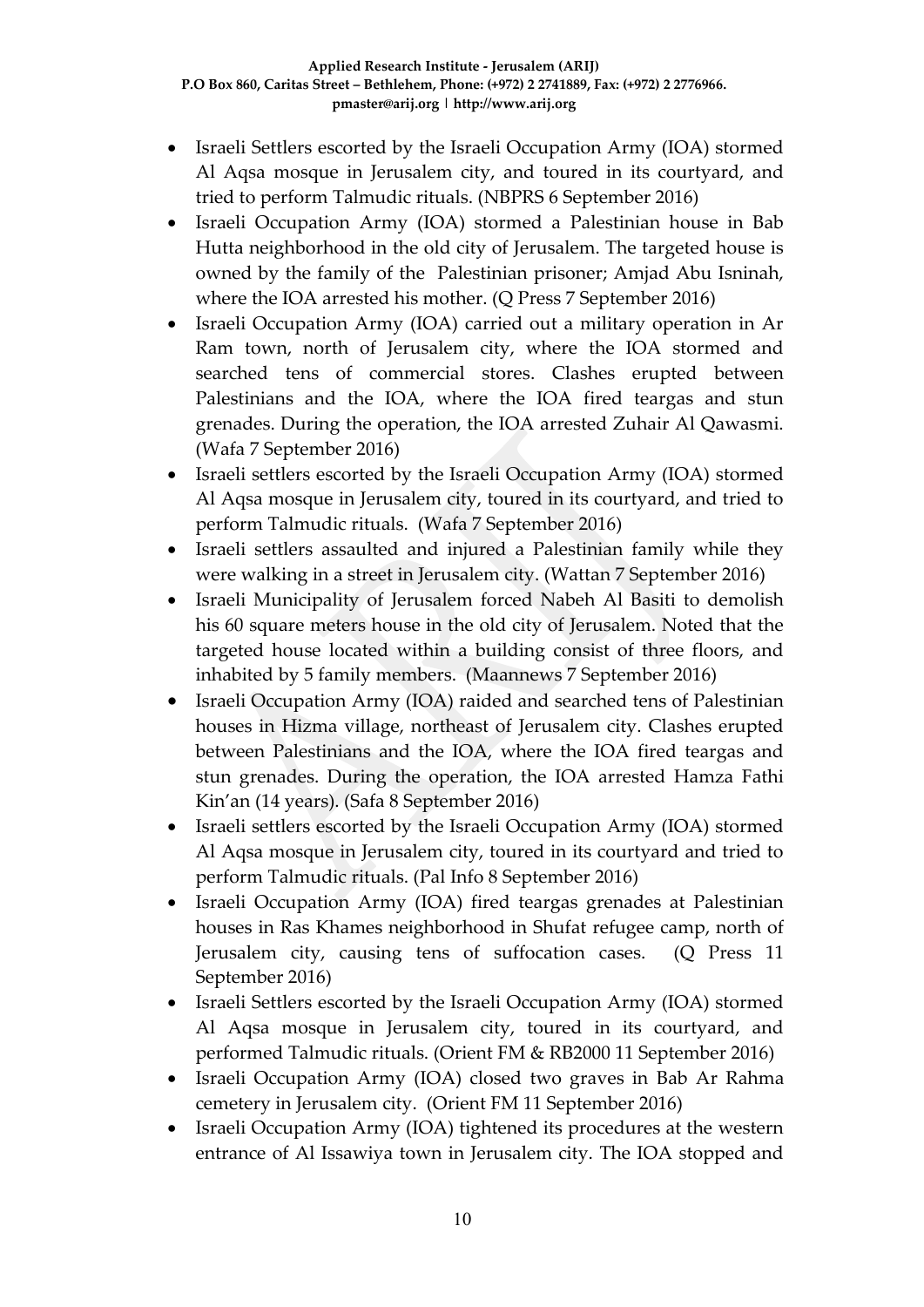searched Palestinian vehicles and checked ID cards. (Wattan 13 September 2016)

- Israeli settlers complained from the sound of prayer from the mosques in Jerusalem city. Where the Israeli settlers called the police more than 100 times in 30 hours to complained about it. (Al-Quds 13 September 2016)
- Israeli District Court in Jerusalem city allowed the Israeli settlers to pray in the Islamic-Palestinian neighborhoods in the old city of Jerusalem. (Al-Quds 13 September 2016)
- An Israeli settler performed Talmudic rituals at Bab Al Asbat, one of Al Aqsa mosque entrances in Jerusalem city. (RB2000 14 September 2016)
- Israeli Occupation Authorities forced a Palestinian family to evacuate their house in As S'diya neighborhood in the old city of Jerusalem. The targeted house are reach to 52 square meters, inhabited by 8 family members, and owned by Mazen Qroush. (Wafa 15 September 2016)
- Israeli Occupation Army (IOA) closed a road in Al Khan Al Ahmar area, near Ma'ale Adumim settlement, east of Jerusalem city, and prevented the movement of the Palestinians. (Al-Quds 15 September 2016)
- Israeli Occupation Army (IOA) invaded Ein Al Louza neighborhood in Silwan town in Jerusalem city, and fired teargas grenades at Palestinian houses, causing tens of suffocation cases. As a result, clashes erupted between Palestinians and the IOA, where the IOA used rubber bullets and teargas grenades to attack Palestinians. (Q Press 16 September 2016)
- Israeli Occupation Army (IOA) raided At Tur town in Jerusalem city, and forced Palestinians to close their commercial stores. The IOA also, closed all the entrances of the town, and prevented the residents from entering of leaving it. (Q Press 16 September 2016)
- Israeli Occupation Army (IOA) stormed and toured in Abu Riyal and Habiyl Al Arab neighborhoods in Al Issawiya town in Jerusalem city, and fired teargas and stun grenades at Palestinian houses. During the operation, the IOA arrested Mohammad Salah Abu Rmilah. (Q Press 16 September 2016)
- Clashes erupted between Palestinians and the Israeli Occupation Army (IOA) in Al Eaziriya town, east of Jerusalem city. The IOA used rubber bullets and teargas grenades to attack Palestinians. (Q Press 16 September 2016)
- Israeli Occupation Army (IOA) shoot and killed Said Amro (18 years) while he was at Bab Al Amoud area in Jerusalem city. Noted that the martyr holding the Jordanian ID. (Wafa 16 September 2016)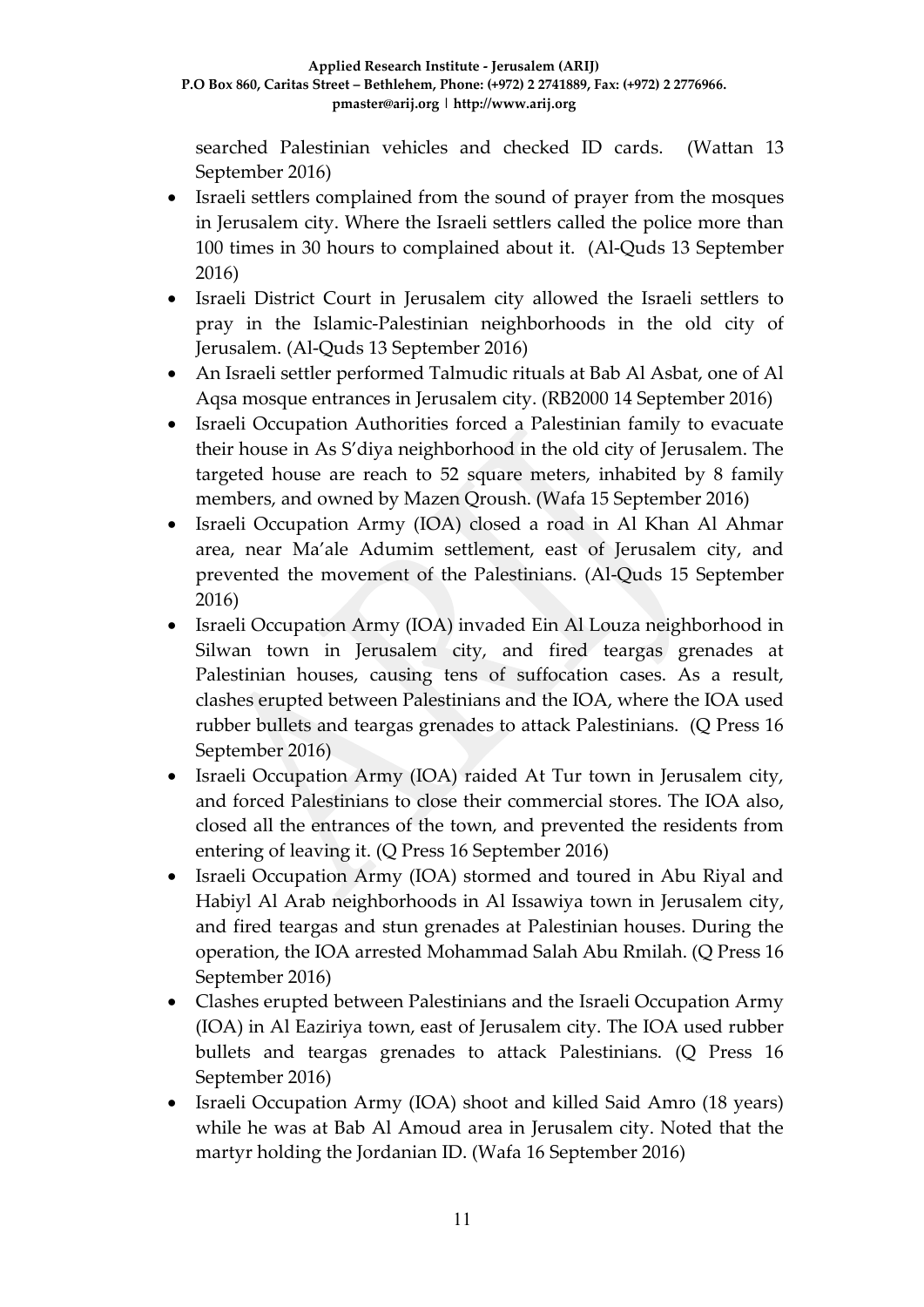- Israeli settlers escorted by the Israeli Occupation Army (IOA) stormed Bir Nabala village, north of Jerusalem city, carried out provocative actions and attacked Palestinians. (Q Press 16 September 2016)
- Israeli Municipality of Jerusalem forced Murad Ja'abes to demolish his house in Jabal Al Mukabir town, south of Jerusalem city, under the claim of lacking permits. The targeted house was built before 10 years and inhabited by 8 family members. (Wafa 16 September 2016)
- **New housing units in Jerusalem may risk relations with US following generous military aid deal.** This decision comes less than a day after Israel and the US signed the largest military aid deal in their history. The Jerusalem Planning and Building Committee is expected to approve dozens of new housing units in a neighborhood located beyond the Green Line, a move likely to evoke new tension with the United States. This comes less than a day after the two allies signed the largest military aid deal in US history. On Thursday, a senior official with the Jerusalem municipality told Channel 2 News that the city intends to "unfreeze" these construction plans, which have been awaiting approval for a long time, and carry them out one by one until the new administration at the White House takes office. Under the new military aid deal, Israel will receive \$3.8 billion from the US over a period of 10 years, between 2019 and 2029. **[\(Jerusalem Online](http://www.jerusalemonline.com/news/politics-and-military/politics/jerusalem-to-approve-new-housing-units-beyond-green-line-23645%20?utm_source=ActiveCampaign&utm_medium=email&utm_content=Ehud+Barak+harshly+criticizes+Netanyahu+following+signed+US+military+aid+deal+and+more+news+from+JerusalemOnline&utm_campaign=EveningNewsletter+-+Recurring) 16 September 2016)**
- Clashes erupted between Palestinians and the Israeli Occupation Army (IOA) in Al Easziriya town, east of Jerusalem city. The IOA fired teargas and stun grenades at Palestinians and their houses and commercial stores, causing tens of suffocation cases and the torch of a store. (Wafa 18 September 2016)
- Israeli settlers escorted by the Israeli Occupation Army (IOA) stormed Al Aqsa mosque in Jerusalem city, and toured in its courtyard. (Wafa 18 September 2016)
- Israeli Occupation Army (IOA) shoot and injured Ayman Al Kurd (20 years) from Ras Al Amoud neighborhood in Silwan town in Jerusalem city, while he was at Bab As Sahira area in Jerusalem city. Noted that the IOA summoned the brothers of Mr. Ayman Al Kurd; Ammar (23 years) and Ala (25 years), to interview the Israeli Intelligence Police. (Al-Quds & RB2000 19 September 2016)
- Rabbi Ehud Glick escorted by the Israeli Occupation Army (IOA) performed Talmudic rituals in front of Al Qataneen gate; one of Al Aqsa mosque gates in Jerusalem city. (Wafa 19 September 2016)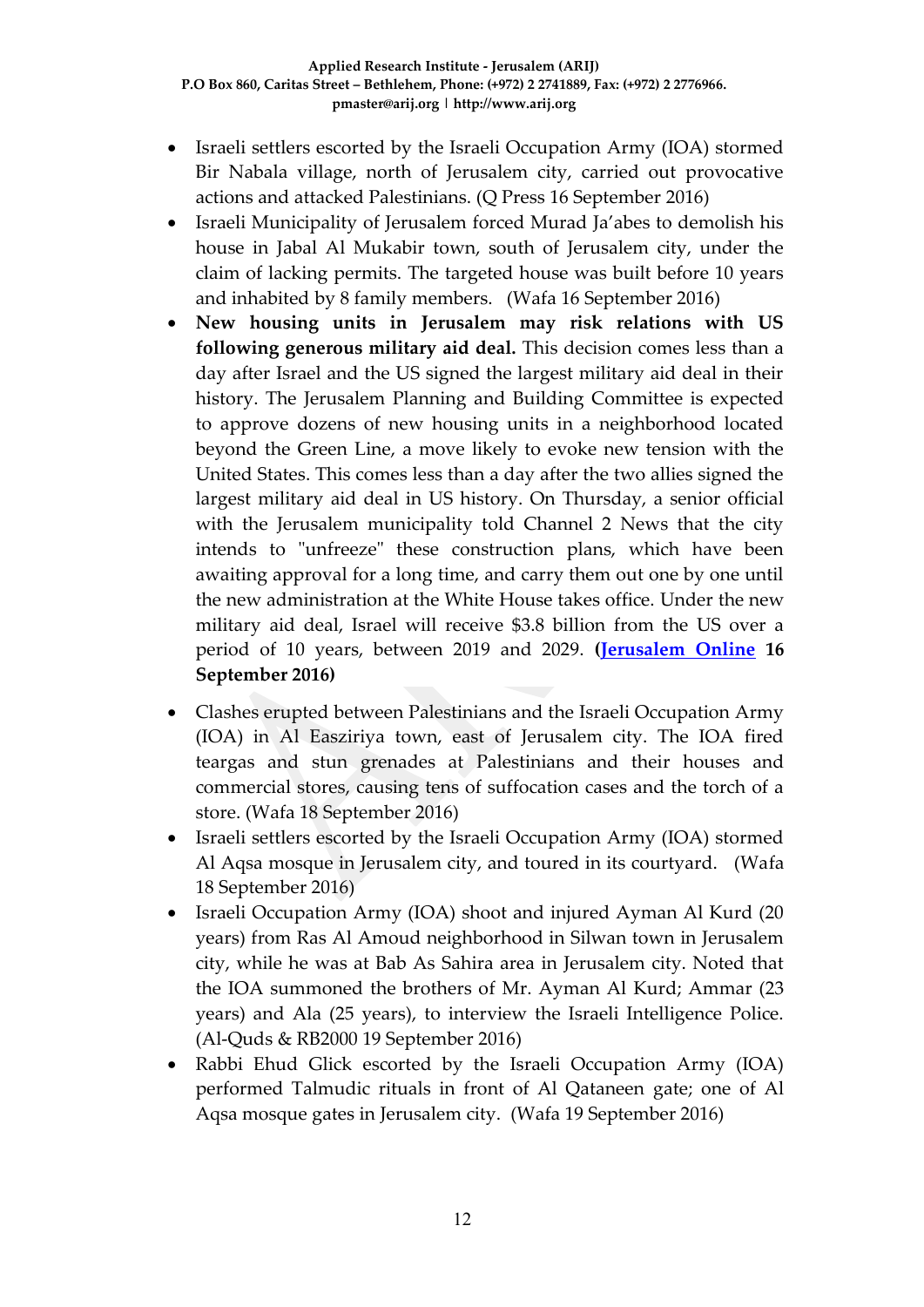- Israeli settlers escorted by the Israeli Occupation Army (IOA) stormed Al Aqsa mosque in Jerusalem city, and toured in its courtyard. (Wafa 19 September 2016)
- Israeli Occupation Army (IOA) closed all the roads and gates led to Bab As Sahira area in Jerusalem city, and closed all the entrance of the old city of Jerusalem. The IOA also, forced Palestinian to close their commercial stores in Salah Ad Diyen, As Sultan Suliman and Ar Rashid streets and in the old city of Jerusalem (Al-Quds & Wafa 19 September 2016)
- Israeli settlers escorted by the Israeli Occupation Army (IOA) stormed Al Aqsa mosque in Jerusalem city, and toured in its courtyard. (Wafa 20 September 2016)
- Israeli Occupation bulldozers demolished a tent, a fence and a fuel tank and leveled three dunums of land in Wadi Al Humos area in Sur Baher town, south of Jerusalem city. (IR- Armim & Wattan 20 September 2016)
- Israeli settlers escorted by the Israeli Occupation Army (IOA) stormed Al Aqsa mosque in Jerusalem city, and toured in its courtyard. During the operation, the IOA prevented a number of Palestinians from entering the mosque. (Wattan 21 September 2016)
- Israeli bulldozers escorted by the Israeli Occupation Army (IOA) stormed Beit Hanina town, north of Jerusalem city, and demolished a 100 square meters house. The targeted house is owned by Hassan Alqam. (Q Press 21 September 2016)
- Israeli Occupation Army (IOA) assaulted and injured Hanadi Al Halawani while she was leaving Al Aqsa mosque in Jerusalem city, from Hutta gate; one of Al Aqsa mosque' gates. (RB2000 22 September 2016)
- Israeli settlers escorted by the Israeli Occupation Army (IOA) stormed Al Aqsa mosque in Jerusalem city, and toured in its courtyard. (NBPRS 22 September 2016)
- Israeli settlers assaulted and injured a Palestinian while he was in Jerusalem city. (PNN 22 September 2016)
- Israeli Municipality of Jerusalem handed out demolition orders that targeted 10 Palestinian buildings; consist of about 30 apartments, in Habayil Al Arab area, north of Al Issawiya town in Jerusalem city. (Maannews 22 September 2016)
- Clashes erupted between Palestinians and the Israeli Occupation Army (IOA) in Shufat refugee camp, north of Jerusalem city. The IOA fired teargas grenades and rubber bullets at Palestinians and their houses. (Q Press 23 September 2016)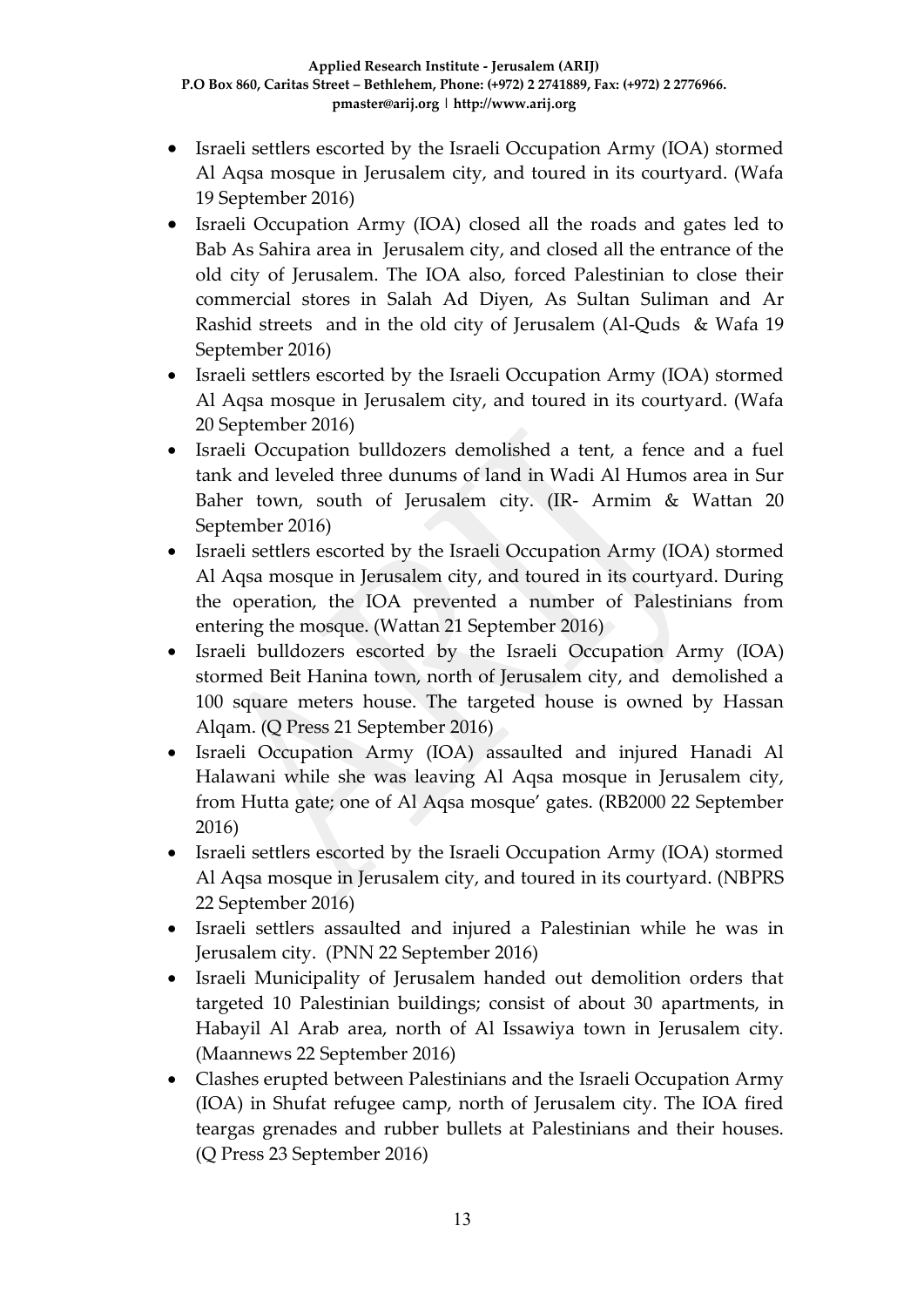- Clashes erupted between Palestinians and the Israeli Occupation Army (IOA) Al Eaziriya town, east of Jerusalem city. The IOA fired teargas and stun grenades, and rubber bullets, causing tens of suffocation cases. Noted that the IOA fired teargas grenades at a Palestinian ambulance. (Q Press 23 September 2016)
- Israeli settlers attacked a Christian meeting in Jerusalem city, and chanted anti-Christian slogans. (Pal Info 23 September 2016)
- Israeli Municipality of Jerusalem force Suhair Abu Irmilah to demolish a 35 square meters commercial store in Ath Thawri neighborhood in Silwan town in Jerusalem city. (SilwanIC 23 September 2016)
- Israeli Civil Administration escorted by the Israeli Occupation Army (IOA) stormed Abu An Nawar Bedouin community, east of Al Eaziriya town, east of Jerusalem city, and took photos for Abu An Nawar school. (RB2000 25 September 2016)
- Israeli settlers escorted by the Israeli Occupation Army (IOA) stormed Al Aqsa mosque in Jerusalem city and toured in its courtyard. During the operation, the IOA arrested two Palestinians. (NBPRS & Wafa 25 September 2016)
- Israeli settlers escorted by the Israeli Occupation Army (IOA) stormed Al Aqsa mosque in Jerusalem city and toured in its courtyard. (Wafa 26 September 2016)
- Israeli settlers escorted by the Israeli Occupation Army (IOA) stormed Al Aqsa mosque in Jerusalem city and toured in its courtyard. (Safa 27 September 2016)
- Israeli bulldozers escorted by the Israeli Occupation Army (IOA) demolished two Palestinian buildings, each one consist of 2 floors with two apartments, in At Tur town in Jerusalem city. The targeted building is owned by Abu Al Hawa family and inhabited by 16 family members. (SilwanIC & Wafa 27 September 2016)
- Israeli Occupation Army (IOA) raided Abu An Nawar Bedouin Community, east of Al Eaziriya town, east of Jerusalem city, and demolished a structure used as a "class room" for 45 students. (Sama News 27 September 2016)
- Israeli Occupation bulldozers demolished a 130 square meters restaurant in Beit Safafa town, south of Jerusalem city. The targeted restaurant is owned by Imad Barqan. (Maannews 27 September 2016)
- Israeli settlers escorted by the Israeli Occupation Army (IOA) stormed Al Aqsa mosque in Jerusalem city and toured in its courtyard, and performed Talmudic rituals. (Wafa 28 September 2016)
- Israeli Municipality of Jerusalem forced Imad Jaber to demolish his 70 square meters house in Beit Hanina town, north of Jerusalem city. (RB2000 28 September 2016)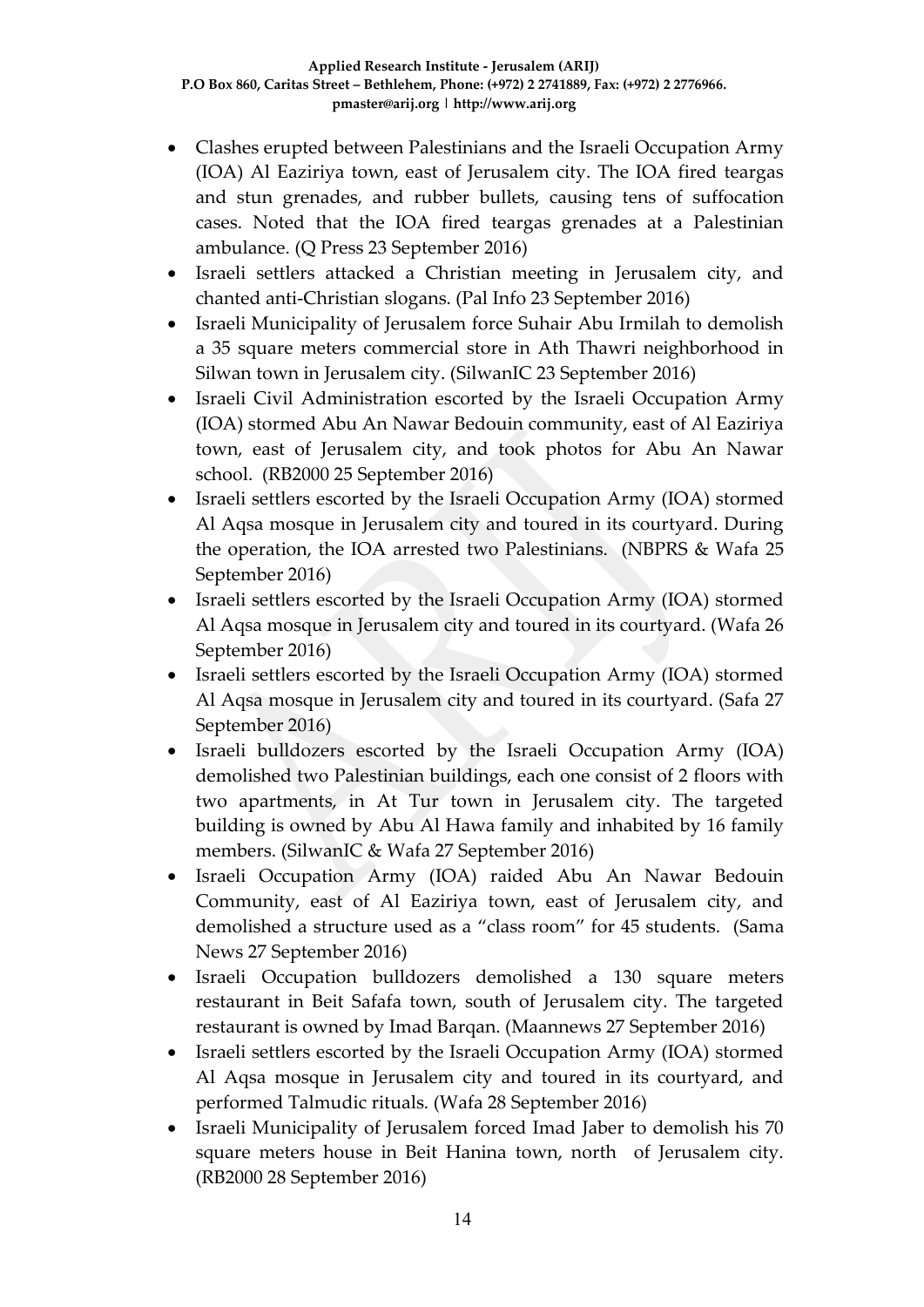- Israeli Municipality of Jerusalem forced Rami 'Alwan to demolish his 340 square meters house (consist of two floors) in Beit Hanina town, north of Jerusalem city. The targeted house is inhabited by 9 family members. (Maannews 28 September 2016)
- Israeli Occupation Army (IOA) erected military checkpoints at the entrances of Al Issawiya town and Shufat refugee camp in Jerusalem city. The IOA stopped and searched Palestinian vehicles and checked ID cards. (Wattan 28 September 2016)
- Clashes erupted between Palestinians and the Israeli Occupation Army (IOA) in At Tur town, east of Jerusalem city. The IOA fired rubber bullets and stun grenades, causing the injury of a Palestinian. (Pal Info 29 September 2016)
- Israeli Occupation Army (IOA) fired teargas grenades at Palestinian students while they were in their school in Abu Dis town, east of Jerusalem city, causing tens of suffocation cases. (Pal Info 29 September 2016)
- Israeli Occupation Army (IOA) fired teargas grenades at Palestinian students in Silwan town in Jerusalem city, causing a number of suffocation cases. (Pal Info 29 September 2016)
- Israeli settlers escorted by the Israeli Occupation Army (IOA) stormed Al Aqsa mosque in Jerusalem city and toured in its courtyard. (Orient FM 29 September 2016)
- Israeli bulldozers escorted by the Israeli Occupation Army (IOA) razed Palestinian land in Tablas area in Hizma town, northeast of Jerusalem city, demolished the fence surrounded the land, and closed a road with earth mounds. (Q Press & PNN 29 September 2016)
- Clashes erupted between Palestinians and the Israeli Occupation Army (IOA) in Al Eaziriya town, east of Jerusalem city. The IOA fired teargas and stun grenades, causing tens of suffocation cases. (Wattan 30 September 2016)
- Clashes erupted between Palestinians and the Israeli Occupation Army (IOA) in Abu Dis town, east of Jerusalem city. The IOA fired teargas and stun grenades, causing tens of suffocation cases. (Wattan 30 September 2016)
- Israeli Occupation Army (IOA) stormed Ein Al Louza and Al Bustan neighborhoods in Silwan town in Jerusalem city, and fired rubber bullets at Palestinian houses. (Wattan 30 September 2016)
- Israeli Occupation Army (IOA) stationed at Qalandiya military checkpoint, north of Jerusalem city, shot and killed Naseb Amran Abu Mariz (28 years) from Kafr 'Aqab village, while he was crossing the checkpoint. (SilwanIC & Wafa 30 September 2016)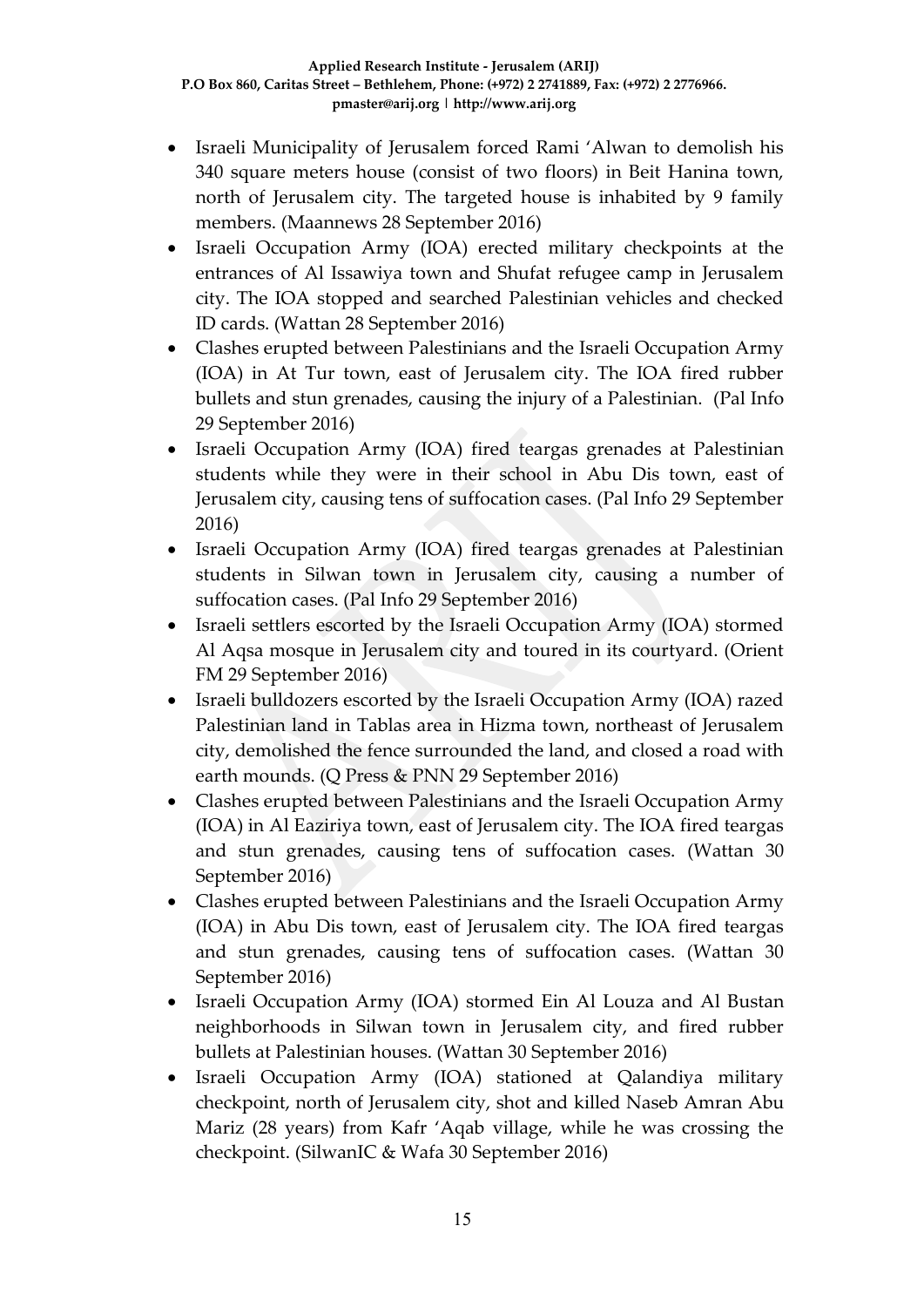## **Hebron**

- Israeli Occupation Army (IOA) raided and toured in a number of neighborhoods in Sair town, north of Hebron city. (Safa 1 September 2016)
- Israeli Occupation Army (IOA) stationed at the entrance of Khursa village, southwest of Hebron city, and prevented Palestinian teachers and students from entering the school. (Wafa 1 September 2016)
- Israeli Occupation Army (IOA) tightened its procedures around the Ibrahimi mosque and in the old city of Hebron, to allow the Israeli settlers to celebrate the  $1<sup>st</sup>$  of September (Wafa 1 September 2016)
- Israeli Occupation Army (IOA) invaded and searched tens of Palestinian houses in Hebron city. One of the targeted houses is owned by Ashraf Sider. (Wafa 2 September 2016)
- Israeli Occupation Army (IOA) forced 'Ared Jaber from continuing the construction of his house in the old city of Hebron, under the claim that the targeted house located in an area classified by the IOA as "Closed military area". The IOA forced the workers to leave the area. (Raya 2 September 2016)
- Israeli settlers escorted by the Israeli Occupation Army (IOA) stormed the Ibrahimi mosque in the old city of Hebron city, and performed Talmudic rituals. (Wattan 2 September 2016)
- Israeli settlers hurled stones at a Palestinian house in Jaber neighborhood in Hebron city and tried to storm it. (RB2000 2 September 2016)
- Israeli Occupation Army (IOA) raided and searched a Palestinian house owned by Ibrahim Ahmed Akhalil in Al Bayada area in Beit Ummer town, north of Hebron city. (Safa 3 September 2016)
- Israeli Occupation Army (IOA) stormed and toured in several areas in Hebron city. (Safa 3 September 2016)
- Israeli Occupation Army (IOA) raided and searched a Palestinian house in Sair town, north of Hebron city, and seized a vehicle. The targeted house is owned by the family of the Palestinian martyr Fadi Al Faroukh. Noted that the IOA threatened to arrest a Palestinian baby. (Orient FM 4 September 2016)
- Israeli Occupation Army (IOA) renewed the military order to close a Palestinian house at the southern part of Hebron city, under the claim that the targeted house located in an area classified as "Closed military area". The targeted house is owned by Aref Jaber. Noted that the IOA invaded the house and handed out the military order to the residents.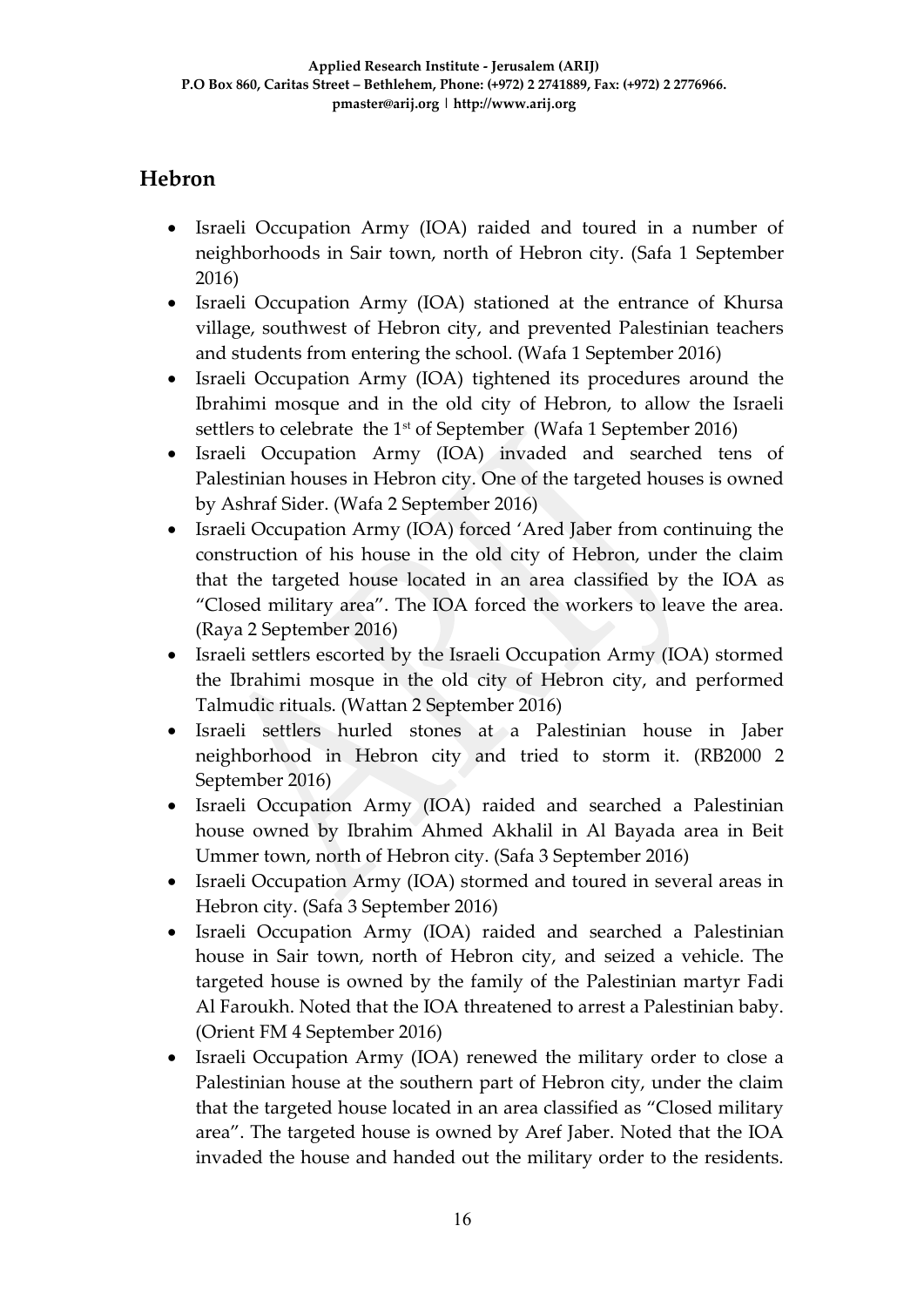During the operation, the IOA arrested Imad and Anas Jaber. (Wafa 4 September 2016)

- Israeli Occupation Army (IOA) erected military checkpoints at Bi'r As Sabe' road, Haggai junction, Al Fawar junction and at the entrance of Ad Dhahiriya town, in Hebron governorate. The IOA stopped and searched Palestinian vehicles and checked ID cards. (Wafa 4 September 2016)
- Clashes erupted between Palestinians and the Israeli Occupation Army (IOA) at Abu Ar Rish military checkpoint, near the Ibrahimi mosque in Hebron city. The IOA fired rubber bullets and teargas grenades, causing tens of suffocation cases and the injury of a Palestinian student. (Wafa 6 September 2016)
- Israeli Occupation Authorities handed out a military order to demolish a Palestinian house in Tarqumiya village, west of Hebron city. The targeted house is owned by Ala Ghazi Qa'qour. (Wafa 6 September 2016)
- Clashes erupted between Palestinians and the Israeli Occupation Army (IOA) near Abu Ar Rish military checkpoint near the Ibrahimi mosque in Hebron city. The IOA fired teargas and stun grenades, causing tens of suffocation cases. (Wafa 7 September 2016)
- Israeli Civil Administration issued military orders to demolish three Palestinian house in Wadi Al Qalamun area in Tarqumiya village, west of Hebron city. The targeted houses are owned by: Salem Qabajah, Mazen Qabajah and Mohammad Qabajah. (Wafa 7 September 2016)
- Israeli bulldozers escorted by the Israeli Army invaded and razed 40 dunums of agricultural land in Beit Ula village, wets of Hebron city. uprooted 800 olive and almond trees and demolished two water wells. The targeted lands are owned by Bassam Hamdan Al 'Adam, Suliman Mohammad Al 'Adam and Ali Al 'Adam. Noted that the Israeli Army claimed that the targeted lands which located near the Israeli Segregation wall classified as "State land". (Wafa 7 September 2016)
- Israeli Occupation Army (IOA) stormed and searched dozens of Palestinian houses in Abu Isninah neighborhood in Hebron city. four of the targeted houses are owned by: Naje, Najeh and Adnan Al Atrash, and 'Ayesh Abu Irmilah. As a result, clashes erupted between Palestinians and the IOA, where the IOA fired teargas grenades, causing tens of suffocation cases. (Safa & Wafa & Maannews 8 September 2016)
- Clashes erupted between Palestinians and the Israeli Occupation Army (IOA) in Al Arroub refugee camp, north of Hebron city. The IOA fired teargas and stun grenades, causing a number of suffocation cases. (Safa 8 September 2016)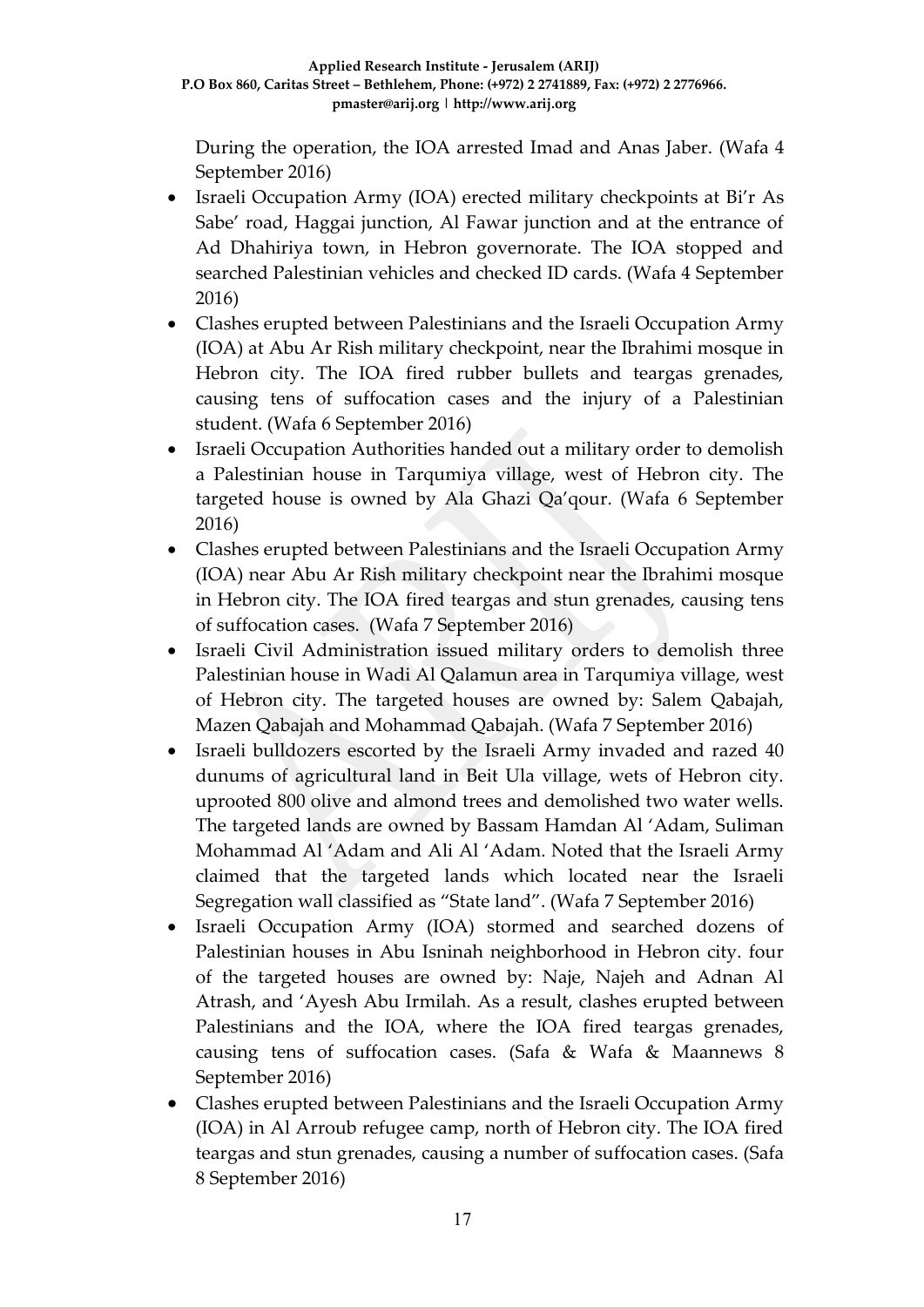- Israeli settlers escorted by the Israeli Occupation Army (IOA) stormed and toured in Khirbet Jala, west of Beit Ummer town, north of Hebron city. (Wafa 8 September 2016)
- Israeli Occupation Army (IOA) stormed and searched dozens of Palestinian houses in several areas in the old city of Hebron. One of the targeted houses is owned by Raid Abu Irmilah. (Safa 10 September 2016)
- Israeli Occupation Army (IOA) raided and searched tens of Palestinian houses in Surif village, northwest of Hebron city. (RB2000 11 September 2016)
- Israeli Occupation Army (IOA) stormed and toured in several areas and neighborhoods in Beit Ummer town, north of Hebron city. (RB2000 11 September 2016)
- Iyad and Ahmed Abu Daoud were seriously injured after an Israeli jeep ran over them while they were in Sad Al Fahes area, south of Hebron city. (Al-Quds 12 September 2016)
- Israeli Occupation Army (IOA) re-closed Beit Einun junction, north of Hebron city. (RB2000 12 September 2016)
- Clashes erupted between Palestinians and the Israeli Occupation Army (IOA) at Halhul Bridge area, north of Hebron city. The IOA fired teargas and stun grenades at Palestinians. (Safa 14 September 2016)
- Israeli Occupation Army (IOA) prevented Palestinian farmers from working in their land in Khirbet Umm An Nir and Al Khalidiya areas, east of Yatta town, south of Hebron city, under the claim that the targeted areas classified by the Israeli Authorities as "Closed military Area". (Wafa 14 September 2016)
- Israeli Occupation Army (IOA) erected a military checkpoint near Shuyyukh al Arroub area, north of Hebron city. The IOA stopped and searched Palestinian vehicles and checked ID cards. (Safa 15 September 2016)
- Israeli Occupation Army (IOA) invaded Al Arroub refugee camp, north of Hebron city. The IOA fired teargas and stun grenades at Palestinians and their houses. (Pal Info 16 September 2016)
- Mohammad As Saraheen was died of wounds he sustained during clashes that erupted between Palestinians and the Israeli Occupation Army (IOA) in Beit Ula town in Hebron governorate. Noted that the IOA arrested Mohammad As Saraheen and his father after he was injured. (Al-Quds 16 September 2016)
- Israeli Occupation Army (IOA) shoot and killed Mohammad Kayed Thalje Ar Rajabi (15 years) from Hebron city, while he was in Tal Ar Rumida neighborhood in Hebron city. (Safa 16 September 2016)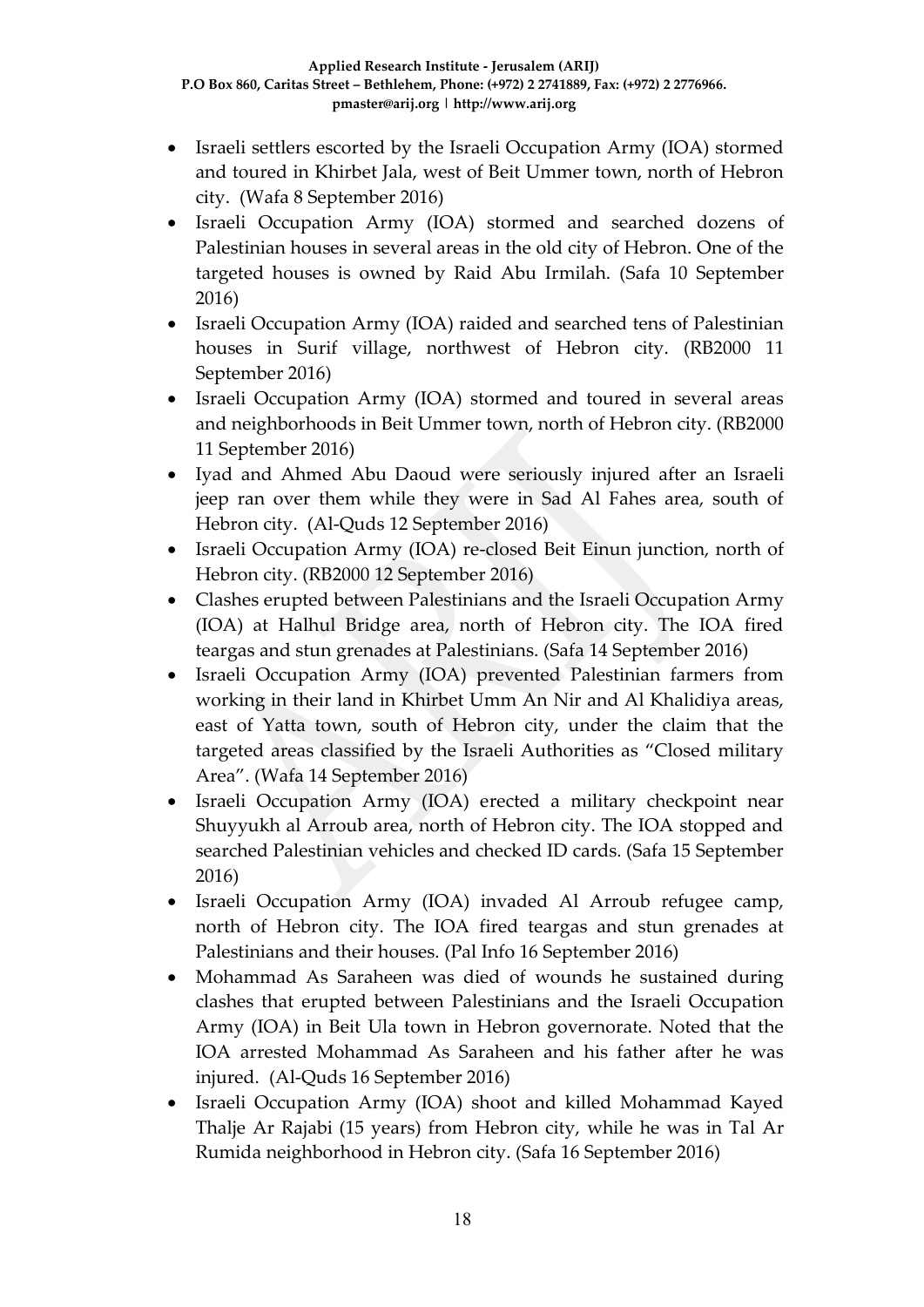- Faris Musa Al Khadour (20 years) was killed and Raghd Abdallah Al Khadour (17 years) was injured after the Israeli Occupation Army (IOA) opened fire at their vehicle while they were near the entrance of Kiryat Arba settlement in Hebron city. (Al- Quds 16 September 2016)
- Clashes erupted between Palestinians and the Israeli Occupation Army (IOA) in Beit Ummer town, north of Hebron city. The IOA fired teargas grenades and rubber bullets, causing tens of suffocation cases. During the clashes, the IOA arrested Anan Adel Abu 'Ayash. The IOA also, closed Al Baq'a street at the northern area of Beit Ummer town. (Maannews 16 September 2016)
- Israeli Occupation Army IOA) erected military checkpoints at the entrances of Al Fawar and Al Arroub refugee camps in Hebron governorate. (Pal Info 16 September 2016)
- Israeli Occupation Army (IOA) declared the Hebron city as "Closed Military area", and closed all the entrances; as follow: the northern entrances near Halhul bridge, the entrance of An Nabi Younis and Al Hawawrah, north of Halhul city, ad Sed al Fahes area, south of Hebron city. The IOA stopped and searched Palestinian vehicles and checked ID cards. (Pal Info 16 September 2016)
- Israeli Occupation Army (IOA) closed the entrances of Yatta and Bani Na'im towns in Hebron governorate, and detained tens of Palestinians. (Pal Info 16 September 2016)
- Israeli Occupation Army (IOA) shoot and killed Haitm Abed Al Hafeth Abed Ar Rahman Ash Shilwadi (26 years) while he was near Jabal Ar Rahma mosque at the entrance of Tal Ar Rumida neighborhood in Hebron city. (Wafa & Maannews 17 September 2016)
- Israeli Occupation Army (IOA) closed with earth mounds Wadi Al Joz and Khallit al Wared areas at the entrances of Bani Na'im village, east of Hebron city. The IOA prevented Palestinians from entering or leaving the village. (RB2000 17 September 2016)
- Israeli Occupation Army (IOA) prevented Palestinian students and teachers from reaching their school in Hebron city. (Wafa 18 September 2016)
- Israeli settlers living in Ma'on settlement attacked Palestinian houses in At Tawani village, east of Yatta town, south of Hebron city, and tried to assault Palestinians. (Wafa 18 September 2016)
- Israeli Occupation Army (IOA) erected military checkpoints at the entrances of Hebron city, Dura town, and AL Fawar refugee camp in Hebron Governorate. (Wafa 18 September 2016)
- Israeli Occupation Army (IOA) closed with iron gate the entrance of Al Hariq area, near Haggi settlement, south of Hebron city. (Wafa 18 September 2016)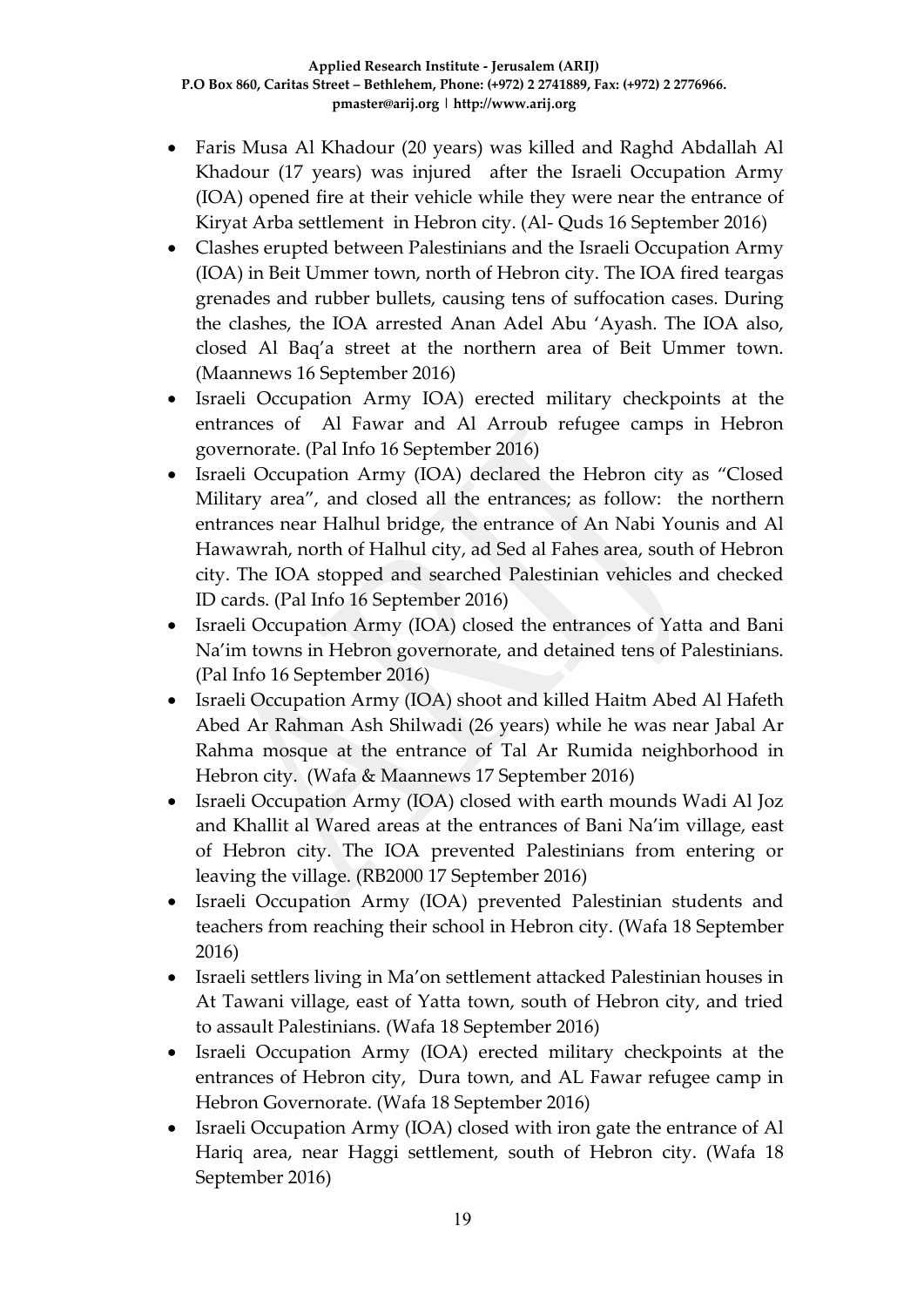- Israeli Occupation Army (IOA) sill imposing blockade on Bani Na'im village, east of Hebron city. Where the IOA closed all the entrances, and prevented Palestinians from entering or leaving the village. (Wafa 18 September 2016)
- Israeli Occupation Army (IOA) closed the main entrance of Beit Ummer town, north of Hebron city, for the expansion work that took place in the military tower erected by the IOA at the entrance of the town. During the Israeli working on the tower, the IOA prevented Palestinians from entering or leaving the town. (Wafa & Safa 18 September 2016)
- Israeli Occupation Army (IOA) invaded and searched a number of Palestinian houses in Beit Ummer town, north of Hebron city. Three of the targeted houses are owned by: Arafat Issa Za'aqiq, Mohammad Issa Za'aqiq and Hisham Khalil Abu Mariya. The IOA also, threatened the residents of the houses. (Safa 19 September 2016)
- Israeli Occupation Army (IOA) prevented Palestinian workers working with the Hebron Rehabilitation Committee from entering Tal Ar Rumida neighborhood in Hebron city, to continue the restoration and maintenance works in the neighborhood. (Wafa 19 September 2016)
- Israeli Occupation Army (IOA) invade and searched two Palestinian houses in Sair town, north of Hebron city. The targeted houses are owned by the families of two Palestinian martyrs; Fadi Al Faroukh and Raid Jaradat. (Wafa 19 September 2016)
- Israeli Occupation Army (IOA) shoot and killed two Palestinians; Muhannad Jamel Ar Rajabi (21 years) and Amir Jamal Ar Rajabi (17 years), while they were crossing Abu Ar Rish military checkpoint, near the Ibrahimi mosque, at the southern part of Hebron city. (Maannews & Al-Quds 19 September 2016)
- Clashes erupted between Palestinians and the Israeli Occupation Army (IOA) at the southern entrance of the old city of Hebron, near the Ibrahimi mosque. The IOA fired teargas and stun grenades, causing tens of suffocation cases. (Wafa 19 September 2016)
- Israeli settlers escorted by the Israeli Occupation Army (IOA) stormed Susiya village, east of Yatta town, south of Hebron city, attacked the residents, and chanted anti-Palestinian slogans. (Wafa 19 September 2016)
- Clashes erupted between Palestinians and the Israeli Occupation Army (IOA) at Abu Ar Rish military checkpoint, near the Ibrahimi mosque, at the southern entrance of the old city of Hebron. The IOA fired teargas and stun grenades, causing tens of suffocation cases. (Wafa 20 September 2016)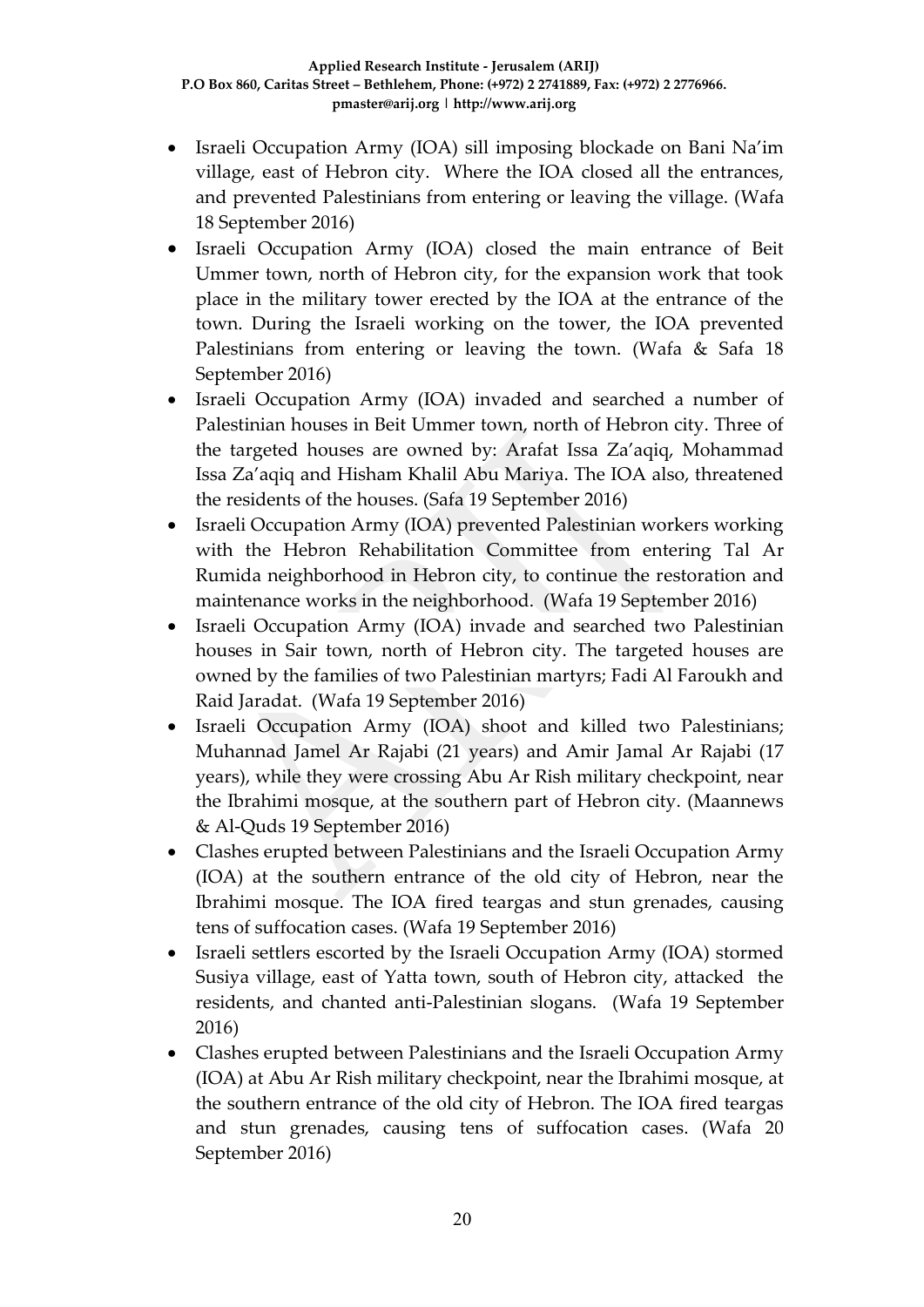- Israeli Occupation Army (IOA) killed Issa Salem Mahmoud Tarirah (16 years) from Bani Na'im village, east of Hebron city, while he was at Wadi Al Joz area, at the entrance of Bani Na'im village. (Safa & Maannews 20 September 2016)
- Clashes erupted between Palestinians and the Israeli Occupation Army (IOA) in Ad Dhahiriya town, south of Hebron city, after the IOA stormed and searched tens of Palestinian houses. (Safa 20 September 2016)
- Two Israeli settlers stabbed and injured Murad Jamal Tmizah (25 years) while he was at the Israeli Bypass road near Idhna town, west of Hebron city. (Wattan 20 September 2016)
- Israeli settlers hurled Molotov cocktails at a Palestinian house in Hebron city. The targeted house is owned by Nidal Al 'Awiwi. (Maannews 20 September 2016)
- Israeli Occupation Army (IOA) erected a military checkpoint at the entrance of Fuqeiqis village, west of Hebron city. The IOA stopped and searched Palestinian vehicles and checked ID cards. (Wattan 20 September 2016)
- Israeli Occupation Army (IOA) closed with earth mounds the northern entrance of Hebron city. (RB2000 20 September 2016)
- Israeli Occupation Army (IOA) invaded and searched tens of Palestinian houses in several areas and neighborhoods in Hebron city. Seven of the targeted houses are owned: Hamuda Jaber, Fisal Ar Rajabi, Rawhi Al Atrash, Anas Ar Rajabi, Amar Ar Rajabi, Ahmed Ar Rajabi, Hamza Shanan and Abu Iyad. During the operation, the IOA arrested Abe Ar Rahmab Abed Al Qader Mahmoud Sabah. (Maannews & Safa 21 September 2016)
- Israeli Occupation Army (IOA) closed with iron gate the southern entrance of Hebron city, and prevented the movement of the Palestinians. (Safa 21 September 2016)
- Israeli Civil Administration issued military orders to demolish four Palestinian houses in Beit 'Awa town, west of Hebron city. The targeted houses are owned: Yasser and Ahmed Yasser Malouh Masalmah, Mohammad Abed Al Majed Masalmah and Tal'at Nayif Masalmah. (Pal Today 22 September 2016)
- Clashes erupted between Palestinians and the Israeli Occupation Army (IOA) in Bab Az Zawiya area in Hebron city. The IOA fired live and rubber bullets, and teargas grenades, causing the injury of 6 Palestinians. (Al-Quds 23 September 2016)
- Israeli Occupation Army (IOA) shot and injured Murad Jamel Mar'I Ziydat (15 years) while he was near Kiryat Arba settlement in Hebron city. (Maannews 23 September 2016)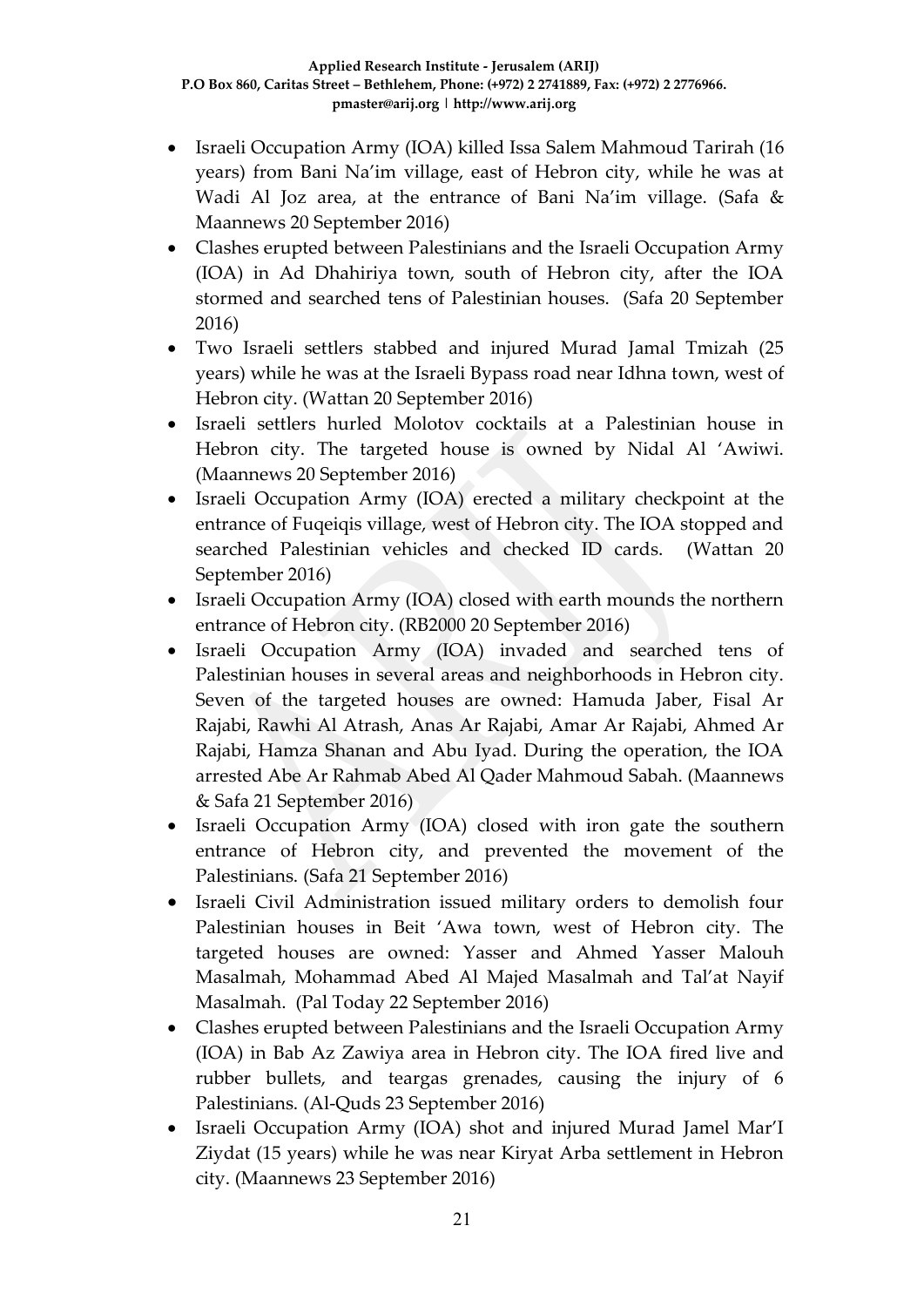- Israeli Occupation Army (IOA) invade and searched a number of Palestinian houses in Hebron city. (PNN 24 September 2016)
- Israeli Occupation Army (IOA) raided and toured in several areas and neighborhoods in Idhna town, northwest of Hebron city. (PNN 24 September 2016)
- Israeli Occupation Army (IOA) demolished Ad Daqiqah Nature reserve in Khirbet Ad Daqiqah in Masafer Yatta area, south of Hebron governorate. The IOA removed the fence, and uprooted a number of trees. Noted that the Nature reserve planted with more than 5000 trees and included 8 water wells, and located near the Segregation wall and in area classified by the IOA as "Closed Military area". (Wafa 25 September 2016)
- Israeli Occupation Army (IOA) invaded and searched two Palestinian houses in Sair town, north of Hebron city. The targeted houses are owned by the families of two Palestinian martyrs; Raid Jaradat and Fadi Al Faroukh. (Safa 26 September 2016)
- Israeli Occupation Army (IOA) stormed and searched a Palestinian house in Jaber neighborhood, near the Ibrahimi mosque, in Hebron city. The targeted house is owned by Imad Jaber. (HR 26 September 2016)
- Israeli Occupation Army (IOA) invaded a Palestinian house in Yatta town, south of Hebron city, and demolished a room. The targeted house is owned by the family of the Palestinian prisoner in the Israeli Jail; Younis 'Ayeash Zein. (Safa & RB2000 26 September 2016)
- Israeli Occupation bulldozers razed land located at the main entrance of Beit Ummer town, north of Hebron city, to expand the Israeli military tower. The targeted land is owned by Mohammad Ahmed Younis Abu 'Ayesh. (Wafa 26 September 2016)
- Israeli Occupation Army (IOA) closed a steel workshop in Ad Dhahiriya town, south of Hebron city, for three months, and confiscated all the equipment. The targeted structure is owned by Osama Sa'adah. . (Wafa 26 September 2016)
- Israeli Occupation Army (IOA) raided and searched a commercial store in Ad Dhahiriya town, south of Hebron city. The targeted store is owned by Mohammad Farouq Al Jabareen. (Wattan 27 September 2016)
- Israeli Occupation Army (IOA) intensified its present at the entrance of Al Fawar refugee camp, south of Hebron city. (Raya 27 September 2016)
- Israeli Occupation Army (IOA) demolished 4 water wells in Khirbet Jourt Al Khail in Sair town, north of Hebron city. The targeted wells are owned by: Ziyad Mahmoud Ash Shalalda, Nabil Abed Al Hadi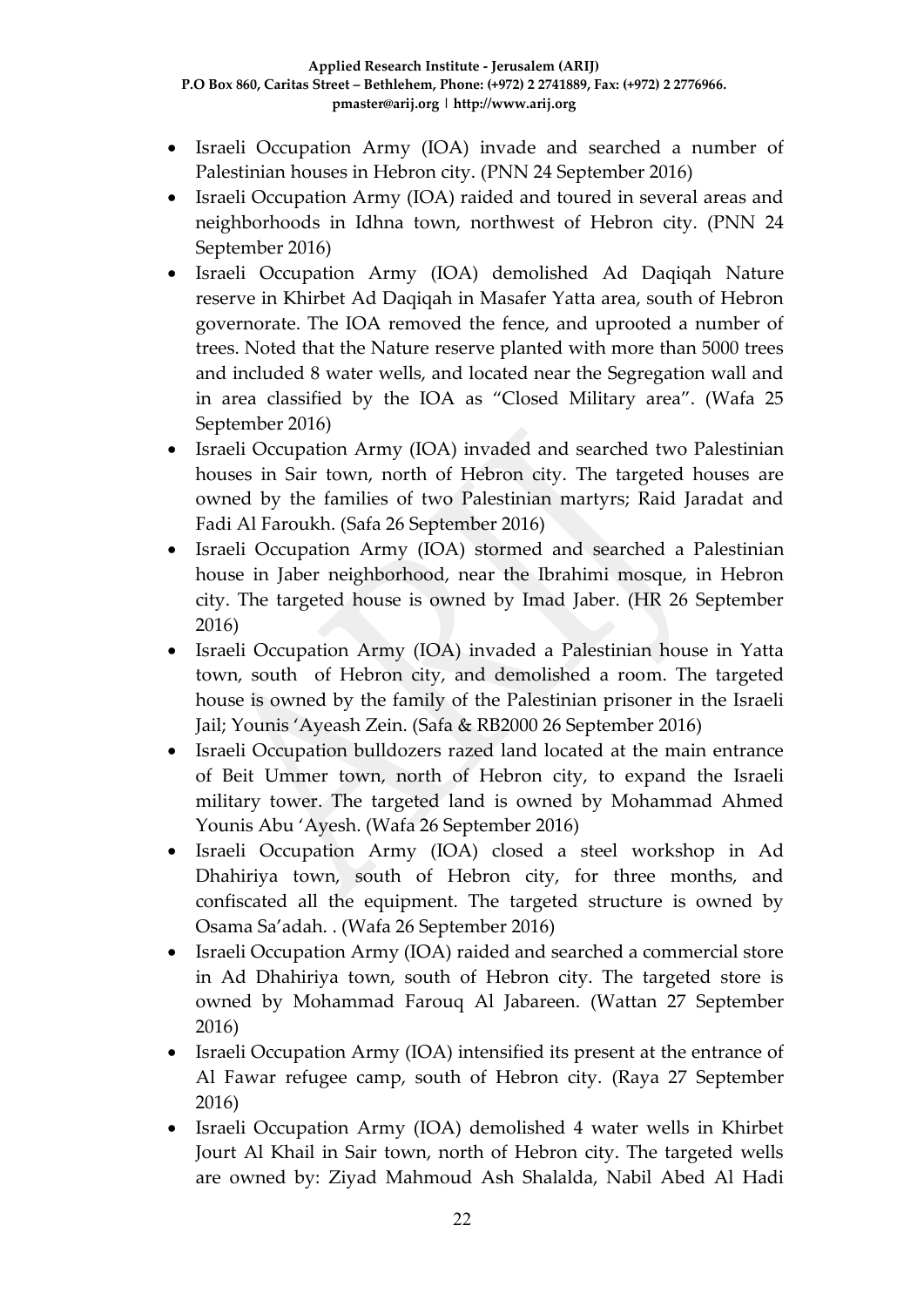Ash Shalalda, and Ahmed Mohammad Mustafah Ash Shalalda and his brother Ibrahim. Noted that three of the targeted wells funded by the YMCA. (Wafa 27 September 2016)

- Israeli Occupation Army (IOA) raided and searched dozens of Palestinian houses in Bani Naim village in Hebron governorate. Three of the targeted houses are owned by: At Tiraiyah family, Al Manasrah family and Mohammad Suliman Zidat. (Wafa & Maannews 28 September 2016)
- Israeli Occupation bulldozers demolished an agricultural water well in Khirbet Umm An Nir, east of Yatta town, south of Hebron city. (Wafa 28 September 2016)
- Israeli Occupation Army (IOA) erected a military checkpoint at the northern entrance of Halhul village, north of Hebron city. The IOA stopped and searched Palestinian vehicles and checked ID cards. (Wafa 28 September 2016)
- Israeli Occupation Army (IOA) closed the main entrance of Beit Ummer town, north of Hebron city, and erected fence around the military tower in the area and also set up a caravan. (Wafa 28 September 2016)
- Israeli Occupation Army (IOA) invaded and searched tens of Palestinian houses in Wadi Al Hiriya neighborhood in Hebron city. Four of the targeted houses are owned by: Yousif Abu Daoud, Hamza Abu Daoud, Rushdi Qanibi and Ali Alamah. (Wafa 29 September 2016)
- Israeli Occupation Army (IOA) raided and searched a Palestinian house in Deir Samit village, west of Hebron city. The targeted house is owned by Musa Ali Hroub. (Wafa 29 September 2016)
- Israeli Occupation Army (IOA) stormed and searched a Palestinian house in Beit 'Awa town, west of Hebron city. The targeted house is owned by Shahada Masamah. (Wafa 29 September 2016)
- Israeli Occupation Army (IOA) raided and searched tens of Palestinian houses in Yatta town, south of Hebron city. (Safa 29 September 2016)
- Israeli Occupation Army (IOA) erected military checkpoints at the entrances of Beit Ummer, Bani Na'im and Idhna towns in Hebron Governorate. The IOA stopped and searched Palestinian vehicles and checked ID cards. (Wafa 29 September 2016)

# **Qalqilyah**

• Israeli Occupation Army (IOA) attacked the weekly non-violent protest against the Segregation wall and settlements in Kafr Qaddum village, east of Qalqiliyah city. The IOA fired teargas and stun grenades,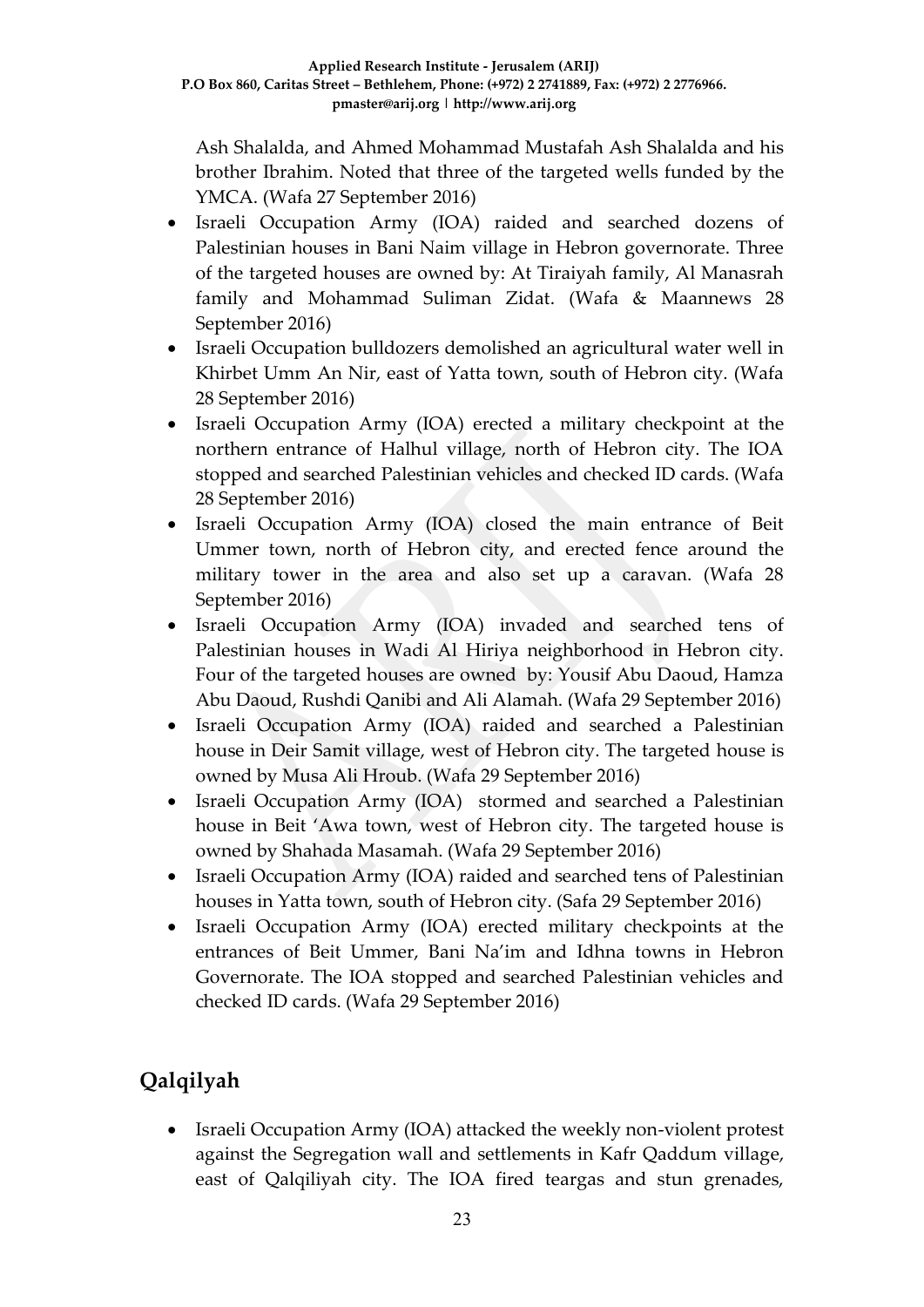causing tens of suffocation cases and the injury of Nedal Ishtiya; a Palestinian journalist. (Al-Quds 2 September 2016)

- Israeli Occupation Army (IOA) raided and searched a Palestinian house in Qalqiliyah city. The targeted house is owned by Mohammad Abu 'Asab. The IOA fired teargas and stun grenades at Palestinians and their houses. (Wafa 6 September 2016)
- Israeli Occupation Army (IOA) stormed and searched three Palestinian houses in Azzun village, east of Qalqiliyah city. (Wafa 7 September 2016)
- Israeli Occupation Army (IOA) handed out military order to evacuate 30 dunums of Palestinian agricultural land planted with 130 olive trees in Jayyus village, east of Qalqiliyah city, under the claim that the targeted land classified as "State land". (LRC 8 September 2016)
- Israeli Occupation Army (IOA) attacked the weekly non-violent protest against the Segregation wall and Settlements in Kafr Qaddum village, east of Qalqiliyah city. The IOA fired rubber bullets, teargas and stun grenades, causing tens of suffocation cases. (Wafa 9 September 2016)
- Israeli settlers escorted by the Israeli Occupation Army (IOA) attacked Palestinian houses in Jit village, east of Qalqiliyah city. (PNN 18 September 2016)
- Israeli Occupation Army (IOA) opened fire and injured Bara Ramadan 'Awisiya (13 years) while she was near Alfei Menashe settlement, east of Qalqiliyah city. (Wafa & Maannews 21 September 2016)
- Israeli Occupation Army (IOA) attacked the weekly non-violent protest against the Segregation wall and settlements in Kafr Qaddum village, east of Qalqiliyah city. The IOA fired teargas grenades, causing dozens of suffocation cases. During the operation, the IOA closed a road in the village with earth mounds. (Wafa 23 September 2016)
- An Israeli settler opened fire at a group of Palestinian workers while they were near Karni Shomron settlement, east of Qalqiliyah city. (Maannews 26 September 2016)
- Israeli Occupation Army (IOA) intensified its present around Azzun village, east of Qalqiliyah city, and searched areas. The IOA also, closed all the entrance of the village. (Safa 27 September 2016)
- Israeli Civil Administration handed out halt construction orders that targeted 7 Palestinian houses and structures in Jinsafut and Al Funduq villages east of Qalqilyia Governorate. (ARIJ Field workers 27 September 2016)
- Israeli Occupation Army (IOA) tightened its procedures around Azzun village, east of Qalqiliyah city, and closed all the entrances. The IOA invaded and searched areas. (Orient FM 30 September 2016)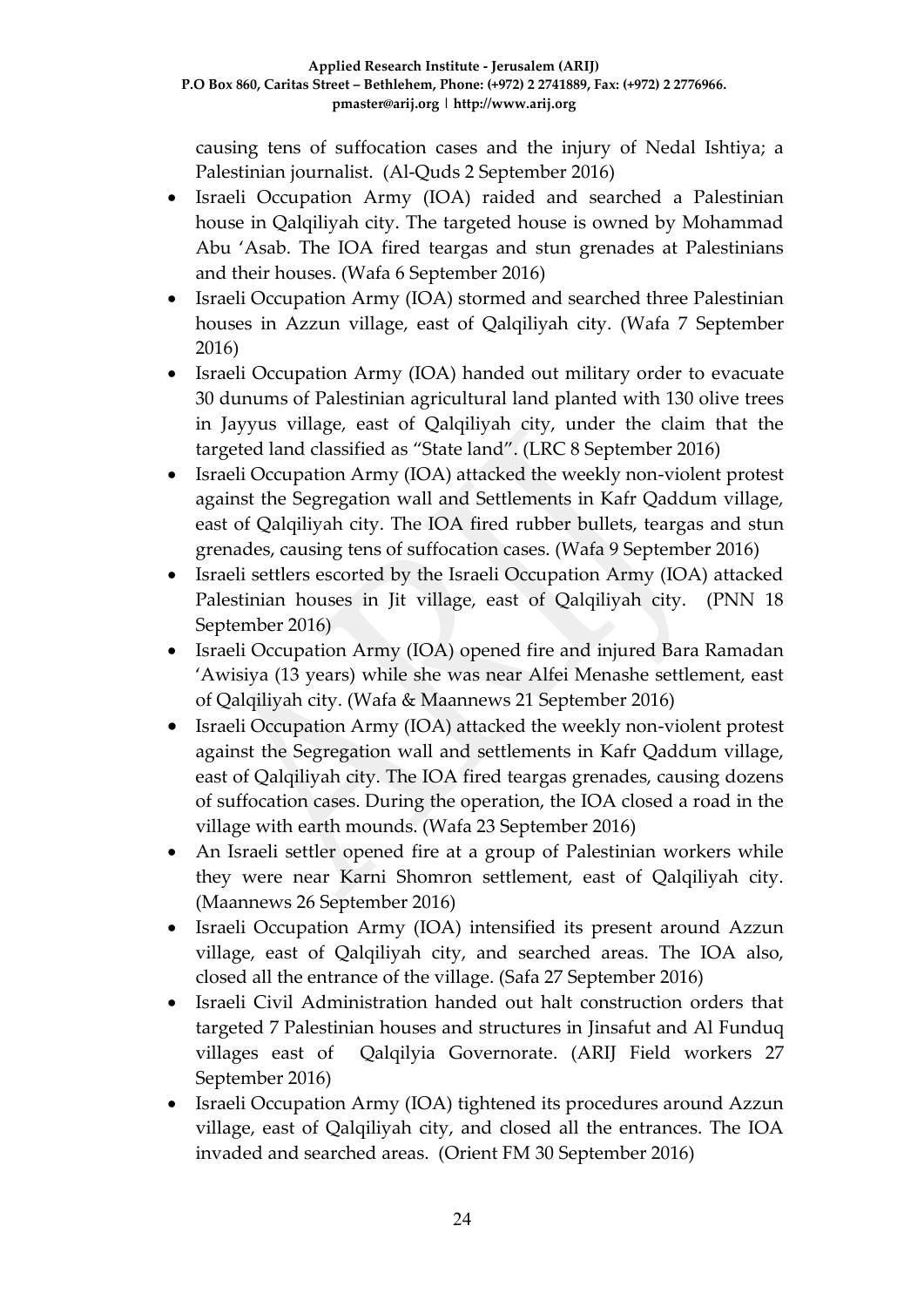## **Tubas**

- Israeli Occupation Army (IOA) invaded a residential tent in Umm Jamal area in the northern of Jordan valley and seized an agricultural tractor. The targeted tractor is owned by Adel Awad. (Wafa 3 September 2016)
- Israeli Occupation bulldozers demolished 14 residential structures and animal sheds in Al 'Aqaba area in the northern of Jordan valley. The targeted structures are owned by: Deif Alla Al Faqir, Yousif Deif Alla and Jaber Jaber. (Shasha News 7 September 2016)
- Israeli Civil Administration issued military orders to evacuate 15 Palestinian families form their houses in Humsa Al Fuqa area in the northern of Jordan valley, under the claim of the Israeli military trainings. For that the Palestinian will evacuate the area as the follow schedule: on the 23rd of September from 6:00 a.m. until 11:00 a.m., on the 29<sup>th</sup> of September from 6:00 a.m. until 11:00 a.m., and on the 30<sup>th</sup> of September from 6:00 a.m. until 11:00 a.m. (Wafa 21 September 2016)
- An Israeli settler set up a mobile house and an animal shed on Palestinian land located near Mehola settlement on the northern of Jordan valley. Noted that targeted land area reach to 350 dunums and owned by the Palestinians. (Wafa 22 September 2016)
- Israeli Occupation bulldozers demolished 28 residential tents, animal sheds and agricultural barracks in Khirbet Tell Al Himma area, near Kardala in the northern of Jordan valley. The targeted structures owned by: Mahmoud Awad Ayoub, Rasmi Mahmoud Awad Ayoub, Hani Mahmoud Awad Ayoub, Waled Mohammad Awadf Ayoub and Basem Mahmoud Awad Ayoub. (Wafa & RB2000 27 September 2016)
- Israeli Occupation Army (IOA) forced 18 Palestinian families to evacuate their houses in Khirbet Al Humsa area in the northern of Jordan valley, under the claim of the Israeli military trainings. (Al-Quds 29 September 2016)

## **Ramallah**

 Clashes erupted between Palestinians and the Israeli Occupation Army (IOA) near al Jalazoun refugee camp, north of Ramallah city. The IOA fired metal bullets, teargas and stun grenades, causing tens of suffocation cases and the injury of Fadi Al Jayyousi; a Palestinian journalist. (Raya 2 September 2016)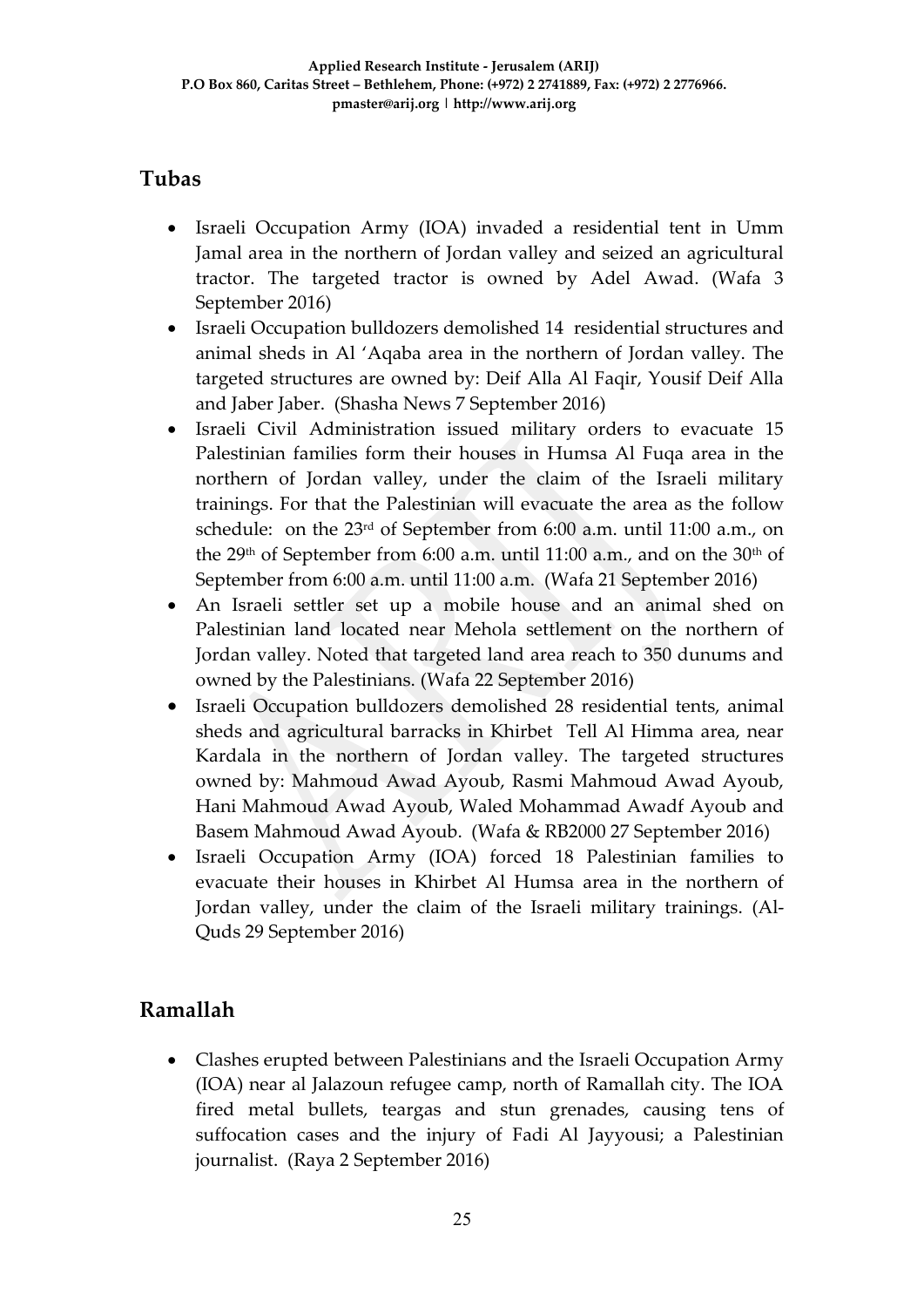- Israeli Occupation Army (IOA) invaded and searched a Palestinian house in Kafr Malek village, east of Ramallah city, and summoned a Palestinian died baby to interview the Israeli Intelligence Police. The targeted house is owned by Mohammad Ba'arat. (Wattan 2 September 2016)
- Israeli Occupation Army (IOA) attacked a non-violent at the western entrance of Silwad town, northeast of Ramallah city. The IOA fired teargas and stun grenades at Palestinians, causing tens of suffocation cases.(Al-Ayyam 2 September 2016)
- Israeli Occupation Army (IOA) erected military checkpoints at the three entrances of Deir Nidham village, north of Ramallah city. The IOA stopped and searched Palestinian vehicles and checked ID cards. (Wafa 2 September 2016)
- Israeli Occupation Army (IOA) erected a military checkpoint at the entrance of An Nabi Saleh village, north of Ramallah city. The IOA stopped and searched Palestinians vehicles and checked ID cards. (Wafa 6 September 2016)
- A Palestinian student was injured after the Israeli Occupation Army (IOA) fired stun grenades and rubber bullets at him while he was leaving his school at the entrance of Al Jalazoun refugee camp, north of Ramallah city. (Wafa 8 September 2016)
- Israeli Occupation Army (IOA) stormed and searched a number of Palestinian houses in Abud village, northwest of Ramallah city, and questioned the residents. (Safa 10 September 2016)
- Clashes erupted between Palestinians and the Israeli Occupation Army (IOA) at the western entrance of Silwad town, northeast of Ramallah city. The IOA fired rubber bullets and teargas grenades at Palestinians and their houses, causing dozens of suffocation cases. (Al-Quds 16 September 2016)
- Israeli Occupation Army (IOA) attacked the weekly non-violent protest against the Israeli Segregation wall and Settlements in Nilin village, west of Ramallah city. The IOA fired teargas grenades and rubber bullets, causing ten of suffocation cases. (Al-Quds 16 September 2016)
- Clashes erupted between Palestinians and the Israeli Occupation Army (IOA) in Al Jalazoun refugee camp, north of Ramallah city. The IOA fired live bullets and teargas grenades, causing the injury of two Palestinians. (Maannews 16 September 2016)
- Clashes erupted between Palestinians and the Israeli Occupation Army (IOA) in Al Jalazoun refugee camp, north of Ramallah city, after the IOA invaded and searched tens of Palestinian houses. During the operation, the IOA arrested 6 Palestinians; identified as: Mujahed Salah 'Aliyan (16 years), Ali Omar Othman Nakhlah (25 years), Adi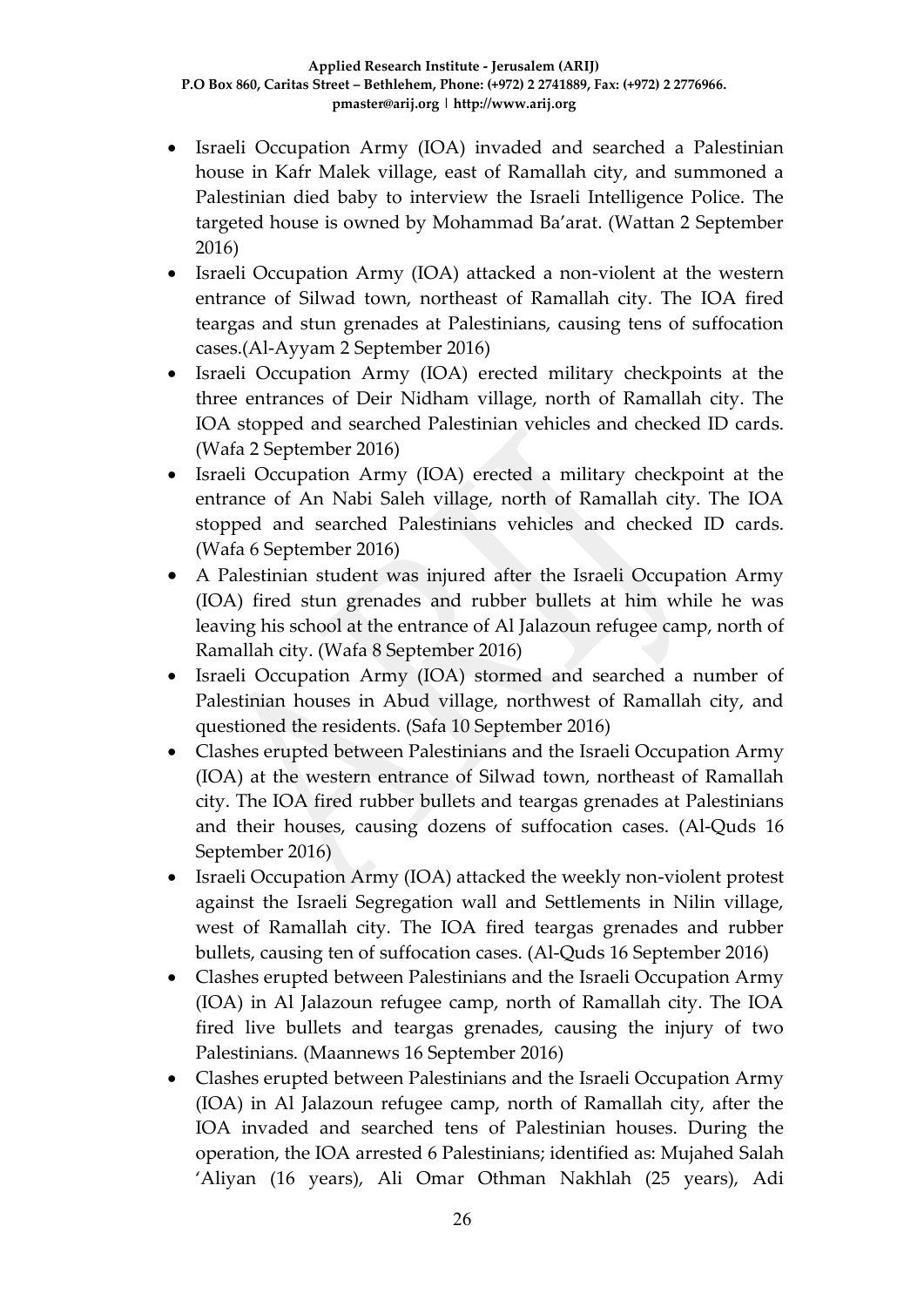Mustafah Nakhlah (17 years), Yousif Sami Dar Musleh (16 years), Adi Majed Qatawi (18 years) and Osama Mustafah Al Hatab (15 years). (Wafa & Safa 20 September 2016)

- Israeli Occupation Army (IOA) raided and searched five Palestinian houses in Bilin village, west of Ramallah city. The targeted houses are owned by: Abdalla Abu Rahma, Rateb Abu Rahma, Ashraf Abu Rahma and Mohammad Al Khateeb. (Safa 21 September 2016)
- Israeli Occupation Army (IOA) attacked the weekly non-violet protest against the Segregation wall and settlements in Nilin village, northwest of Ramallah city. The IOA fired teargas grenades, causing tens of suffocation cases. (Wafa 23 September 2016)
- Clashes erupted between Palestinians and the Israeli Occupation Army (IOA) at Yabrud bridge, between Yabrud and Silwad towns in Ramallah governorate. The IOA fired live bullets, causing the injury of Nour Daoud Farahat. (Al-Quds 23 September 2016)
- Israeli Occupation Army (IOA) tightened its procedures at 'Atara military checkpoint, north of Ramallah city. The IOA stopped and searched Palestinian vehicles and checked ID cards. (Al Wattan Voice 26 September 2016)
- Israeli Occupation Army (IOA) attacked the weekly non-violent protest against the Segregation wall and settlements in Bilin village, west of Ramallah city. The IOA fired rubber bullets and teargas grenades at participants and Palestinian houses. During the operation, the IOA arrested Abed Al Fatah Birnat and Hamuda As Sab'awi. (Wafa 30 September 2016)
- Israeli Occupation Army (IOA) attacked the weekly non-violent protest against the Segregation Wall and settlements in Nilin village, west of Ramallah city. The IOA fired teargas and stun grenades at the participants. (Wafa 30 September 2016)

## **Jericho**

## **Salfit**

 Israeli Occupation Army (IOA) stormed and searched dozens of Palestinian houses in Marda village, north of Salfit city. Three of the targeted houses are owned by: Ayoub Suliman, Wasfi Suliman and Ahmed Najeh Khafesh. (Wafa 18 September 2016)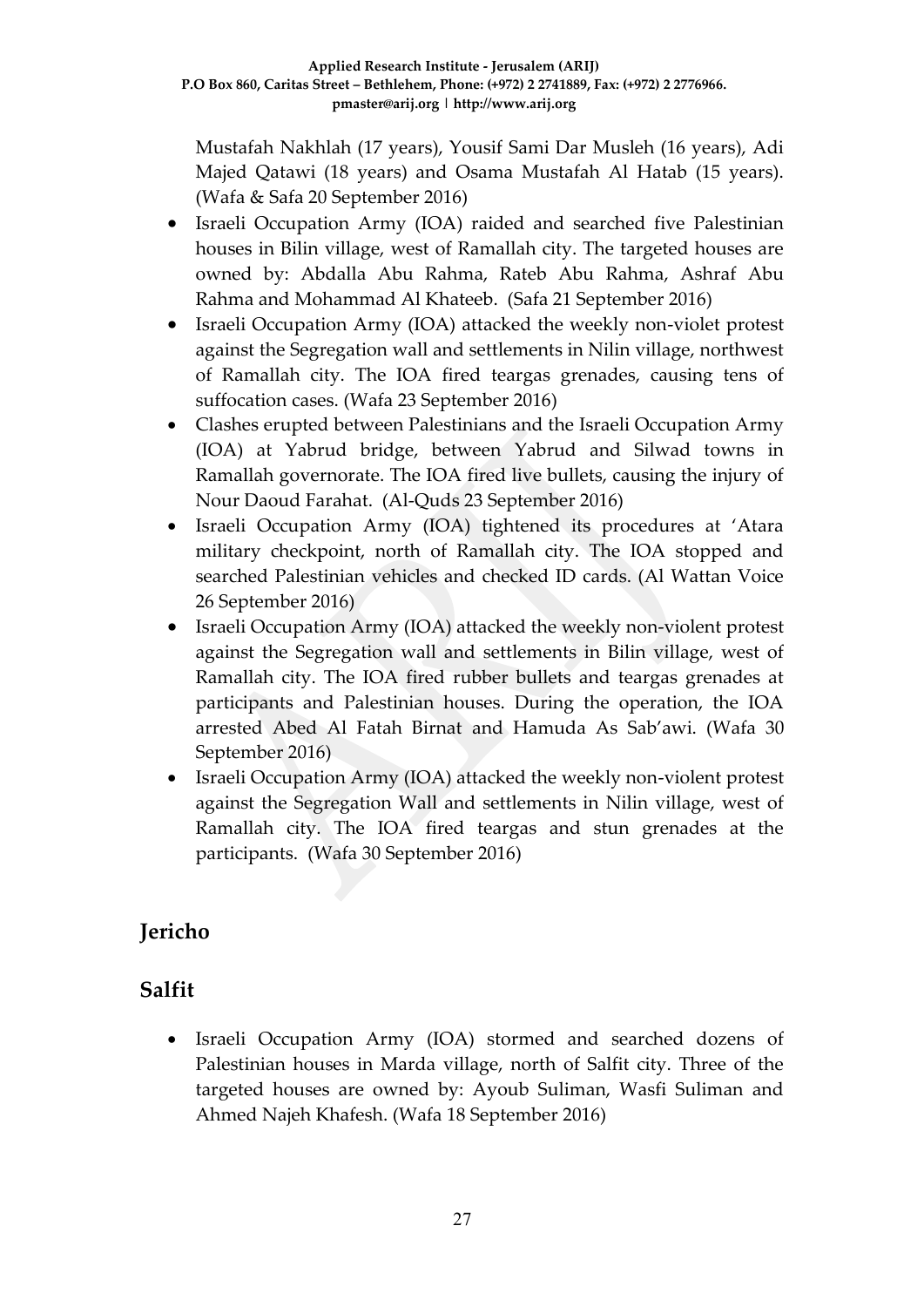- The Israeli Civil Administration submitted a building scheme in Al Quds Daily Newspaper for Public Review**<sup>1</sup>** . The Regional Plan No. (125/12) in Elkana settlement, Mandate scheme 125/1/83 and S-15, parts of basin number 3 in Mas-ha village, northwest of Salfit city. The plan aims to change the status of land from agricultural and open areas to area used for the construction of public and educational buildings, and road network. (Al-Quds 22 September 2016)
- Israeli settlers escorted by the Israeli Occupation Army (IOA) razed Palestinian agricultural land in Bab Al Marj area, east of Deir Ballut village, west of Salfit city. During the operation, the owner of the land; Ameer Yousif Abdalla, tried to prevent the settlers from razing his land, but the IOA assaulted and arrested him. (PNN 25 September 2016)
- Israeli Occupation Army (IOA) invaded and searched tens of Palestinian houses in Az Zawiya village, west of Salfit city. Two of the targeted houses are owned by: Sari Saqir and Abed Al Karem Adam. (Wafa 27 September 2016)
- Israeli Occupation Army (IOA) handed out a military order to confiscate 138 dunums of Palestinian land in Haris village, north of Salfit city, for the expansion of Barqan Industrial settlement. (Q Press 27 September 2016)
- Israeli settlers escorted by the Israeli Occupation Army (IOA) invaded and toured in Khirbet Ash Shajara area (an Archaeological area) , north of Salfit city. (Orient FM 28 September 2016)
- Israeli Occupation Army (IOA) erected a military checkpoint at the entrance of Az Zawiya village, west of Salfit city. The IOA stopped and searched Palestinian vehicles and checked IDA cards. (Pal Info 28 September 2016)
- Israeli Settlers razed Palestinian agricultural land in Deir Ballut village, west of Salfit city, and uprooted tens of olive trees. Noted that the targeted land located near Leshem newly settlement. (Pal Info 29 September 2016)

### **Tulkarem**

 Israeli Occupation Army (IOA) invaded Khirbet Jubara area in Tulkarm governorate, and fired teargas grenades at Palestinian houses and lands, causing the torch of 250 trees. (LRC 2 September 2016)

1

1 It is the last step before approving the building scheme, after which, building permits and tenders may be issued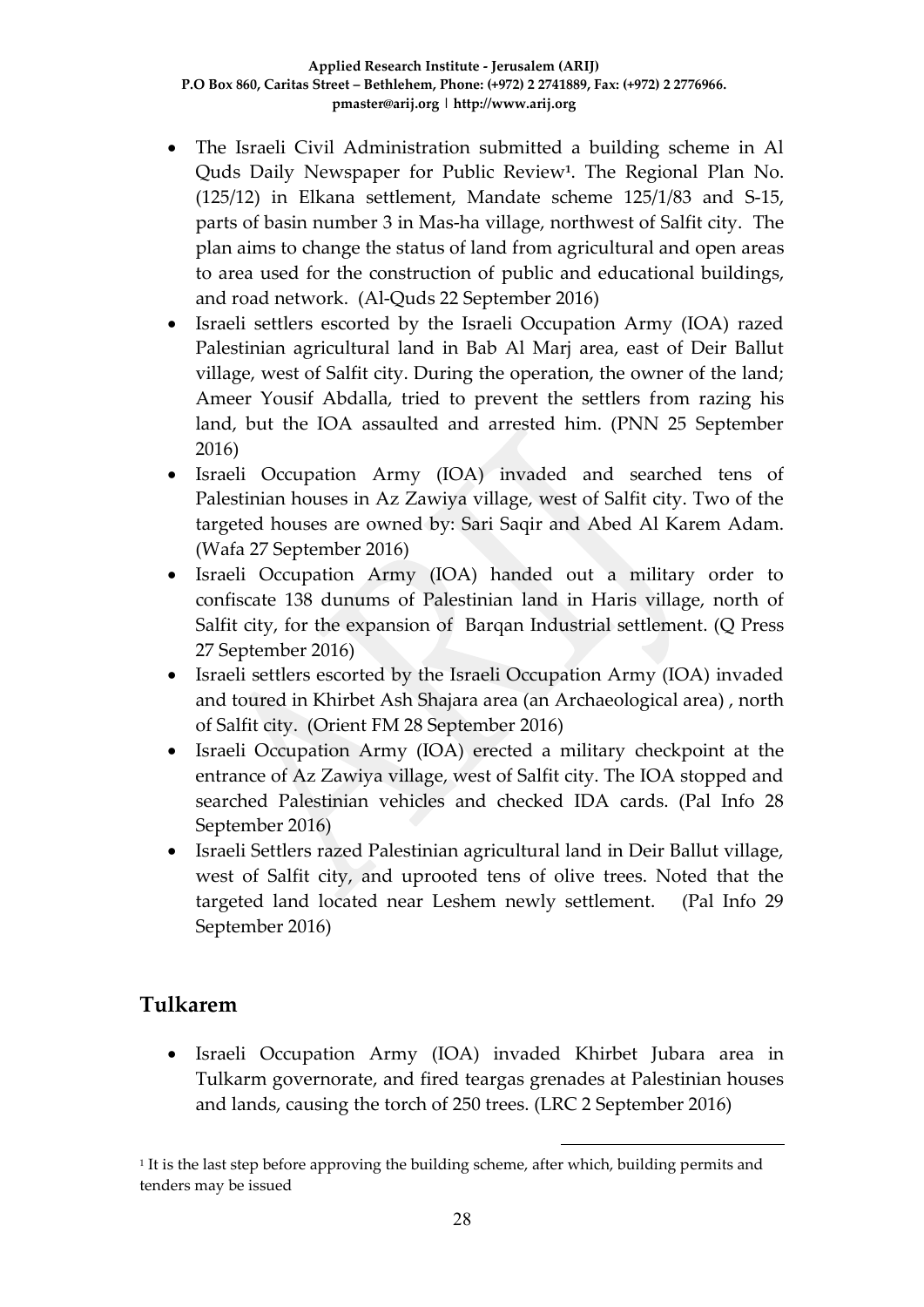- Israeli Occupation Army (IOA) stormed Shufa village, southeast of Tulkarm city, and imposed curfew on the residents. The IOA invaded and searched tens of Palestinian houses, and closed all the entrances of the village. (Safa 4 September 2016)
- Israeli Occupation Army (IOA) raided and searched areas in Dhinnaba village, southeast of Tulkarm city, and fired teargas and stun grenades at the houses. (Safa 6 September 2016)
- Israeli Occupation Army (IOA) stormed Nour Ash Shams refugee camp, northeast of Tulkarm city. Clashes erupted between Palestinians and the IOA. (Safa 6 September 2016)
- Israeli Occupation Army (IOA) stormed and searched tens of Palestinian houses in Nour Ash Shams neighborhood northeast of Tulkarm city. Clashes erupted between Palestinians and the IOA, where the IOA used teargas grenades at houses. During the clashes, the IOA arrested two Palestinians. (RB2000 11 September 2016)
- Clashes erupted between Palestinians and the Israeli Occupation Army (IOA) in Kfar 'Abbush village, southeast of Tulkarm city. The IOA fred teargas grenades and rubber bullets, causing tens of suffocation cases. During the clashes, the IOA arrested Hamza Adib Khalaf (225 years) after raiding his house. (Wafa & Safa 19 September 2016)

### **Nablus**

- Israeli settlers escorted by the Israeli Occupation Army (IOA) invaded Joseph tomb, in Balata refugee camp, east of Nablus city, ad performed Talmudic rituals. Clashes erupted between Palestinians and the IOA, where the IOA fired rubber bullets and teargas grenades, causing tens of suffocation cases. During the operation, the IOA invaded and searched tens of the nearby houses and commercial stores (Wafa & Maannews 1 September 2016)
- Israeli Occupation Army (IOA) invaded and toured in several areas and neighborhoods in Osarin village, south of Nablus city. The IOA fired stun grenades at houses (Pal Info 3 September 2016)
- Israeli Occupation Army (IOA) stormed Kafr Qallil village, south of Nablus city, and fired teargas and stun grenades at Palestinian houses and their houses. (Pal Info 3 September 2016)
- Israeli Occupation Army (IOA) closed Jenin-Nablus road, near Shave Shomron settlement, northeast of Nablus city. (Pal Info 3 September 2016)
- Israeli Occupation Army (IOA) invaded and searched four Palestinian houses in Ad Dahiya, the old city and Al Ein camp in Nablus city. The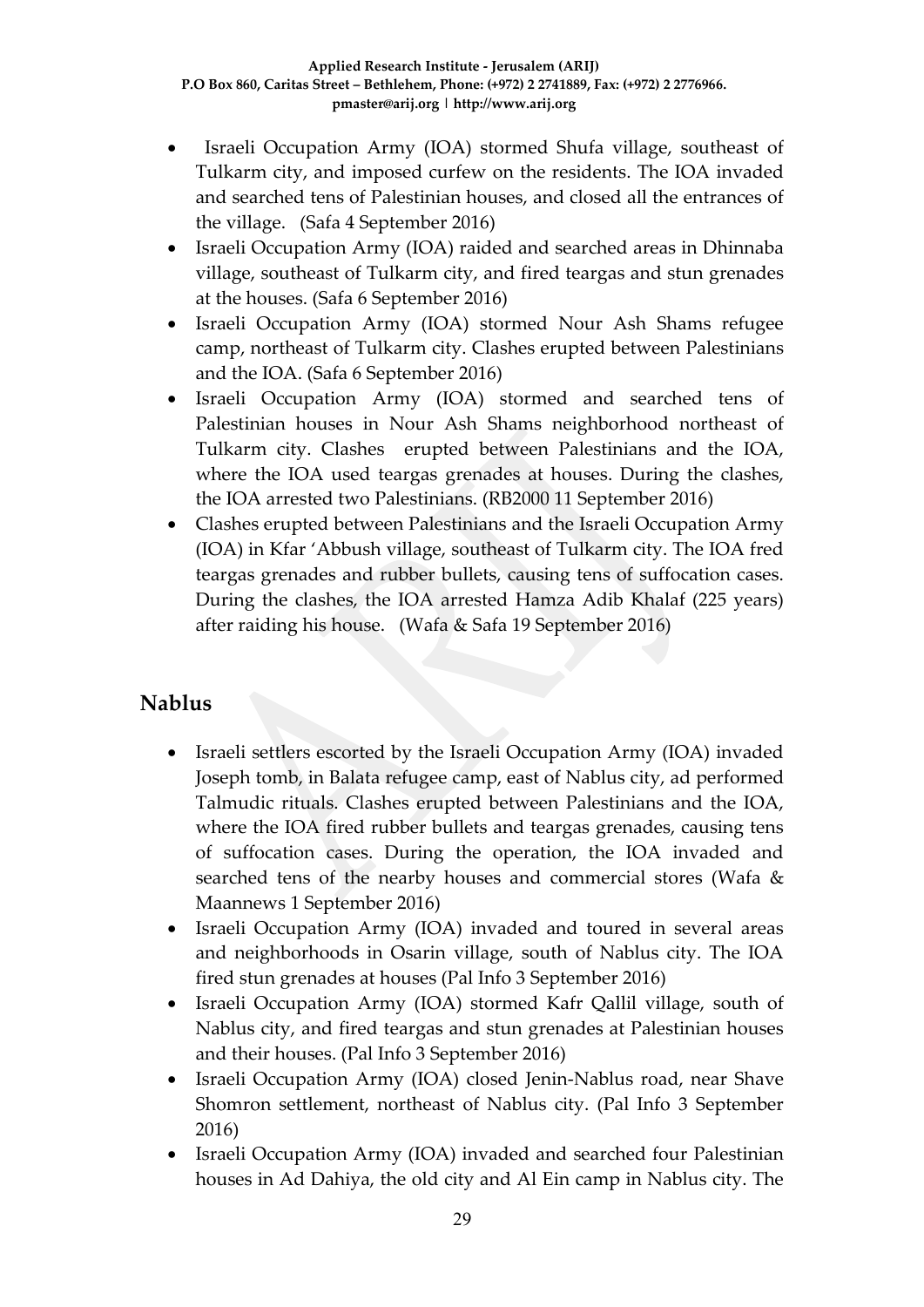targeted houses are owned by the family of the Palestinian prisoners in the Israeli Jail; Raghib 'Alawi, Samir Al Kusa, Karam Al Masri and Zied Ameer. (Safa 4 September 2016)

- Israeli Occupation Army (IOA) stormed Sabastiya village, northwest of Nablus city, to remove the Palestinian flag raised in an archeological site. Clashes erupted between Palestinians and the IOA. (RB2000 4 September 2016)
- Clashes erupted between Palestinians and the Israeli Occupation Army (IOA) in Iraq Burin village, south of Nablus city. The IOA fired teargas and stun grenades. During the clashes, the IOA arrested Amjad Qa'dan (13 years) and Nasser Qadous (21 years). (Wafa 4 September 2016)
- Israeli Occupation Army (IOA) closed with earth mounds the entrances of Beita, Eiabus, Odala, and Huwara village in Nablus governorate. (Wafa 4 September 2016)
- Clashes erupted between Palestinians and the Israeli Occupation Army (IOA) in Sabastiya village, northwest of Nablus city. The IOA fired rubber bullets and teargas grenades, causing the injury of two Palestinians. (PNN & RB2000 5 September 2016)
- Clashes erupted between Palestinians and the Israeli Occupation Army (IOA) in Balata refugee camp, east of Nablus city. The IOA fired rubber bullets and teargas grenades, causing the injury of Mohammad As Sahili. (Safa & PNN 5 September 2016)
- Israeli Occupation Army (IOA) continued closing Einabus-Huwara, Beita- Awarta, Beita Odala, Beita-Huwara, Madama- 'Asira Al Qibliya, and Beita Za'tara roads in Nablus Governorate. (Orient FM 5 September 2016)
- The Israeli Civil Administration submitted a building scheme in Al Quds Daily Newspaper for Public Review**<sup>2</sup>** . The Regional Plan No. (111/3/1) in Shave Shomron settlement, Mandate scheme 111/2/1 , parts of basin number 12 piece No. 84 in An Naqura village, northwest of Nablus city. The plan aims to change the status of land from residential and open areas to area used for the construction of public and educational buildings . (Al-Quds 5 September 2016)
- Israeli Occupation Army (IOA) invaded and searched tens of Palestinian houses in Urif village, south of Nablus city, and fired stun grenade at Palestinians and their houses. (Pal Info 6 September 2016)
- Israeli Occupation Army (IOA) closed Huwara and Za'tara military checkpoint, south of Nablus city. The IOA also, invaded Huwara

1

<sup>2</sup> It is the last step before approving the building scheme, after which, building permits and tenders may be issued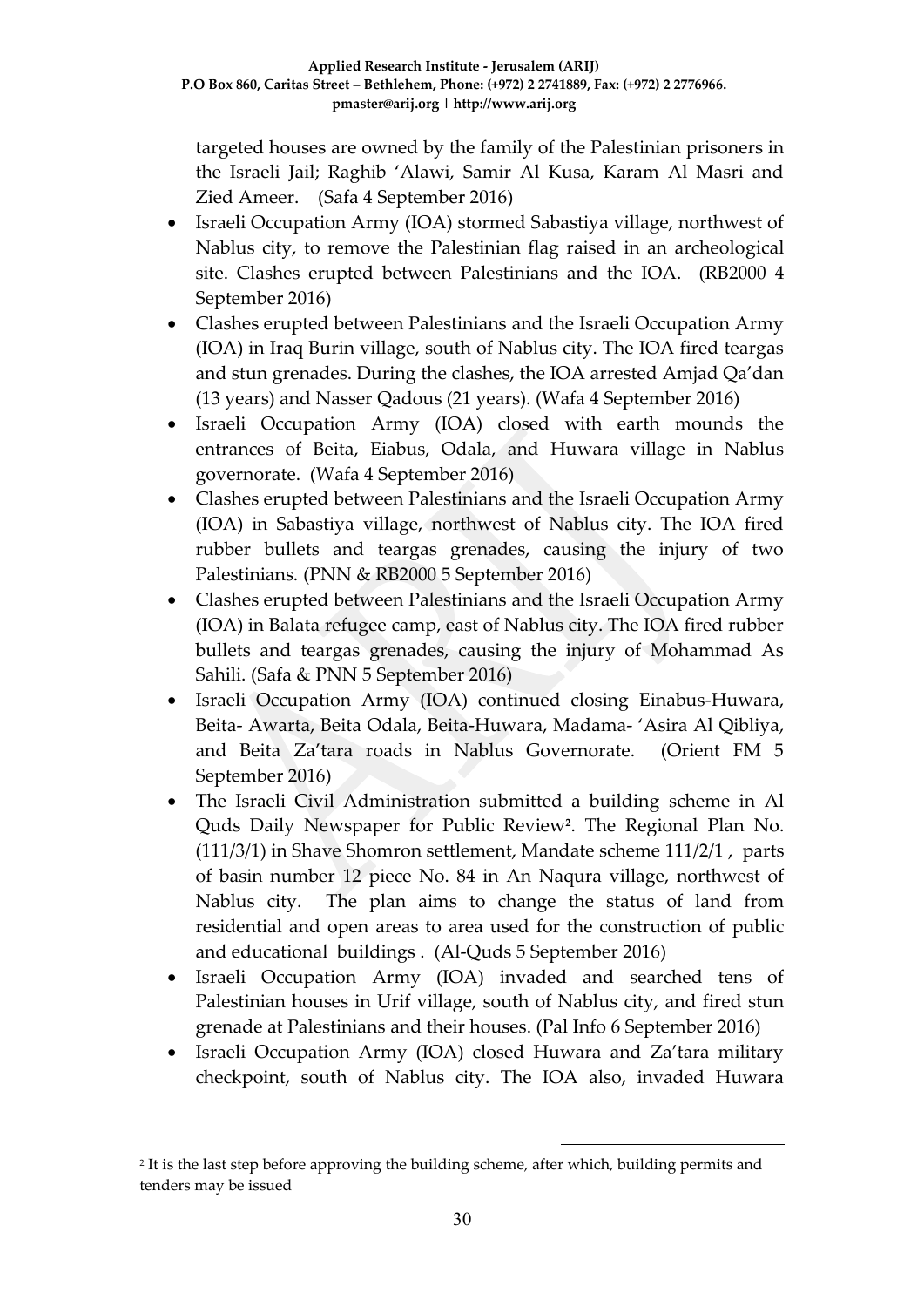village and imposed curfew on the residents. (Al-Quds 6 September 2016)

- Israeli Occupation Army (IOA) closed with earth mounds the main entrance of Burin village, south of Nablus city. (Pal Info 6 September 2016)
- Israeli Occupation Army (IOA) invaded and searched a Palestinian house in Madama village, south Of Nablus city, and questioned the residents. The targeted house is owned by Hani Nassar. (Safa 7 September 2016)
- Clashes erupted between Palestinians and the Israeli Occupation Army (IOA) in Sabastiya village, northwest of Nablus city. The IOA fired teargas and stun grenades causing tens of suffocation cases. (RB2000 7 September 2016)
- Israeli Occupation Army (IOA) raided and toured in areas and neighborhoods in Talfit village, south of Nablus city. (RB2000 7 September 2016)
- Israeli Occupation Army (IOA) invaded and toured in areas and neighborhoods in Iraq Burin village, south of Nablus city. (Pal Info 8 September 2016)
- Israeli bulldozers escorted by the Israeli Occupation Army (IOA) invaded Huwara village, south of Nablus city, and closed with cement blocks and earth mounds the main streets in the village. Clashes erupted between Palestinians and the IOA, where the IOA fired teargas and stun grenades, causing tens of suffocation cases. During the operation, the IOA forced Palestinians to close their commercial stores. (Pal Info 9 September 2016)
- Israeli Army continue siege on Nablus villages for 7th consecutive day. Israeli Occupation Army continued to impose strict closures on Nablus-area villages of Beita, Einabus, Urif, and Huwwara for the seventh consecutive day. The Israeli Army completely sealed the village of Beita on all sides with cement blocks and earth mounds, leaving just one road from the village open. (Maannews 10 September 2016)
- Israeli Occupation Army (IOA) invaded Beit Imrin village, north of Nablus city, and imposed curfew on the residents. (Pal Info 12 September 2016)
- Clashes erupted between Palestinians and the Israeli Occupation Army (IOA) in Qusra village, south of Nablus city. The IOA fired live and metal bullets, causing the injury of four Palestinians. (Al-Quds 12 September 2016)
- Clashes erupted between Palestinians and the Israeli Occupation Army (IOA) in Burin village, south of Nablus city. During the clashes, the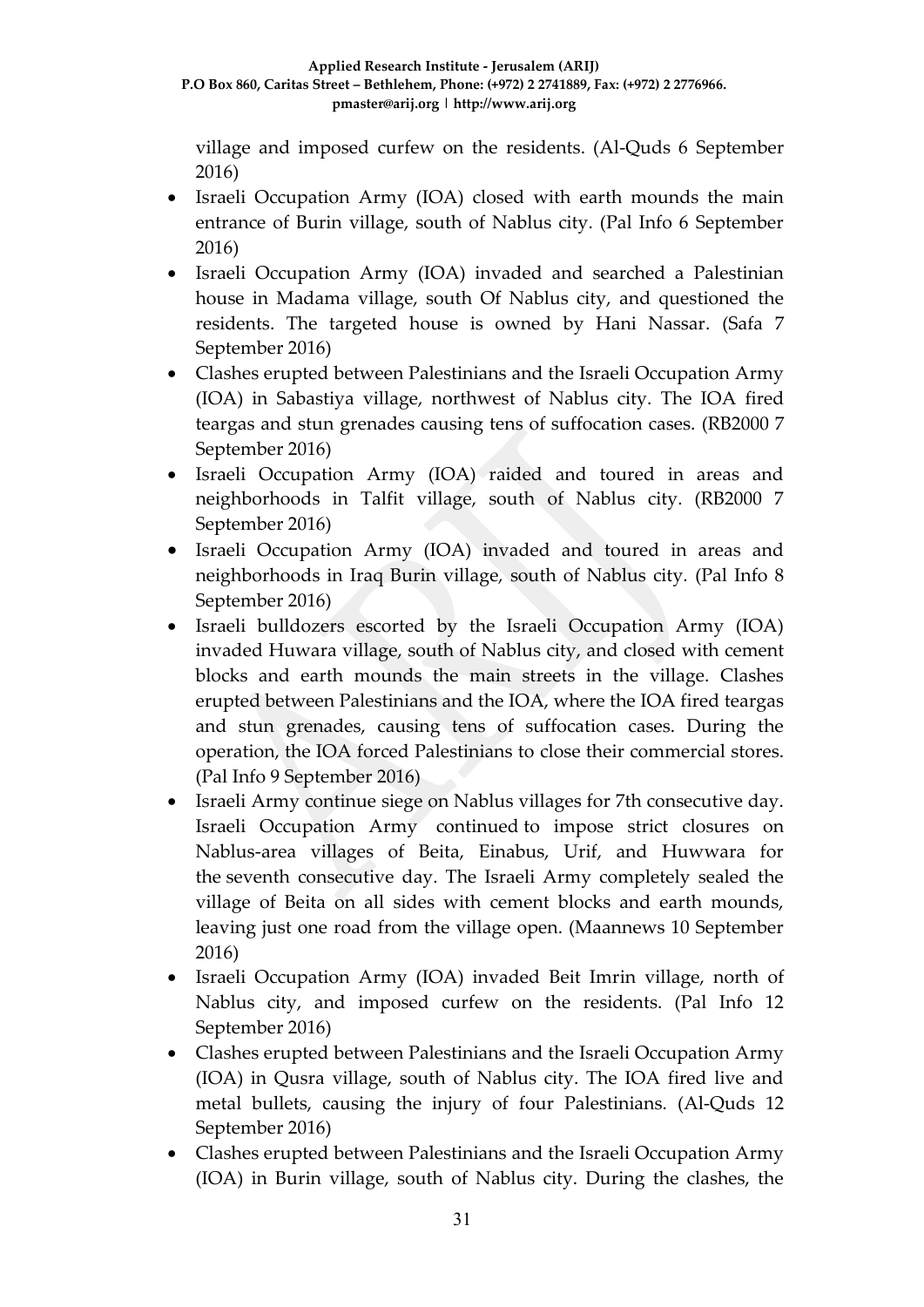IOA detained a number of Palestinian children, one of them was identified as: Karam Jamal Ismail Ash Sheikh. (Pal Info 16 September 2016)

- Israeli Occupation Army (IOA) stormed and toured in several areas and neighborhoods in Rujeib village, south of Nablus city, and fired stun grenades at Palestinian houses. (Pal Info 18 September 2016)
- Clashes erupted between Palestinians and the Israeli Occupation Army (IOA) in Al Bayader area in Sabastiya village, northwest of Nablus city. The IOA fired live and rubber bullets, and teargas grenades. (Safa 18 September 2016)
- Israeli Occupation Army (IOA) invaded Iraq Burin village, south of Nablus city. Clashes erupted between Palestinians and the IOA, where the IOA fired teargas and stun grenades, causing tens of suffocation cases. During the clashes, the IOA arrested 6 Palestinians, identified as: Jamel Raghdan Qadous, Hamad Kamel Qadous, Wajdi Nader Qa'dan, Osama Waled Qadous, and Maher Dahash Qadous. The IOA transferred the arrestees to unknown location. (Safa & Wafa 18 September 2016)
- Israeli Occupation Army (IOA) closed with cement blocks and earth mounds the main entrance of Beita village, south of Nablus city. (Maannews 20 September 2016)
- Israeli Occupation Army (IOA) closed the entrance of Aqraba, Osarin, Einabus, Burin, and Odala villages in Nablus governorate. Noted that the IOA also, closed a number of sub-roads in Huwara village. (Wafa 20 September 2016)
- Israeli settlers living in Ytzehr settlement torched 30 olive trees in Khallit Swar area in Burin village, south of Nablus city. (LRC 21 September 2016)
- Israeli settlers escorted by the Israeli Occupation Army (IOA) stormed Al Bayarah area; an Archaeological area, in Sabastiya village, north of Nablus city, and performed Talmudic rituals. Clashes erupted between Palestinians and the IOA. (Q Press 21 September 2016)
- Israeli settlers escorted by the Israeli Occupation Army (IOA) gathered near Beit Dajan village, east of Nablus city. (Q Press 21 September 2016)
- Israeli Occupation Army (IOA) closed Huwara- Nablus road, south of Nablus city. (Wafa 21 September 2016)
- Israeli settlers escorted by the Israeli Occupation Army (IOA) stormed Joseph tomb, east of Nablus city, and performed Talmudic rituals. Clashes erupted between Palestinians and the IOA, where the IOA fired teargas and stun grenades, and rubber bullets, causing tens of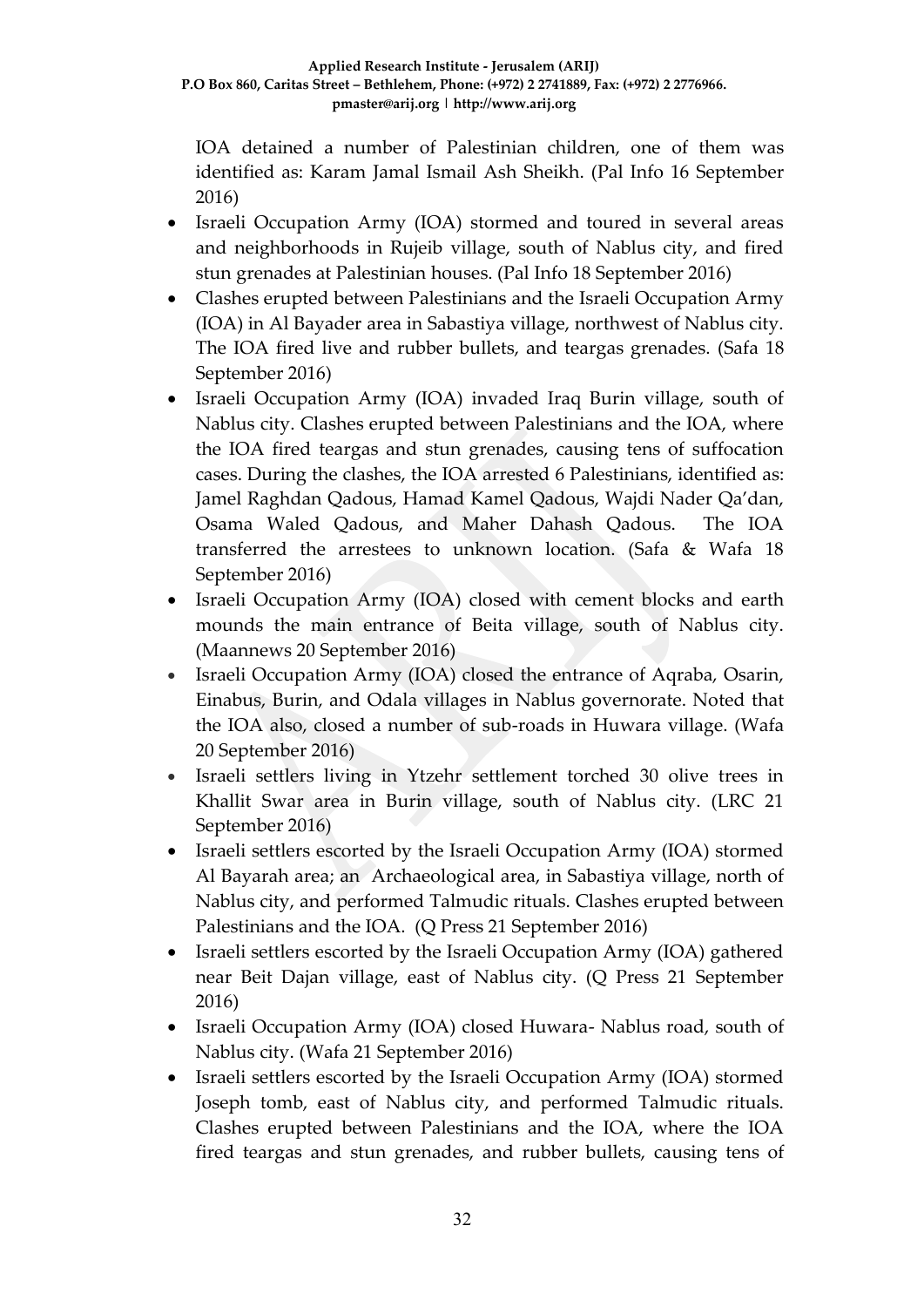suffocation cases and the injury of two Palestinians. (Maannews 22 September 2016)

- Israeli Occupation Army (IOA) closed all the entrances of Nablus city, and prevented Palestinians from entering or leaving the city. (Al-Quds 23 September 2016)
- Israeli Occupation Army (IOA) tightened its procedures at Huwara military checkpoint, south of Nablus city. The IOA stopped and searched Palestinian vehicles and checked ID cards. (Al-Quds 24 September 2016)
- Israeli settlers torched an under construction house in Burin village, south of Nablus city. (Maannews 26 September 2016)
- Israeli bulldozers escorted by the Israeli Occupation Army (IOA) invaded Beit Dajan village, east of Nablus city, and demolished a 150 square meters agricultural barracks, and handed out a military order to stop the construction an agricultural road. The targeted barracks is owned by Said Ahmed Abu Jhish. (RB2000 26 September 2016)
- Israeli Occupation bulldozes demolished a garage in Huwara village, south of Nablus city. The targeted structure is owned by Salamah Hamada and Osama Abdalla Shahada. (RB2000 26 September 2016)
- Israeli Occupation Army (IOA) invaded and searched areas in As Sawiya village, south of Nablus city. (Al-Quds 28 September 2016)
- Israeli High Court allowed the demolition of a Palestinian house in Nablus city, owned by the family of the Palestinian prisoner; Amjad Al 'Alawi. (Al-Quds 28 September 2016)
- Clashes erupted between Palestinians and the Israeli Occupation Army (IOA) in Beit Furik village, southeast of Nablus city. The IOA fired teargas grenades, causing tens of suffocation cases. (Pal Info 29 September 2016)

### **Gaza**

- Israeli Occupation gunboats opened fire at Palestinian boats while they were sailing at Al Waha shore, northwest of Beit Lahiya, As Sudaniya shore, northwest of Gaza city, An Nasriyat and Az Zawidah shores, west of the central part of Gaza strip. (Al-Quds 1 September 2016)
- Israeli Occupation Army (IOA) opened fire at Palestinian farmers while they were working in their land, near the border fence, east of Rafah city, south of Gaza strip. (Al-Quds 1 September 2016)
- Israeli Occupation Army (IOA) opened fire at Palestinian farmers while they were working in their land at Johr Ad Dik and Al Malika areas, southeast of Gaza city. (Al-Quds 1 September 2016)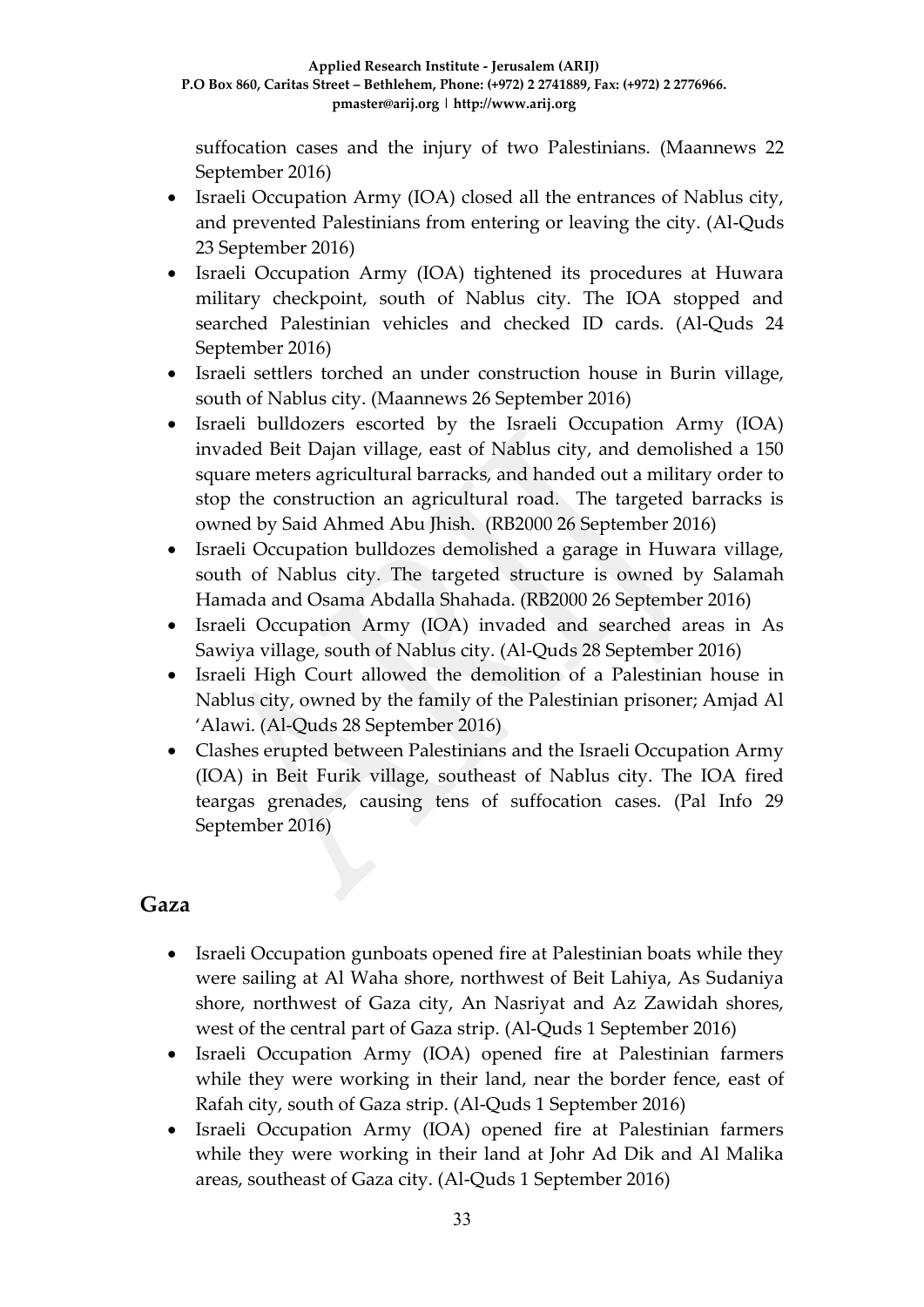- Israeli Occupation Army (IOA) opened fire at Palestinian farmers while they were working in their land, near the border fence, east of Al Burij refugee camp in the Gaza strip. (Safa 1 September 2016)
- Israeli Occupation Army (IOA) opened fire at Palestinian lands located near the border fence, east of Al Qarara town, northeast of Khan Younis city, south of Gaza strip. (Wafa 1 September 2016)
- Clashes erupted between Palestinians and the Israeli Occupation Army (IOA) near the border fence, east of Ash Shuja'aiya neighborhood, east of Gaza city. The IOA fired teargas grenades and rubber bullets, causing tens of suffocation cases. (Al-Ayyam 2 September 2016)
- Clashes erupted between Palestinians and the Israeli Occupation Army (IOA) near the border fence, east of Al Burij refugee camp in the Gaza strip. The IOA fired teargas grenades and rubber bullets, causing tens of suffocation cases. (Al-Ayyam 2 September 2016)
- Israeli Occupation Navy opened fire at Palestinian fishing boats while they were sailing at As Sudaniya and Al Waha shores, northwest of Gaza strip. (Al-Quds 3 September 2016)
- Israeli Occupation Army (IOA) launched two missiles at an agricultural land located near the border fence, north of Beit Lahiya town, north of Gaza strip. (Wafa 4 September 2016)
- Israeli Occupation Army (IOA) opened fire at Palestinian houses located near the border fence, east of Al Maghazi refugee camp in the Gaza strip. (Wafa 4 September 2016)
- Israeli Occupation Navy opened fire at Palestinian fishing boats while they were sailing at Al Waha and As Sudaniya shores, northwest of Gaza strip. (Wattan 4 September 2016)
- Israeli Occupation Navy opened fire at Palestinian fishing boats while they were sailing at Al Waha shore, northwest of Beit Lahiya town, north of Gaza strip. (Wafa 6 September 2016)
- Israeli Occupation Army (IOA) launched five missiles at an area, land and two Palestinian houses in Beit Hanoun and Beit Lahiya town, north of Gaza strip. (Al-Quds 6 September 2016)
- Israeli Occupation Army (IOA) opened fire at Palestinian houses and land, located near the border fence, east of Deir AL Balah city in the Gaza strip. (RB2000 6 September 2016)
- Israeli bulldozers escorted by the Israeli Occupation Army (IOA) staged 150 meters into Palestinian land, located near the border fence, east of Khan Younis city, south of Gaza strip, and razed vast area of land. (Wafa 7 September 2016)
- Israeli Occupation gunboats opened fire at Palestinian fishing boats while they were sailing near Gaza shore. (Wafa 7 September 2016)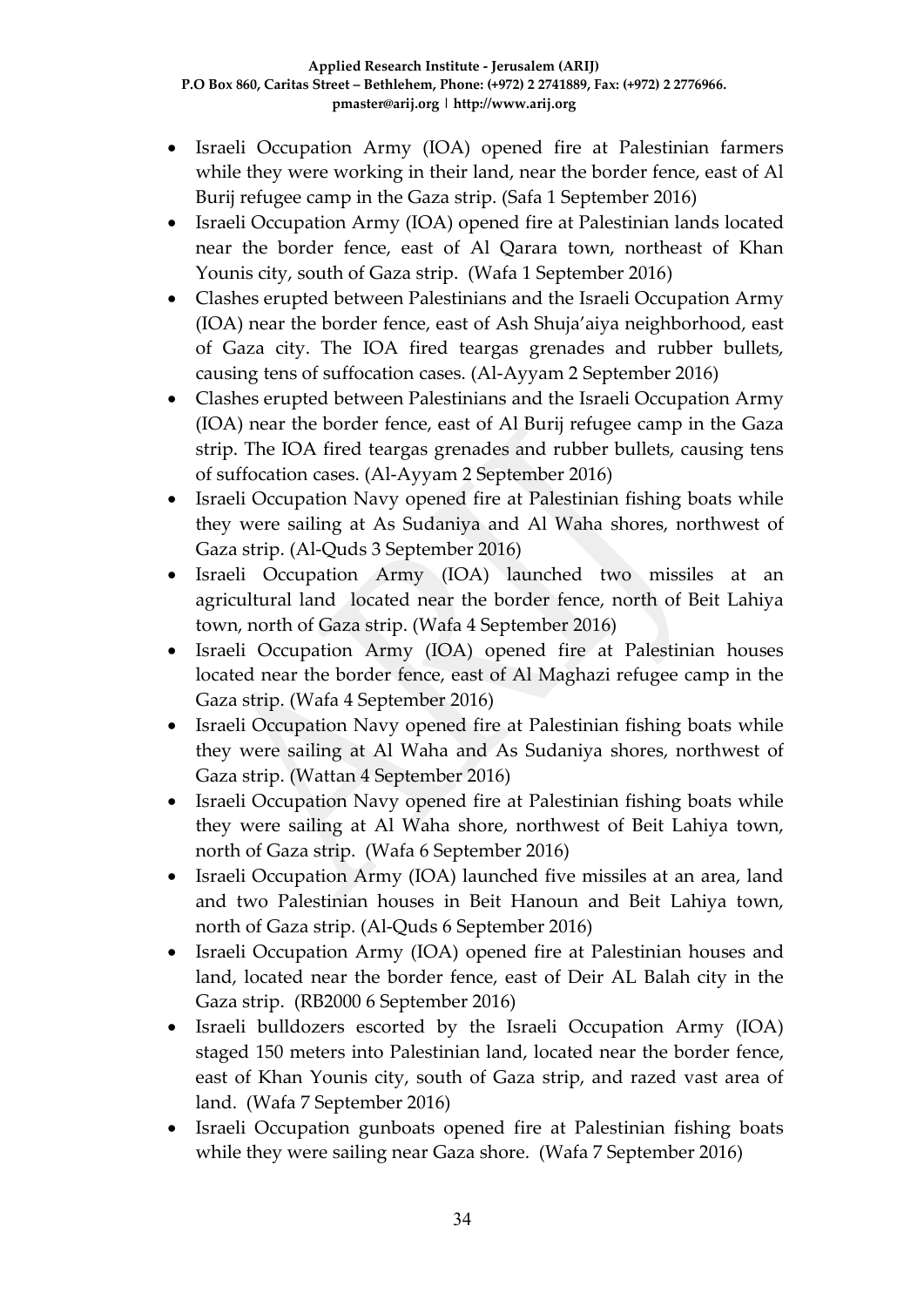- **Building starts on underground Gaza barrier. With a budget of NIS2 billion, work has begun on constructing an above and below ground barrier on the border with Gaza; work has started primarily in the Gaza border communities; government promises that there is a budget for the project.** Residents of the Sha'ar HaNegev Regional Council will be able to look out their windows and watch the IDF work on the new project meant to restore the feeling of security to the residents of the south. The IDF has been working on a project called "barrier," which will see a giant above and [underground](http://www.ynetnews.com/articles/0,7340,L-4816509,00.html) wall [completely](http://www.ynetnews.com/articles/0,7340,L-4816509,00.html) encircle the Gaza Strip. The barrier, which is estimated to cost approximately NIS2 billion, will reach several stories underground, and will also be several stories above ground. This barrier will defend against Hamas cross-border attack tunnels. "They will understand that they're digging death traps for themselves," said a high ranking Hamas official. Construction has begun along all towns considered to be "next to the fence" with Gaza. It's already possible to see the construction of this massive wall alongside one of the towns in the Sha'ar HaNegev Regional Council. The project has already received NIS600 million in funding. IDF Chief of Staff Gadi Eisencott has called the project the "largest project" ever carried out in the history of the IDF. The residents of the south are following the project closely, knowing that this is the most ideal solution to prevent against the tunnels. However, despite the importance of the project, it is at risk of being de-funded, as no money has been allocated to the project for fiscal years 2017-2018. However, officials from the Ministry of Defense have clarified that the project will not be delayed, and the Ministry of Finance has said that there is in fact a budget for the project. Finance Minister Moshe Kahlon even stressed this fact during his last visit to the Gaza border communities, saying "money will not be a barrier to erecting the barrier." Never-the-less, residents of the Gaza border area worry about work being stopped. "Prime Minister Netanyahu promised that the monies will not be a limiting factor (for the construction of the barrier), and he must stand by his word," said MK Haim Yelin (Yesh Atid) and resident of Kibbutz Nahal Oz, located less than a mile from Gaza. "Creating a budget for each section of the barrier will triple the cost, thus potentially stopping the project." [\(JPOST](http://www.ynetnews.com/articles/0,7340,L-4851494,00.html) 7 September 2016)
- Israeli Occupation Army (IOA) opened fire at Palestinian houses and lands located near the border fence, east of Az Zaytoun neighborhood, east of Gaza city. (Wafa 8 September 2016)
- A 18 years old Palestinian was injured after the Israeli Occupation Army (IOA) opened fire at him while he was near the border fence at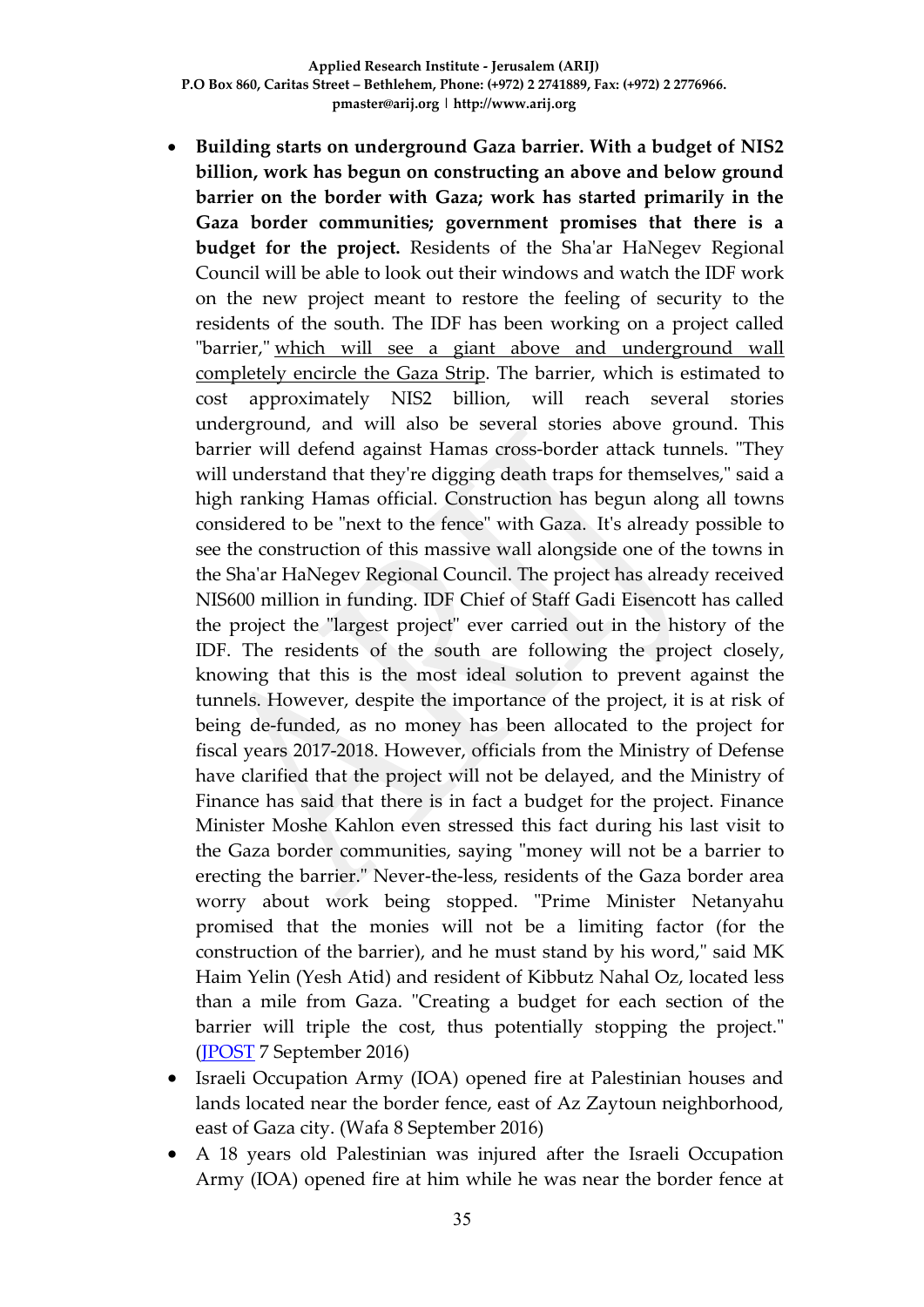Abu Safiya area, east of Jabaliya town, north of Gaza strip. (Maannews 8 September 2016)

- Israeli Occupation Army (IOA) opened fire at Palestinian farmers while they were working in their land, near the border fence, east of Al Khaza'a and Al Qarara towns, east of Khan Younis city, south of Gaza strip. (Wafa 9 September 2016)
- Israeli Occupation Army (IOA) opened fire at Palestinians while they were near the border fence, east of Al Maghazi refugee camp, and east of Az Zaytoun neighborhood in Gaza city. (Wafa 9 September 2016)
- Israeli Occupation Navy opened fire at Palestinian fishing boats while they were sailing at As Sudaniya shore, northwest of Gaza city. (Wafa 9 September 2016)
- Abed Ar Rahman Ahmed Ad Dabagh (16 years) was killed during clashes that erupted between Palestinians and the Israeli Occupation Army (IOA) near the border fence, east of Al Burij refugee in the central of Gaza strip. (Orient FM 9 September 2016)
- Israeli Occupation Army (IOA) opened fire at Palestinian houses located near the border fence east of Al Khaza'a town, east of Khan Younis city, south of Gaza strip. (RB2000 11 September 2016)
- Israeli Occupation jeeps and bulldozers stage 150 meters into Palestinian land located near the border fence, north of Beit Lahiya town, north of Gaza strip, and razed vast area of land. (RB2000 12 September 2016)
- Israeli Occupation jeeps and bulldozers staged 50 meters into Palestinian land located near the border fence, between the eastern parts of Rafah and Khan Younis cities, south of Gaza strip, and razed vast area of land. at the (Wattan 14 September 2016)
- Israeli Occupation warplanes launched missiles at an agricultural land and an area at the northwestern part of Beit Lahiya town, north of Gaza strip. (Safa 15 September 2016)
- Israeli Occupation warplanes launched missiles at an area in Ash Shuja'aiya neighborhood in Gaza city. (Safa 15 September 2016)
- Israeli Occupation jeeps and bulldozers staged 150 meters into Palestinian agricultural land, near the border fence, at the eastern part of Al Burij refugee camp in the Gaza strip, and razed vast area of land and opened fire at the nearby houses. (Wafa 15 September 2016)
- Clashes erupted between Palestinians and the Israeli Occupation Army (IOA) near the border fence, east of Ash Shuja'iya neighborhood, east of Gaza city. The IOA fired live bullets and teargas grenades, causing the injury of a Palestinian and tens of suffocation cases. (Wafa & Al-Quds 16 September 2016)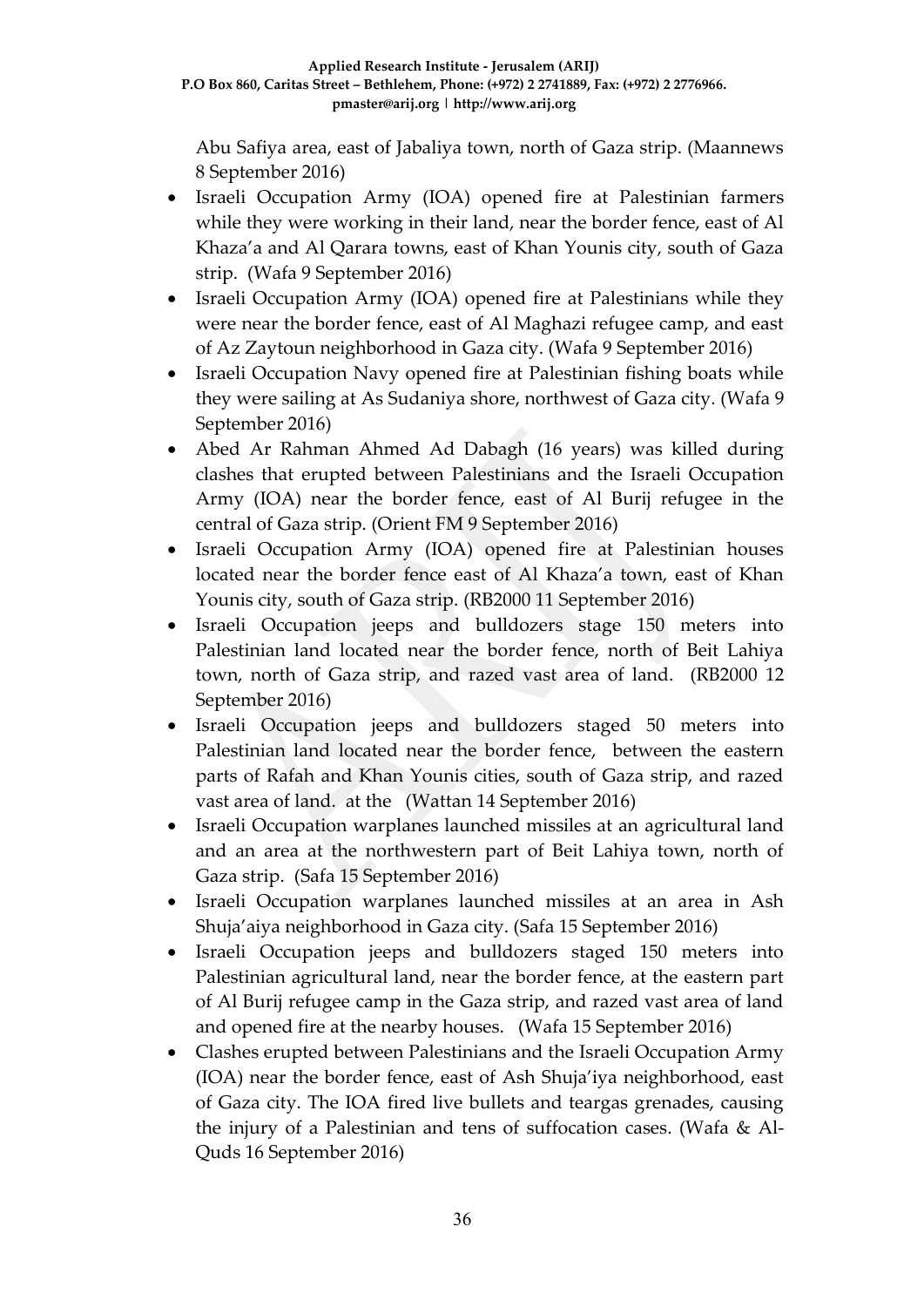- Clashes erupted between Palestinians and the Israeli Occupation Army (IOA) near the border fence, east of Al Burij refugee camp in the Gaza strip. The IOA fired teargas and stun grenades, causing tens of suffocation cases and the injury of three Palestinians. (Al-Quds & Wafa 16 September 2016)
- Israeli Occupation Navy opened fire at Palestinian fishing boats while they were sailing at Al Waha shore, northwest of Beit Lahiya town, north of Gaza strip. (Wafa 18 September 2016)
- Israeli Occupation Navy opened fire at Palestinian fishing boats while they were sailing in As Sudaniya and Al Waha shores, northwest of Gaza strip. (Al-Quds 19 September 2016)
- Israeli Occupation Navy opened fire at Palestinian fishing boats while they were sailing near Rafah shore, southwest of Gaza strip. (Sama News 20 September 2016)
- Israeli Occupation Jeeps and bulldozers staged 50 meters into agricultural land, located near the border fence, east of Al Khaza'a town, east of Khan Younis city, south of Gaza strip, and razed vast area of land. (Al-Quds 20 September 2016)
- Israeli Occupation Army (IOA) opened fire at Palestinian farmers while they were working in their lands, near the border fence, east of Khan Younis city, south of Gaza strip. (Wafa 20 September 2016)
- A Palestinian fisherman was injured after the Israeli Occupation Navy opened fire at him while he was sailing at As Sudaniya shore, northwest of Gaza city. (Wafa 20 September 2016)
- Israeli Occupation Navy opened fire at Palestinian fishing boats while they were sailing at Al Waha and As Sudaniya shores, northwest of Gaza strip. (Wafa 21 September 2016)
- Israeli Occupation Army (IOA) opened fire at Palestinian houses located near the bored fence, east of Khan Younis city, south of Gaza strip. (Wafa 21 September 2016)
- Israeli Occupation Navy opened fire at Palestinian fishing boats while they were sailing at As Sudaniya shore, northwest of Gaza city. (Maannews 22 September 2016)
- Israeli Occupation Army (IOA) opened fire at Palestinians while they were near the border fence, east of Beit Hanun town, north of Gaza strip. (Wafa 23 September 2016)
- Clashes erupted between Palestinians and the Israeli Occupation Army (IOA) near the border fence, east of Gaza city. The IOA fired live bullets and teargas grenades, causing the injury of three Palestinians. (Wafa & Al-Quds 23 September 2016)
- Clashes erupted between Palestinians and the Israeli Occupation Army (IOA) near the border fence, east of Al Burij refugee camp in the Gaza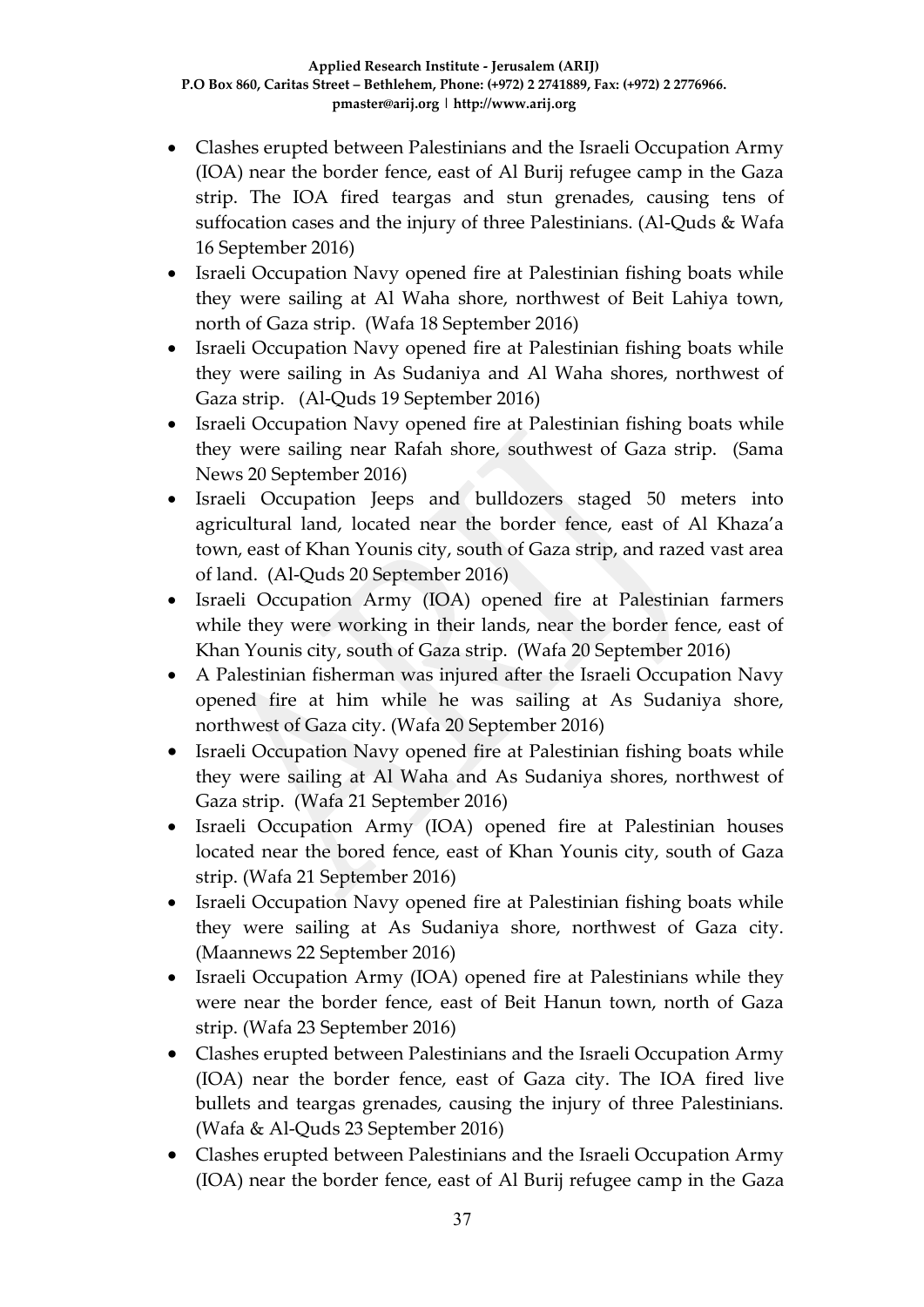strip. The IOA fired live bullets and teargas grenades, causing the injury of a Palestinian. (Wafa 23 September 2016)

- Clashes erupted between Palestinians and the Israeli Occupation Army (IOA) in Al Faraheen area, east of Khan Younis city, south of Gaza strip. The IOA fired live bullets, causing the injury of two Palestinians. (Wafa 23 September 2016)
- Israeli Occupation Navy opened fire at Palestinian fishing boats while they were sailing at Al Waha and As Sudaniya shores, northwest of Gaza strip. (Al-Quds 24 September 2016)
- Israeli Occupation Army (IOA) opened fire at Palestinian farmers while they were working in their land, near the border fence, east of Gaza city. (Pal Today 24 September 2016)
- Israeli Occupation Navy opened fire at Palestinian fishing boats while they were sailing at As Sudaniya shore, northwest of Gaza city. (Maannews 26 September 2016)
- Israeli Occupation Army (IOA) opened fire at Palestinian houses located near the border fence, at As Sanati area in 'Abbsan town, and at Al Qarar area, east of Khan Younis city, south of Gaza strip. (Wafa 26 September 2016)
- Israeli Occupation Army (IOA) opened fire at Palestinian farmers while they were working in their land, near the border fence, east of Dair Al Balah city in the Gaza strip. (Wafa 29 September 2016)
- Israeli Occupation Army (IOA) opened fire at Palestinian land located near the border fence, east of Al Qarar and Al Khaza'a towns, east of Khan Younis city, south of Gaza strip. (Safa 29 September 2016)
- Clashes erupted between Palestinians and the Israeli Occupation Army (IOA) near the border fence, east of Ash Shuja'iya neighborhood, east of Gaza city. The IOA fired live bullets and teargas grenades, causing tens of suffocation cases and the injury of three Palestinians. (Wafa 30 September 2016)
- Clashes erupted between Palestinians and the Israeli Occupation Army (IOA) near the border fence, east of Al Burij refugee camp in the Gaza strip. The IOA fired teargas grenades and live bullets, causing the injury of two Palestinians. (Wafa 30 September 2016)
- Israeli Occupation Navy opened fire at Palestinian fishing boats while they were sailing near Beir Al Balah shore in the Gaza strip. (Wafa 30 September 2016)
- Israeli Occupation Army (IOA) opened fire at Palestinian houses located in Tal Umm Hasniya area, near the border fence, east of Al Burij refugee camp in the Gaza strip. (Wafa 30 September 2016)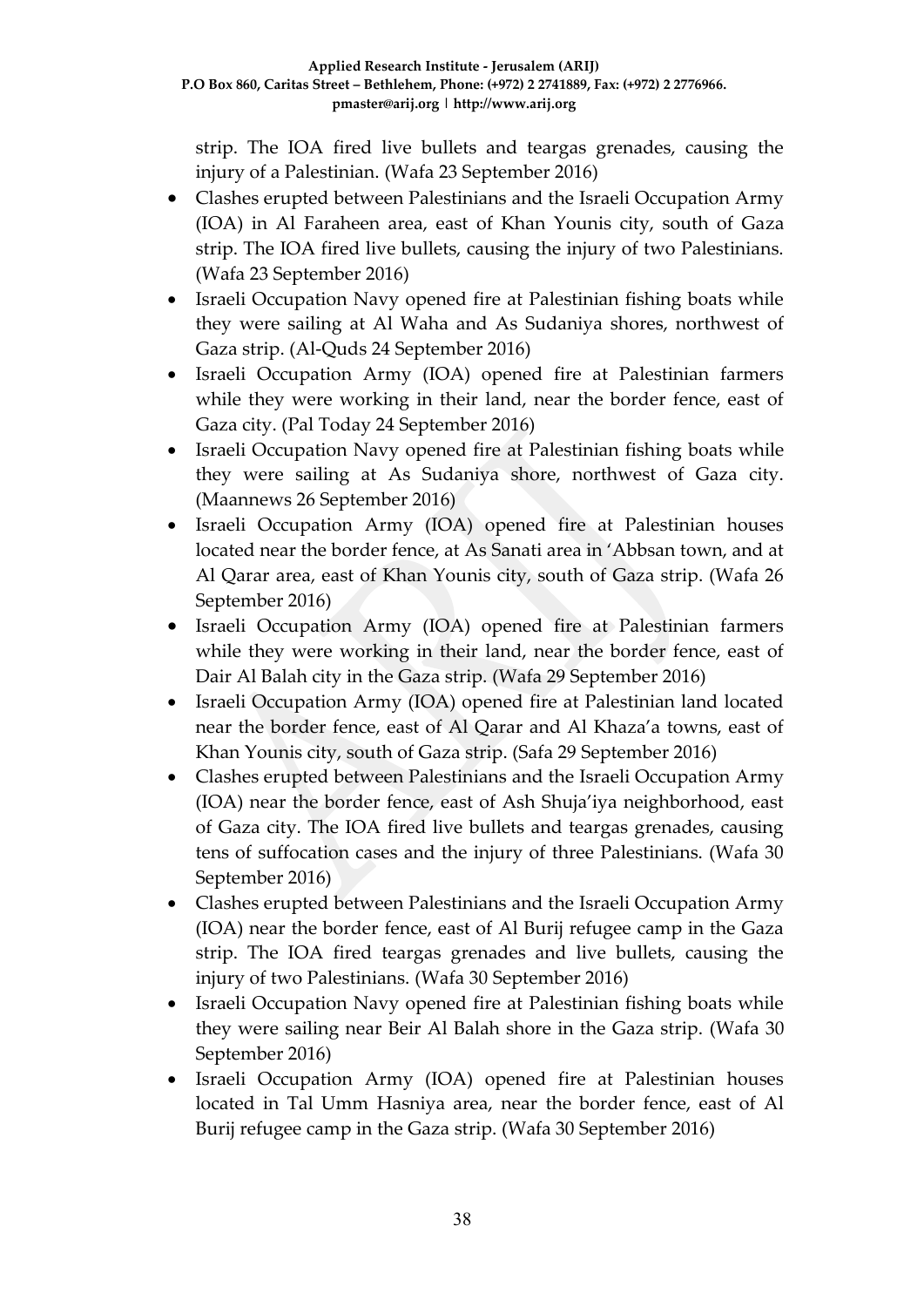### **Others**

- **Peace Now scores major victory in Court in its fight against West Bank settlement outposts. High Court Orders Evacuation of 17 Structures in The Illegal Outpost of Derech Ha'Avot**. Earlier today the High Court of Justice ruled on a petition submitted by Peace Now and by Palestinian landowners on the illegal outpost of Derech Ha'Avot. In its verdict, the High Court demanded that the State will evacuate 17 structures in the illegal outpost, located near Bethlehem. The court strongly criticized the State, which tried to retract its previous commitments, and over and over again postponed the enforcement of the law with regards to illegal construction in the outpost while raising a variety of contradicting excuses. The High Court ordered that the evacuation of the structures and fulfilment of the demolition order will be executed within 18 months (by March 2018), and ordered the State to pay high legal expenses. Peace Now: "15 years after their lands were taken over, the Palestinian landowners can now have hopes to return to their lands. This verdict exposes, yet again, the governments' attempt to bend the law for the benefit of settlers. We hope that the verdict will be implemented fully and in a timely manner, and that the State will abstain from assisting the theft of private Palestinian lands in other cases as well. Peace Now will continue its struggle to prevent further settlement expansion meant to prevent a future peace agreement based on the two state solution." [\(Peace Now](http://peacenow.org/entry.php?id=20119#.V8popvl96M9) 2 September 2016)
- Hebron Police officers prevent B'Tselem volunteer from lodging complaint regarding death threats, themselves threatening him with arrest. B'Tselem has lodged a complaint with the Israel Police over the fact that Hebron Police officers prevented a volunteer working with the organization, 'Imad Abu Shamsiyeh, from filing a complaint regarding death threats he has been receiving ever since he documented the killing of 'Abd al-Fatah a-Sharif by Israeli soldier Elor Azaria. Abu Shamsiyeh has recently been sent harassing and threatening messages on Facebook, some containing death threats. On 28 August 2016, he went to the Hebron Police station to file a complaint. After a lengthy wait, the officers at the station told him he would not be able to file the complaint as there were too many detainees in the station and that he would have to return the next day. Abu Shamsiyeh returned the next day, 29 August 2016, and waited for hours to file the complaint, but again he was denied. This time, he was told that an officer by the name of Yaakov Cohen who was supposed to take care of the matter was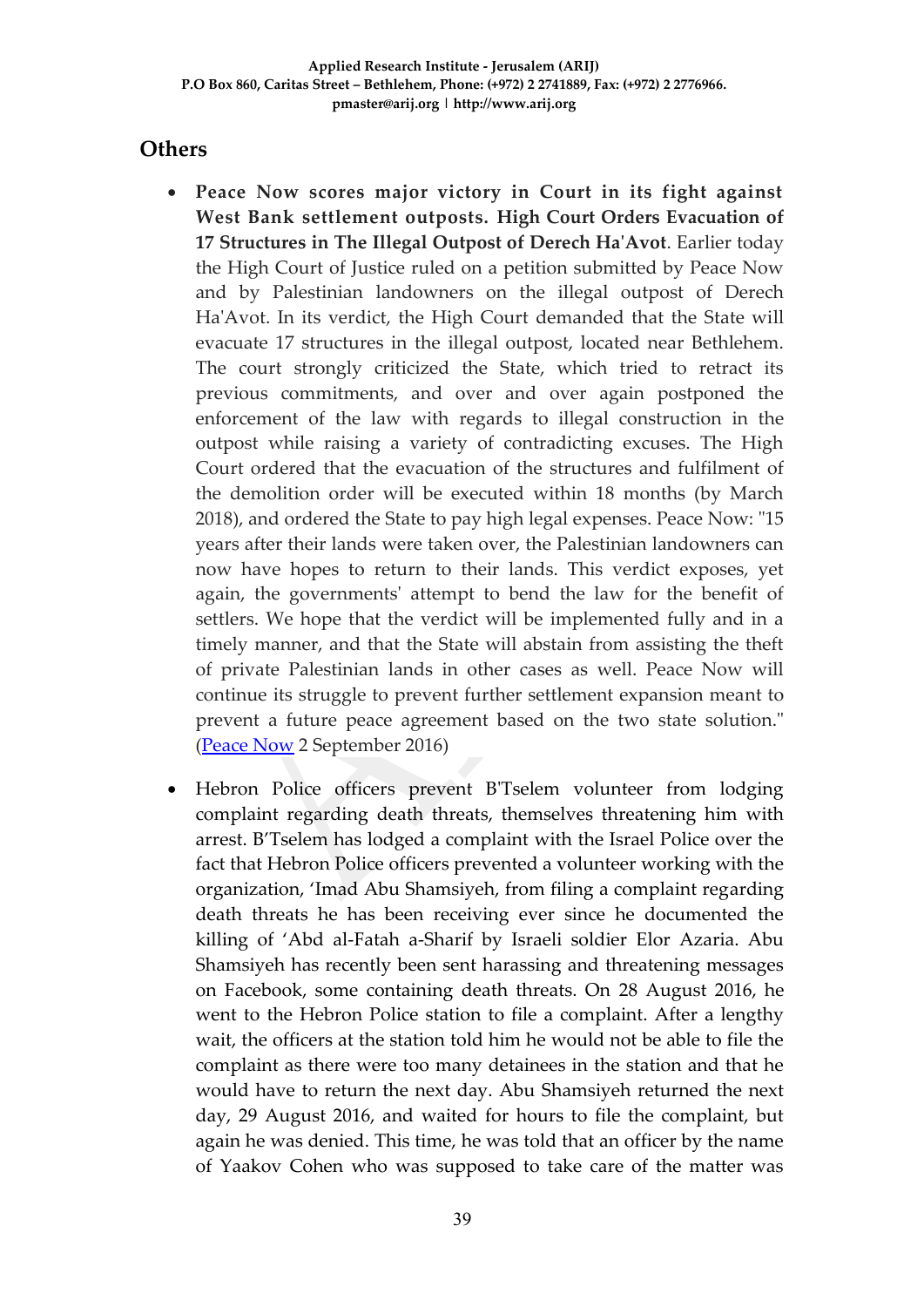away, and would return to the station only the next day. The next day, 30 August 2016, Abu Shamsiyeh went back to the station for the third time, and again, was forced to wait for hours outside the building. He was initially told that the officer had not come in yet, but later, a police officer named Solomon Deste approached him. When Abu Shamsiyeh tried to explain the matter to him, the officer told him to leave, and even threatened to arrest him if he did not. A letter sent to the police by Adv. Gaby Lasky, on behalf of B'Tselem and Abu Shamsiyeh, demanded that the relevant officials take immediate action to take Abu Shamsiyeh's complaint, launch an investigation, and properly address the death threats he has received. The letter also demanded action against those responsible for the conduct of the Hebron Police: Lasky wrote: "There is no need to elaborate on the egregious conduct of the police, which has obstinately refused to fulfil its fundamental duty and admit my client's urgent complaint using a variety of different excuses, and has treated my client with brazen disrespect, seriously violating his dignity". Lasky added: "There is no doubt that the conduct of the police amounts to serious disciplinary offenses against my client, and even the criminal offense of abuse of power". (**B'Tselem** 2 September 2016)

 **Subterranean cemetery 'city' being constructed in Jerusalem. As a solution to the dearth of burial space in the capital, a large section of a mountaintop is being excavated to permit an underground city of graves.** According to Jewish tradition, being buried in Jerusalem has a special significance: Those buried in the capital are believed to be the first to reach the Temple Mount with the resurrection of the dead with the coming of the Messiah. This has put a premium on burial space, so a new solution has been initiated. By the end of the 1990s, it became clear that burial lands in the Jerusalem area had run out, and costeffective methods would be necessary to obtain further property to lay the dead to rest. A city of such a size requires about 4,400 new graves per annum. Currently, underneath the huge Givat Shaul Cemetery on Har HaMenuchot, a subterranean city of graves is being constructed, the first of its kind in the modern world. This project's first phase intends to provide another 22,000 burial places with barely any additional land requirements. Simply, the mountaintop will have a large section of its interior excavated, and graves will be placed within, including multiple levels along the walls. This project is the initiative of the Kehilat Yerushalayim burial society, which is a leader in undertaking in the capital. It hands about half of the burials in Jerusalem. The area for the project is 578 dunams, with 1,250 graves allotted per dunam. This is in comparison with the current rate of 320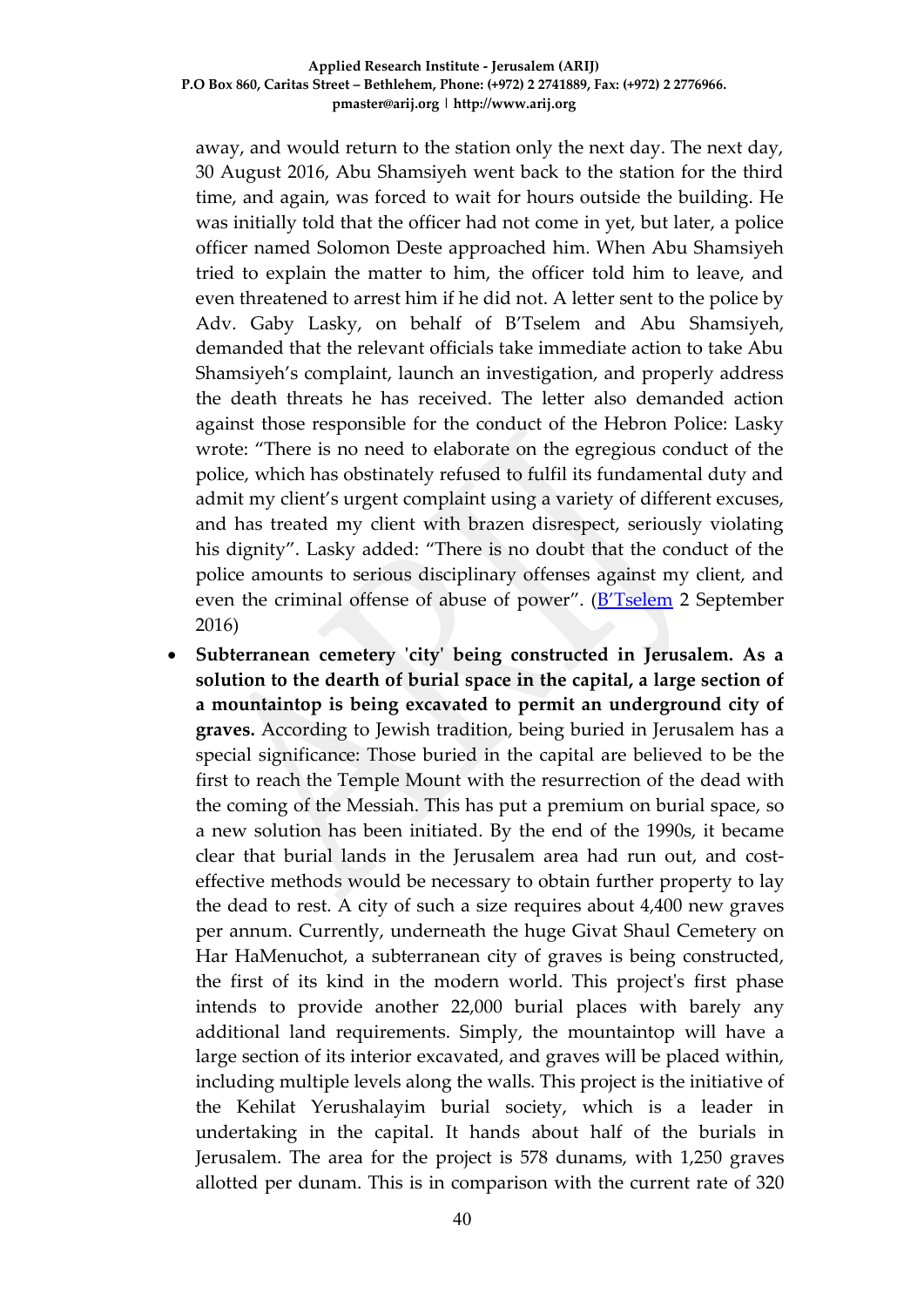graves per dunam. The central pit of the subterranean cemetery will be 50 meters deep (the height of a 15-floor building). Access to the graves will be via three elevators that hold 90 persons each. There will be five main entrances. Four of them will be from the perimeter, and the fifth will be via a descent from the center of Har HaMenuchot. The architect behind this is Zafrir Ganany of Pelleg Architects. This is not a new invention, rather the renewal of ancient Jewish traditions: During the Second Temple period, particular amongst rich families, subterranean burial sites. [\(JPOST](http://www.ynetnews.com/articles/0,7340,L-4851070,00.html) 6 September 2016)

 Despite Court Decision, Jerusalem Has Not Built 2,000 Classrooms for Arab Neighborhoods. In 2011, High Court gave state five years to answer the public school shortage in East Jerusalem, yet only 237 classrooms have been added since. It is five years since the High Court of Justice gave the government and Jerusalem municipality five years to build the classrooms needed to cover the shortage in schools in East Jerusalem. In that time the authorities have failed to make progress and the classroom shortage is now greater than it was in 2011. In 2011 the Supreme Court ruled on a petition filed by parents from East Jerusalem along with the Association for Civil Rights in Israel that the Jerusalem municipality and the Education Ministry must build enough classrooms so that every student who wanted to could transfer from private or other recognized non-state schools to a state school. Since then mayor Nir Barkat has announced on a number of occasions increased efforts to build new classrooms in the capital's Arab neighborhoods, but the figures show these efforts have led to little change on the ground. A report from the Ir Amim nonprofit organization states that since 2011, only 237 classrooms have been finished out of the 2,000 needed. Jerusalem municipality Director General Amnon Merhav told the Knesset Education, Culture and Sports Committee that the city needs to build another 1,300 classrooms to enroll the students from the private and non-state schools, along with another 700 classrooms needed to replace schools now located in homes and rented buildings that are not appropriate to be used as schools. The problem is not budgetary, says Ir Amim, contradicting what city hall says – the problem is discrimination in planning that has caused a shortage of land available for constructing public buildings in East Jerusalem neighborhoods. Even when such land is available, it has been allocated for other uses, says the organization. For example, available land for public buildings in the Sheikh Jarrah neighborhood was recently allocated by the Israel Lands Authority for a yeshiva, with the city's support. In a letter Merhav sent nine months ago to the director general of the Education Ministry, he gave a number of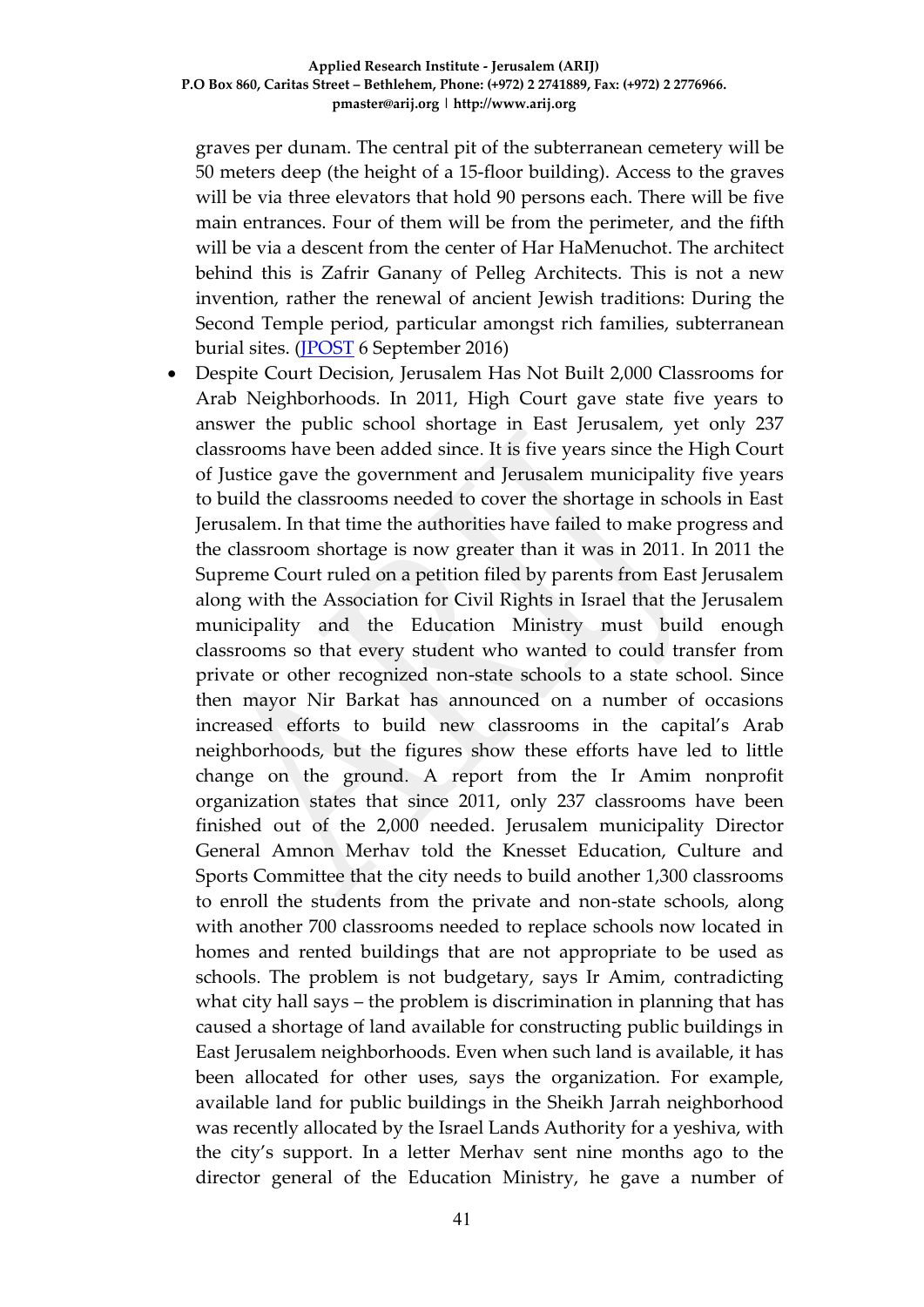recommendations to solve the problem, including building high-rise schools and leasing private land for building schools. The Moriah Jerusalem Development Corporation, the city's arm for infrastructure development, has established a special administration for solving the classroom shortage. This has led to the advancement of a project to build an educational complex in Jabal Mukkaber with a number of schools and preschools. Over the last year the number of children in non-state schools has risen in East Jerusalem. Today, about 40 percent of these students study in the city's school system, 40 percent in "recognized but unofficial" schools, and 20 percent in private schools. The city says a few thousand children are not registered in any school. The court ruled that as of February 2017, parents of children from East Jerusalem who cannot find them a place in the municipal school system will be entitled to have the government pay for the tuition they pay to the private schools. But the authorities are expected to make things difficult for parents who request the money, says Ir Amim. A month ago, the city's parents organization, along with Jewish and Palestinian parents, filed a petition in court against the Education Ministry and municipality asking for the court to order the respondents to explain why the previous court decision has not been enacted. The petition states that in addition to the 2,000 missing classrooms in Arab neighborhoods, ultra-Orthodox schools have a shortage of another 1,600 classrooms throughout Jerusalem. The Jerusalem municipality said it is making great efforts to reduce the shortage in classrooms that has been created over the past 50 years. "It is a national mission and not a task just for the city, and great improvement has been made during Barkat's term," said a municipal spokesperson. **"**Jerusalem has a shortage of 3,800 classrooms for all students, while the government is responsible for budgeting the funds to build them. On average, the city receives funding for some 100 classrooms a year for the entire city". [\(Haaretz](http://www.haaretz.com/israel-news/.premium-1.739785) 6 September 2016)

 Israeli Deputy Defense Minister: Razing of Illegally Built Settlement Structures Needs My Approval. Following the removal of tents and a mobile home in West Bank outposts, Eli Ben-Dahan puts an end to procedure that allows removing structures without the political leadership's consent. Deputy Defense Minister Eli Ben-Dahan (Habayit Hayehudi) opted to change the procedure for the removal of illegally erected structures in West Bank settlements on Tuesday, so that from now on any such eviction will require the permission of the political leadership. A statement published by Ben-Dahan stated that he has instructed Maj. Gen. Yoav Mordechai, the coordinator of government activities in the territories, to change the procedure. "From today, the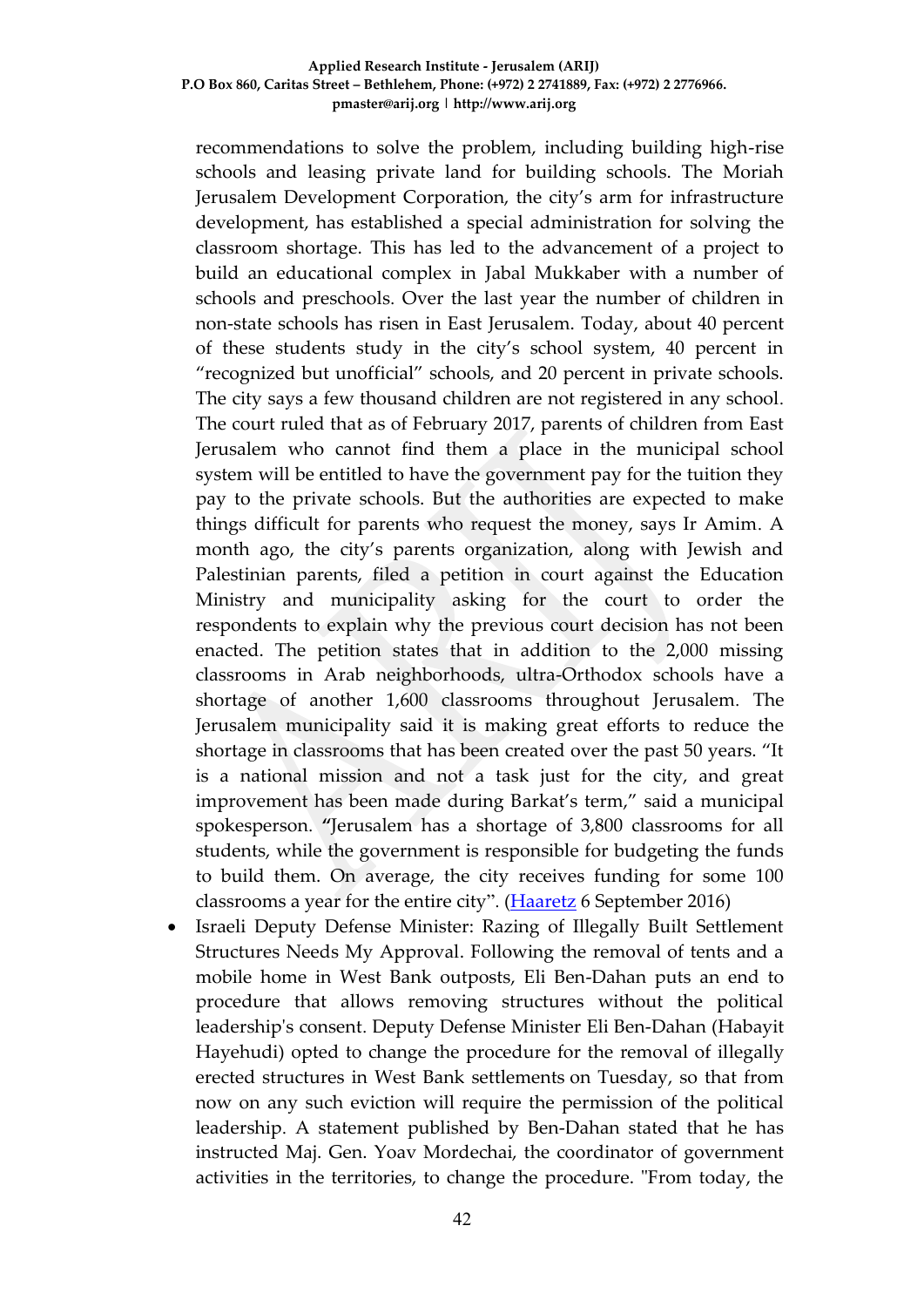removal of illegal mobile structures in a 'fresh invasion' procedure will be brought for my approval before being carried out ". It appears that the directive means that the Civil Administration will be required to inform Ben-Dahan of the razing of any type of structure that houses Jews in West Bank settlements. According to the existing procedure, the Civil Administration is permitted to issue and carry out demolition orders involving temporary mobile structures without referring the cases to the political leadership and as long as it does so within 60 days of the structures being set up. Filing each case for the deputy' minister's approval may lead to delays of such demolitions. Ben-Dahan issued the letter following Tuesday's removal of six tents in Mitzpeh Avichai outpost near Kiryat Arba, which were set up following the June murder of 13-year-old Hallel Yaffa Ariel, and following the removal of an illegally erected trailer in the outpost of Esh Kodesh a day earlier. It remains unclear whether Ben-Dahan has the authority to issue such a directive to the coordinator of government activities in the territories. Ben-Dahan's bureau stressed that Defense Minister Avigdor Lieberman authorized him to make such decisions, and the coordinator of government activities in the territories' unit said that it was studying the new directive. Lieberman's bureau has yet to address the issue. [\(Haaretz](http://www.haaretz.com/israel-news/.premium-1.740644) 7 September 2016)

 New rail line to connect high-tech Tel Aviv with holy Jerusalem. Tel Aviv and Jerusalem are only 60 km (40 miles) apart but they often feel like different planets, not just in terms of mentality but because the commute from the Mediterranean to the hills can sometimes take two hours. That is set to change in the next 18 months with the completion of a \$2 billion, high-speed rail line that will slash the time between the high-tech, business center and Jerusalem's Old City to just 30 minutes. After more than a decade in the planning, the project, which has involved boring tunnels through mountains and spanning bridges over deep valleys, promises to transform Israel's two largest cities, or at least bring them a little closer. "We are doing in Israel what was done 200 years ago in the United States, after World War Two in Europe and in recent decades in Asia," Transport Minister Yisrael Katz said on Tuesday, touting several new rail lines in the works. "The main aim is to connect Jerusalem to the rest of the country". There is already a train between Jerusalem and the coast -- built during the Ottoman empire and added to by the French and the British -- but it's a slow, scenic route that takes an hour and 40 minutes, not ideal for commuting. That said, around 7,500 people still ride it most days. The new line takes a more direct route, cutting through the steep hills between the Mediterranean and Jerusalem, which sits 800 meters (2,640 feet) above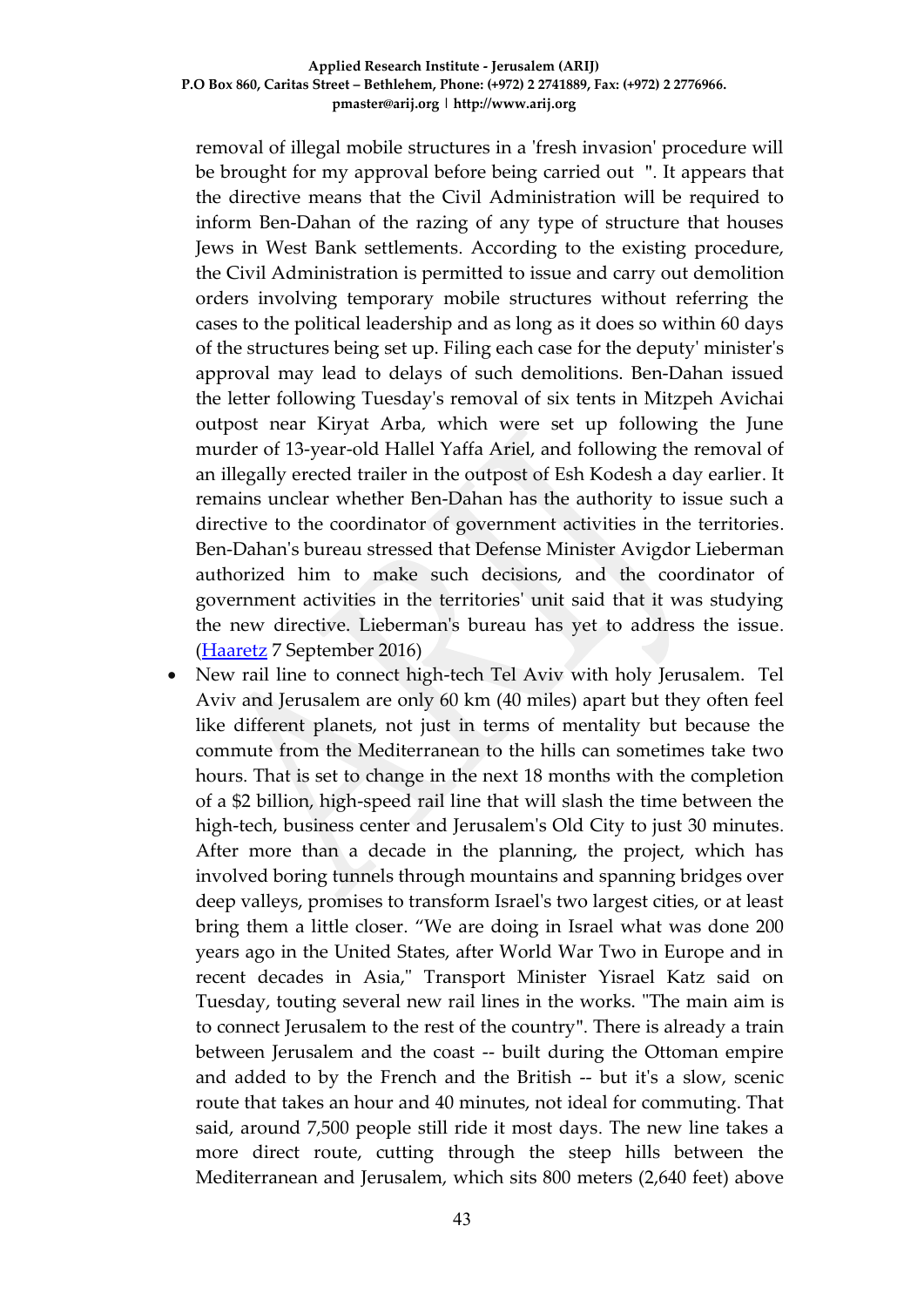sea level. Working with 10 foreign companies, the line runs over 10 bridges and through five tunnels. Construction began in 2010 and is scheduled to end in March 2018. Double-decker trains holding around 1,700 passengers will travel at 160 km/h. The plan is for four departures an hour, serving 50,000 commuters a day, or 10 million a year, said Boaz Zafrir, the chief executive of Israel Railways. Katz believes the train will give a jolt to Jerusalem's economy, encouraging more people from the coast to open businesses in the city, which is more religious and conservative than Tel Aviv. Some Tel Avivians, fed up with high rental costs and high humidity, may also decide to move to Jerusalem. The new line also promises to be a boon for foreign diplomats, Israeli government employees and parliament members, many of whom live on the coast but commute to Jerusalem almost daily and often lament the traffic jams. [\(Reuters](http://www.reuters.com/article/us-israel-railway-idUSKCN11C1MB) 7 September 2016)

 Israel Used Military Censor to Conceal First Settlements From Public, Document Reveals. The authorities sought to prevent Haaretz and another newspaper from reporting on first settlements; 'We cause entirely unnecessary damage to ourselves by publicizing things that can basically be done quietly'. A previously classified document from 1969 shows that Israel's leaders used the military censor to cover up the establishment of the first West Bank settlements. According to the document, which has been released to the state archives, the censor banned the publication of articles by Haaretz and another daily, Hatzofe, on the issue. The document was sent on June 19, 1969, by Eliashiv Ben Horin, the Foreign Minister's deputy director general, to the office of the foreign minister, Abba Eban. The paper, called "Gush Etzion – Publicity," deals with the establishment of settlements in the West Bank's Gush Etzion bloc. The area had ostensibly been seized for military purposes. The document refers to a Mr. Hillel – Shlomo Hillel, another deputy director general at the Foreign Ministry. "As you know, on June 5 a 'seizure order for military needs' was issued for specific land in Gush Etzion. That was after Mr. Hillel and the undersigned convinced those involved to waive a confiscation order" as opposed to a military seizure order, the document states. "We also agreed with those connected to the discussion … that the only publicity we should engage in is what is required – publishing the order on the bulletin board of the Civil Administration in Bethlehem," the document states. "We feared that civilian groups, and in particular groups connected to the plan to build the yeshiva on the seized land, would cause unnecessary publicity, since this would contradict the objectives of the seizure as defined in the order". The building of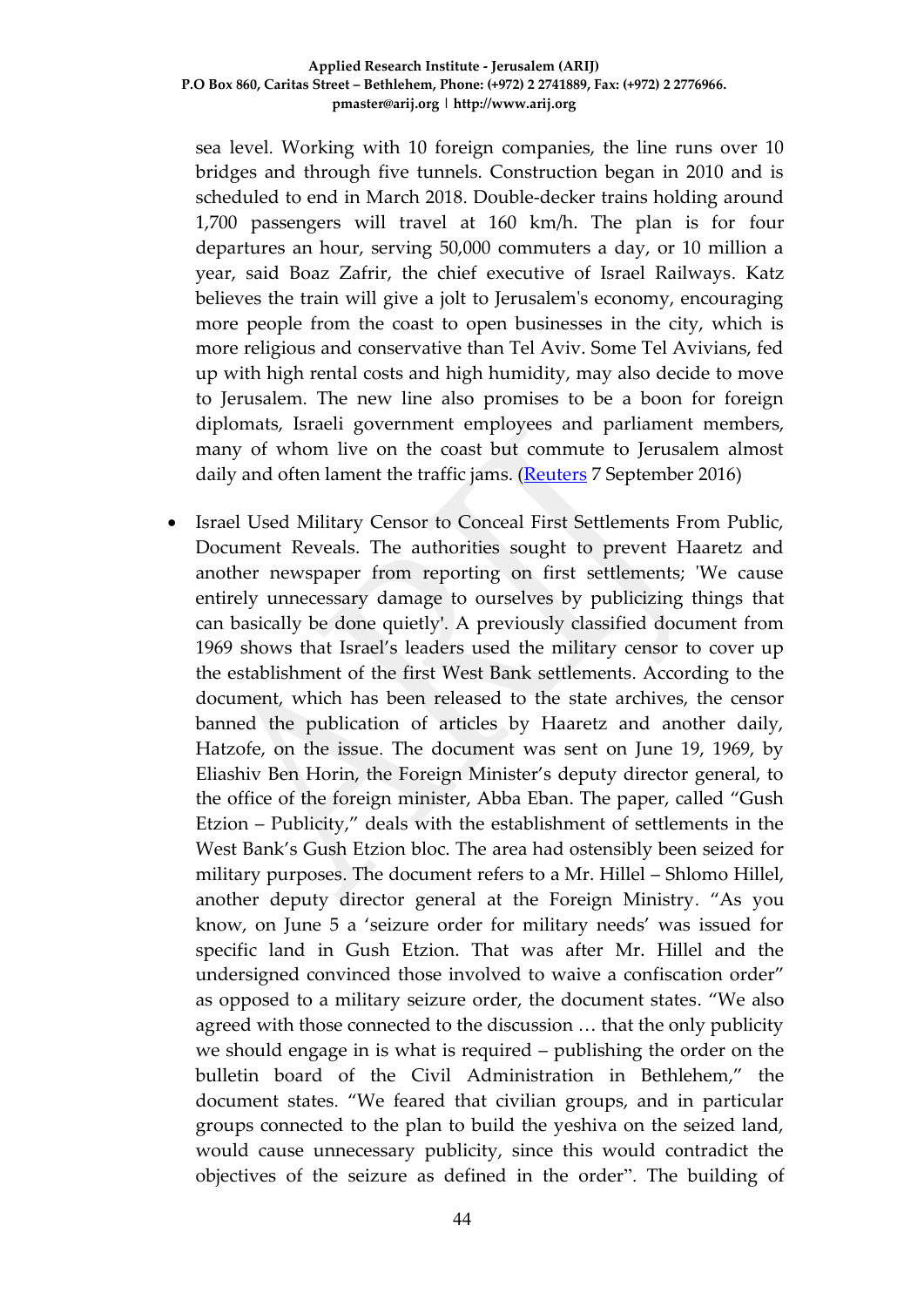settlements on areas ostensibly seized for security needs was very common in the settlement movement's early days. It was designed to bypass international law, which banned the building of civilian structures in occupied territory. In the document, Ben Horin notes that information on the deception had reached the newspapers, so the military censor prevented publication. "Now Mr. Hillel is saying that Hatzofe and Haaretz submitted lists to the military censor about civilian plans on the land that was seized 'for military needs' …. The seizure for military needs can easily be defended from a legal point of view," Ben Horin writes. "Civilian enterprises are another thing entirely. The censor did not pass on the two lists above but apparently will be unable to prevent the publication of such reports for long". A 1969 document revealing that Israel used the military censor to conceal the establishment of the first West Bank settlements. Ben Horin explains how the political leaders mobilized. "Hillel and I believe that there is a need for urgent and vigorous activity among the decisionmakers in order to prevent a situation in which, with our own hands, we cause entirely unnecessary damage to ourselves by publicizing things that can basically be done quietly," he writes. "We particularly recommend working with the interior minister so that he uses all his influence in the desired direction". The Akevot Institute for Israeli-Palestinian Conflict Research, which strives to expose archival materials, says the document proves the importance of releasing government documents. "To this day, various types of censorship and classification are preventing public access to millions of archival documents that could shed light on the development of the Israeli-Palestinian conflict," says the institute's executive director, Lior Yavne. "The Israel State Archives must stop the trend of increased interference by the military censor in the public's right to peruse the documents kept there". [\(Haaretz](http://www.haaretz.com/israel-news/.premium-1.740778) 8 September 2016)

 United States Announces \$38 Billion Israel Military Aid Package. Israeli, American officials to sign the 'largest pledge of bilateral military assistance in U.S. history' on Wednesday. The United States announced on Tuesday that an agreement has been reached with Israel on a \$38 billion 10-year military aid package for 2019 through 2028. Senior officials from both sides will sign the agreement on Wednesday in a ceremony in the Treaty Room at the State Department in Washington at 9 P.M. (Israel time). "This memorandum of understanding constitutes the single largest pledge of bilateral military assistance in U.S. history," said the State Department in its announcement of the agreement. U.S. National Security Adviser Susan Rice will attend the signing ceremony, but the agreement is expected to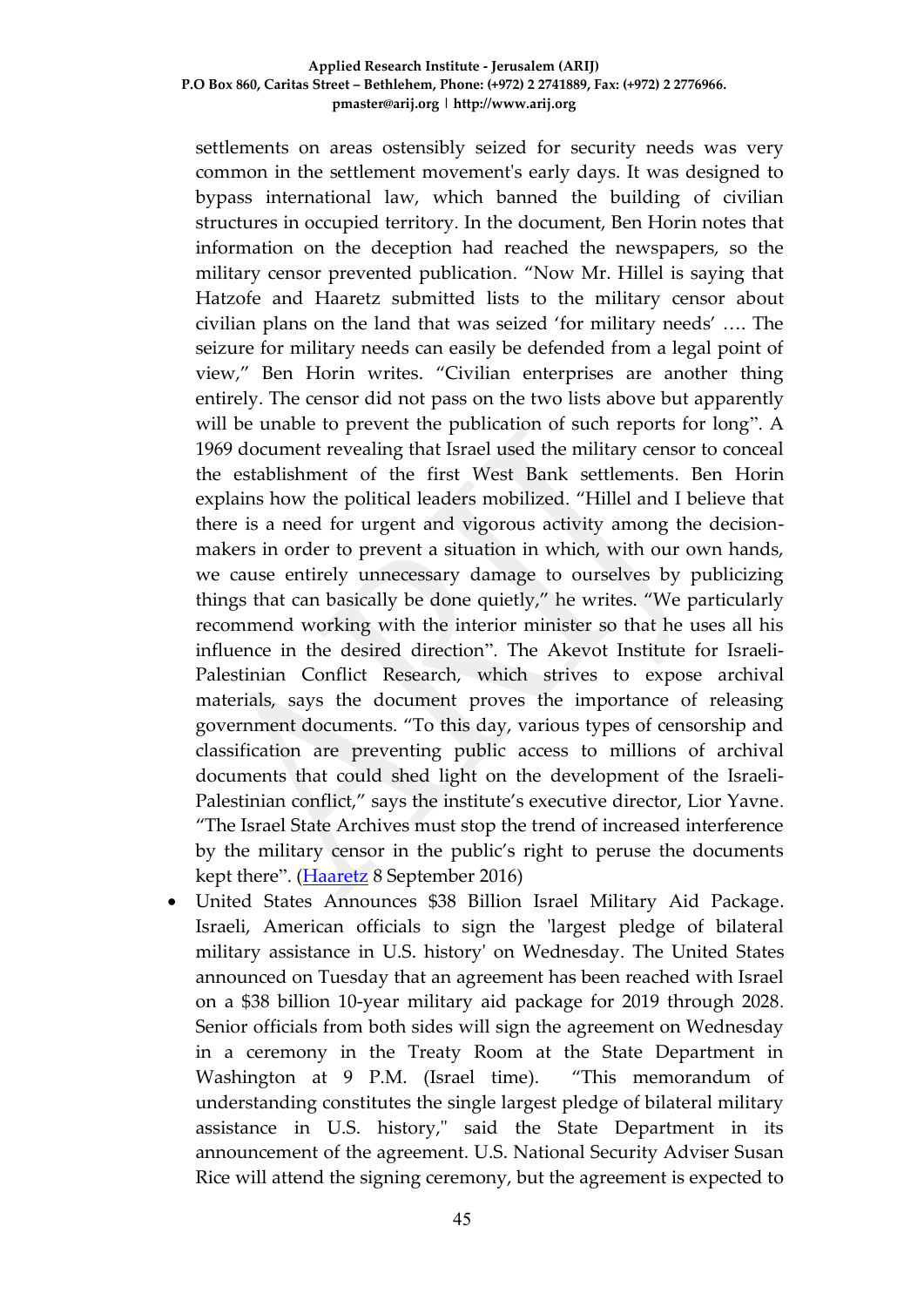be signed by Undersecretary of State for Political Affairs Tom Shannon on behalf of the United States. Jacob Nagel, acting head of Israel's National Security Council, landed in Washington D.C. on Tuesday. He is expected to sign the agreement on the new military aid package with the United States on Israel's behalf. Also attending the signing ceremony will be Israeli Ambassador Ron Dermer. A senior Israeli official said it was likely that Netanyahu and Obama will talk on the phone after the deal is signed on Wednesday. It was still unclear if the two will meet on the sidelines of the UN General Assembly next week in New York . The senior official said that despite the criticism of Netanyahu's conduct over the nuclear deal with Iran, the deal has seen an increase of American aid to Israel. According to him, though Israel demanded \$4.5 billion annually during the negotiations, it was expected that the sides would compromise on a lower sum. "Against the backdrop of significant cuts in the U.S. budget, we got an increase of defense aid to Israel," the official said. "The credit for closing the deal goes to the prime minister and to the person who ran the negotiations, acting National Security Adviser Jacob Nagel". The agreement, which the two countries have been negotiating since November 2015, the United States will provide Israel with \$38 billion in military aid over 10 years, \$5 billion of them to be dedicated to the development of missile defense systems. Nagel left Israel for the U.S. Monday night after meeting with U.S. Ambassador to Israel Dan Shapiro. The meeting dealt with the final details of the agreement, such as the way the agreement would be announced etc. The old military aid agreement, which ends at the end of 2018, totaled \$30 billion over a decade or an average of \$3 billion annually. That being said, the actual military aid the U.S. transferred to Israel was greater due additional aid approved by Congress following requests by Israel. Over the last few years Congress approved an additional \$500 million annually to be added to the original base sum, which made the total amount of military aid transferred to Israel annually approximately \$3.5 billion. The new military aid deal is expected to total about \$38 billion over a decade, or an average of \$3.8 billion per year. This amounts to the largest increase ever in U.S. aid to Israel . The sum of the new agreement is significantly lower than what Prime Minister Benjamin Netanyahu had sought. When negotiations started, Netanyahu asked to increase the aid to \$4.5 billion a year, or \$45 billion over ten years. Taking into account aid supplements approved in the past by Congress, the new aid agreement effectively increases the annual aid budget by only about \$300 million. Netanyahu gave in to a series of American demands under the new agreement, including a significant limitation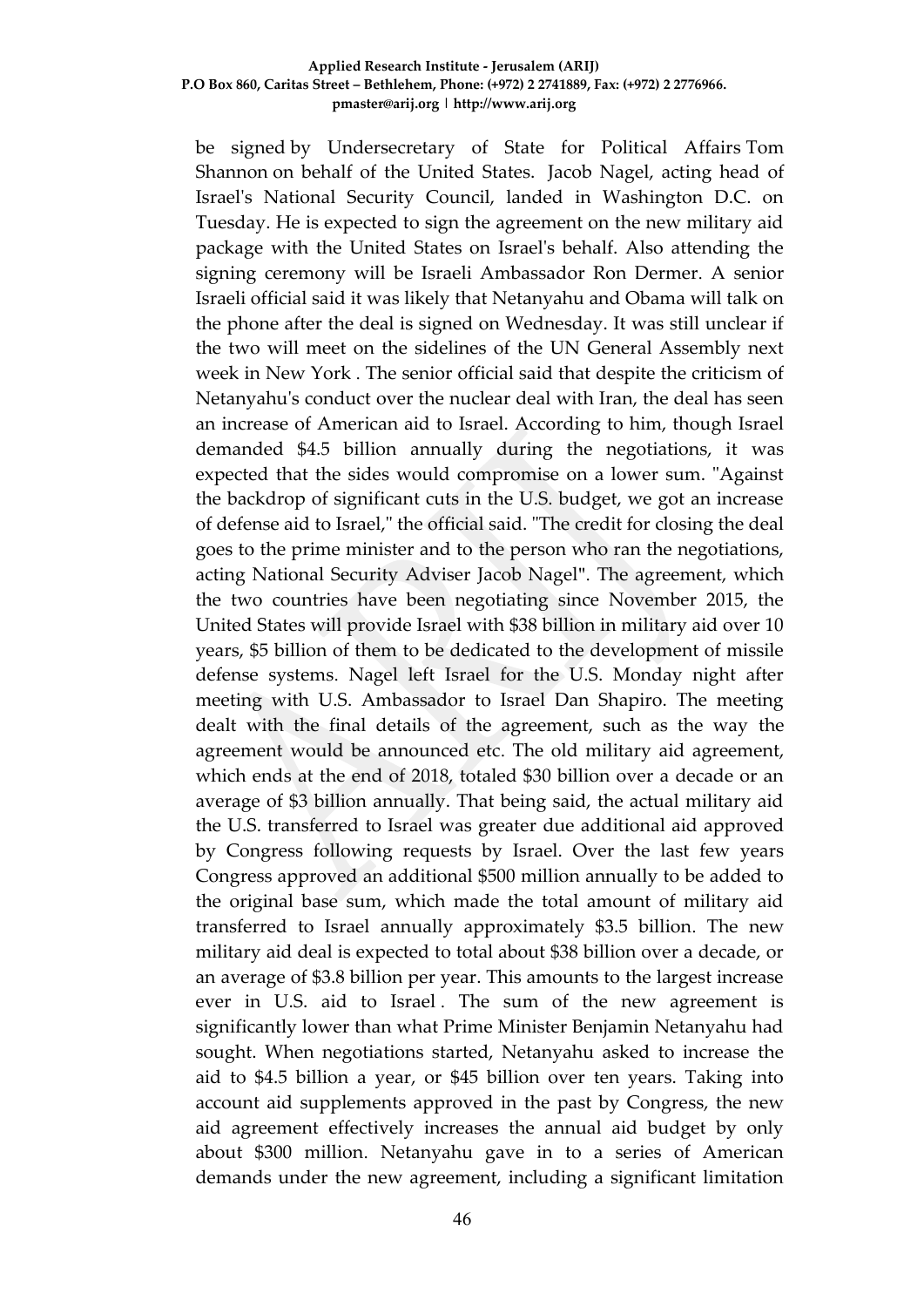on Israel's ability to ask Congress for supplemental aid. One of the annexes to the agreement is an official letter by the Israeli government containing a commitment not to hold any contacts in the coming decade with Congress about any increased aid for development of missile defense systems. The Israeli commitment letter is in addition to another qualifier, which is that Israel may request an aid increase in the event of an emergency such as war. In addition, Netanyahu has agreed to end an arrangement that permitted Israel to use 26 percent of American aid money to purchase equipment from Israel's military industries within six years of the aid deal going into effect, and to use 13% of American aid money to buy fuel for the IDF. Under the new agreement, Israel will have to spend all its American aid money on purchases from U.S. military industries. Negotiations for the aid package began in November 2015. President Barack Obama had proposed to Netanyahu to start the talks some six months beforehand, but Netanyahu refused and prevented the start of talks for some months, while he was seeking to thwart a nuclear agreement with Iran. Netanyahu agreed to start talks on the aid package and upgrading the IDF's capabilities only after he failed in his efforts to thwart the deal with Iran. [\(Haaretz](http://www.haaretz.com/israel-news/1.741838) 13 September 2016)

 Israeli politicians renew push to retroactively legalize 2,000 settler homes. MK Hotovely said bluntly that those who say that there are legal issues with the bill are "lying." Right-wing politicians are resuming a legislative effort to retroactively legalize some 2,000 unauthorized settler homes, including 40 in the Amona outpost ordered demolished by the High Court of Justice by December 25. "There is no legal impediment to passing such a law" Deputy Foreign Minister Tzipi Hotovely (Likud) said Monday night to a gathering of Likud activists in Amona on the importance of approving a bill, called the "Regulations Act," that would comprehensively deal with the issue. MK Yoav Kisch (Likud), who co-chairs the Land of Israel caucus, pledged that "the Regulations Act will pass three readings in the Knesset during this upcoming session." Lawmakers had backed away from actively trying to pass the bill after Attorney-General Avichai Mandelblit stated the legislation was unconstitutional. Prime Minister Benjamin Netanyahu has preferred to tackle the issue of unauthorized settler homes outside the Knesset by advocating a piecemeal approach by the Higher Planning Council, which has retroactively legalized settler homes in specific communities as part of the normal planing process. Lawmakers have argued that Netanyahu's approach is perilous, because it allows left-wing groups to petition the High Court of Justice against such building. The High Court order to demolish the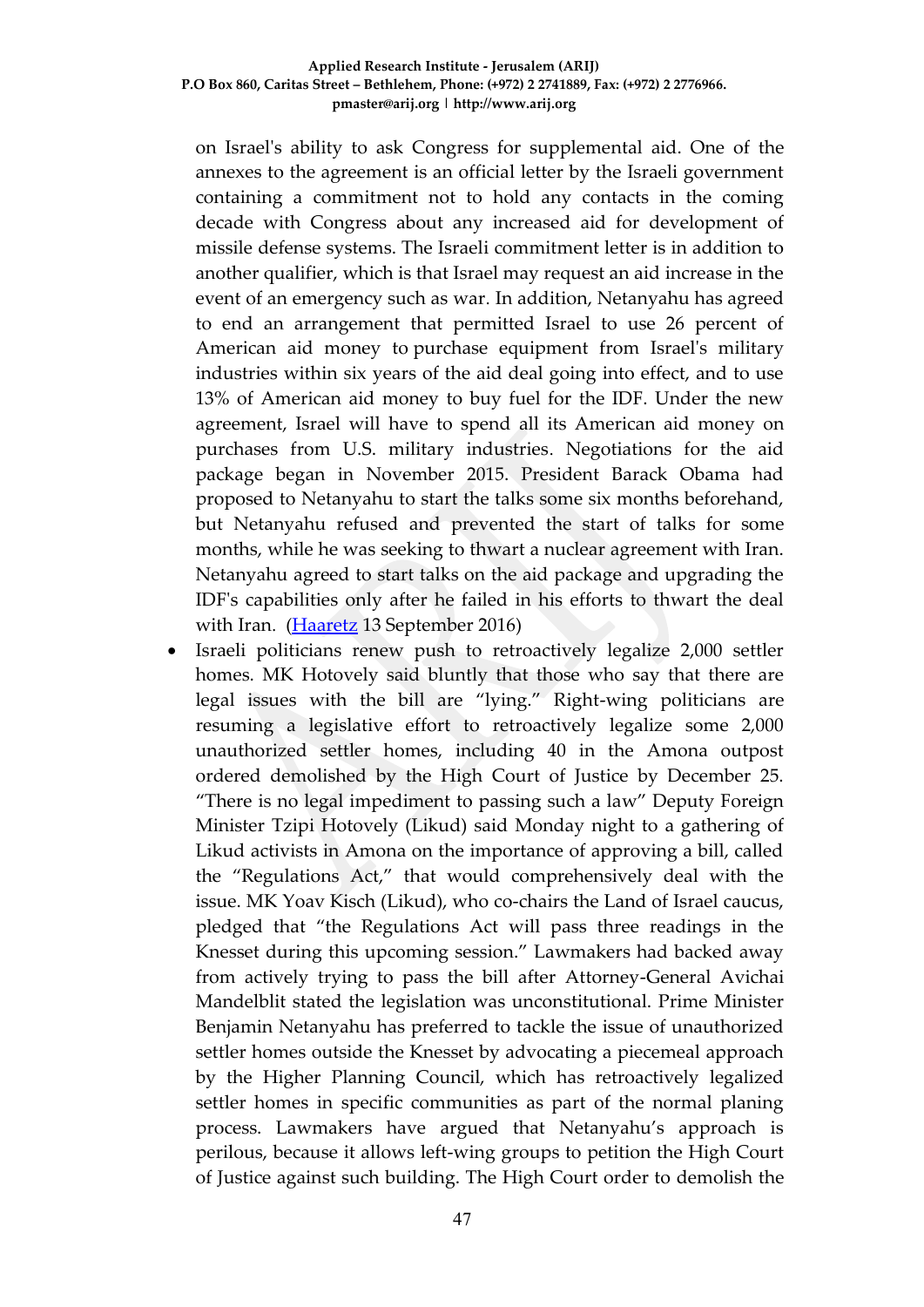Amona outpost in December and nine homes in the nearby Ofra settlement in February had sparked the legislative debate. A plan put forward by Defense Minister Avigdor Liberman to relocate the Amona outpost to a nearby tract of land was derailed when a dozen Palestinians last week came forward to claim ownership of the tract. While Liberman was pledging Monday night to uphold the court's ruling with regard to Amona when speaking with students at Ariel University, the Likud politicians declared in Amona that the only option before them is legislation, even if this means going against Mandelblit. Hotovely said bluntly that those who say that there are legal issues with the bill are "lying." The bill deals with all unauthorized settler homes in Judea and Samaria. In cases where the structures are built on private Palestinian property, such as in Amona or Ofra, it would compensate the landowners. "Attempts to solve this problem through other legal tools have failed. The other option that is left here is legislation," Kisch said. He added that the bill would "provide justice to the settlers and to [Palestinian] landowners, in the event that they have been harmed." Hotovely said that the intent of the law corresponds with the political stance of the government. There is no connection with this issue and the 2005 demolition of 25 settlements, of which 21 were in Gaza, Hotovely said. "This isn't Netanyahu's fault. He hasn't taken a decision to uproot homes. We are talking about an issue that can be resolved legally, without World War III. This isn't a diplomatic issues, it's a political one," Hotovely said. Mandelblit has the legal tools to deal with unauthorized settler construction even without the regulations bill, she said. "In all this it is important to remember that this is the most right-wing government in Israel's history. Those who want to support this initiative do not have to attack Netanyahu. We have a wonderful government." She noted that, among other things, it is working to remove the term "occupation" from the international dialogue about Israel. MK Yehuda Glick (Likud) urged those at the gathering to take action to save Amona and to legalize the unauthorized homes in Judea and Samaria. "The Regulations Act must pass the Knesset," he said. Should that fail and should Amona fall, he said, Netanyahu must approve new building as a compensatory measure as a step toward the final goal, which is "to impose full Israeli law [annexation] on Judea and Samaria," Glick said. ([JPOST](http://www.jpost.com/Arab-Israeli-Conflict/Israeli-politicians-renew-push-to-retroactively-legalize-2000-settler-homes-467615) 13 September 2016)

 **Peace Now Settlement Watch: 40% Increase in Construction Starts in the Settlements in the First Half of 2016.** The Israeli Central Bureau of Statistics (ICBS) published its data on construction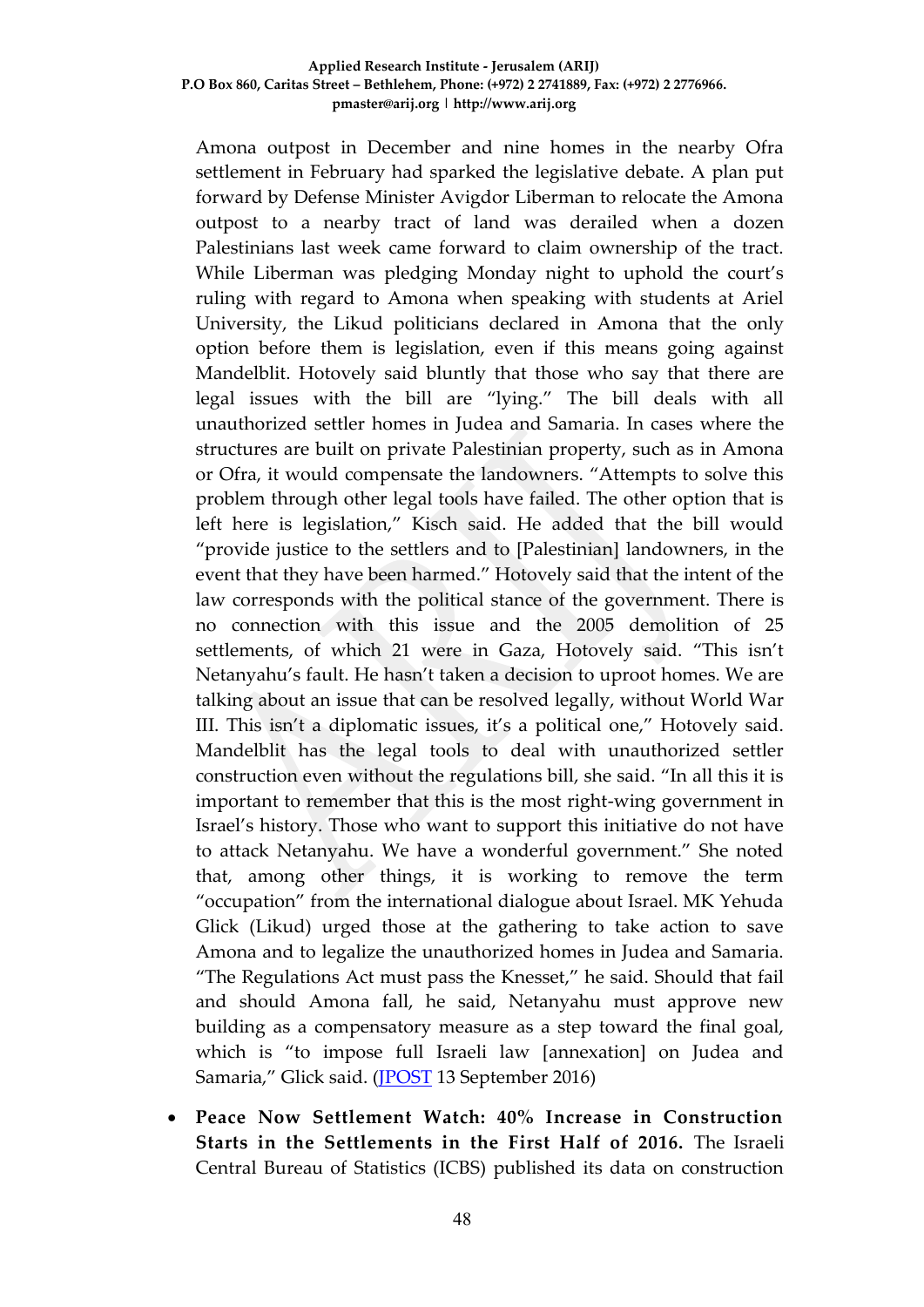starts earlier today. The Data shows that in the first six months of 2016, 1,195 housing units started to be constructed in the settlements. This is an increase of 40% in comparison to the previous six month (July-December 2015), during which 850 housing units began to be constructed. In contrast, a 3% decrease in construction starts was noted in Israel proper (23,691 housing units in the first half of 2016 as opposed to 22,898 housing units in the second half of 2015). **[\(Peace](http://peacenow.org/entry.php?id=20518#.V9o6m_l96M8)  [Now](http://peacenow.org/entry.php?id=20518#.V9o6m_l96M8) 15 September 2016)**

- Israeli weekly newspaper of "Kool Ha'ir" revealed that the Israeli Planning and construction committee in the Israeli Municipality of Jerusalem approved to submit a new plan to build 450 new housing units in the illegal Israeli settlement of Gilo, south of Jerusalem city. Noted that the 450 new housing units came within a plan to build 900 new housing units at the western part of Gilo settlement in additional to the construction of commercial and public buildings, open areas and public parks. (Al-Quds 19 September 2016)
- Likud Hits New Low With Efforts to Save an Illegal West Bank Outpost. No Likud minister will tell settlers the facts: There will be no law to retroactively legalize settlements built on privately owned Palestinian land, and the illegal Amona outpost will be evacuated. The radicalization that has swept the Likud over the last decade, ever since its elected representatives were hijacked by right-wing extremists from West Bank settlements and outposts, received mind-boggling expression this weekend: 25 of the ruling party's 30 Knesset members, about half of them ministers or deputy ministers, signed a "petition" urging enactment of a law to bypass High Court of Justice rulings mandating the evacuation of settlements and outposts built on privately owned Palestinian land. The so-called "formalization bill" would allow such land to be retroactively seized for the benefit of Jewish construction. It's parliamentary hooliganism par excellence, for the glory of the illegal outpost of Amona. This is no more than a sorry joke, a tasteless parody by a ruling party that has lost all shame and divested itself of any vestige of responsibility, norms and statesmanship. Since when do ministers sign petitions? And who exactly are they addressing in this letter? The prime minister? The ministerial committee for legislation, on which they sit? Or perhaps it's meant for the heads of the powerful settler lobby, to whose tune they dance like frightened slaves whose evil master fires bullets between their legs? Actually, he doesn't need to shoot – holding the gun is enough. The moral, constitutional and political nadir reached by Likud – which has been in power for most of the last four decades, including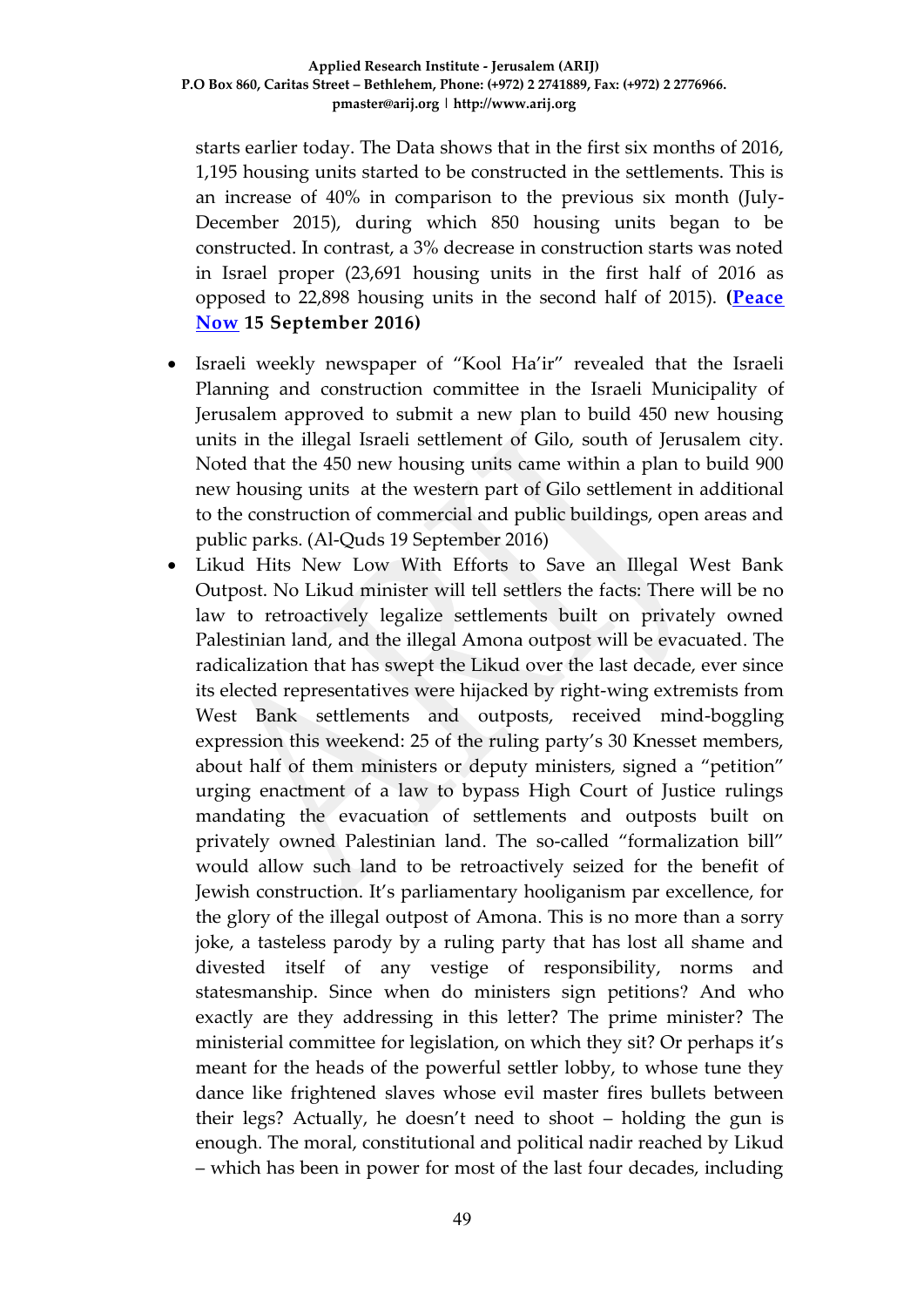the past seven years – is underscored by the behavior of two of its coalition partners. Suddenly, Likud is the government's extreme-right flank. To its right lies, perhaps, only the Tekuma faction of Habayit Hayehudi, a faction comprised of MKs Uri Ariel and Bezalel Smotrich. Defense Minister Avigdor Lieberman, who heads Yisrael Beitenu, told a conference in the settlement of Ariel last week that there's no way to prevent Amona's evacuation in light of the High Court ruling. Education Minister Naftali Bennett and Justice Minister Ayelet Shaked, who lead Habayit Hayehudi, are keeping mum; they, too, understand that the die is cast. They also understand that the proposed law is nothing but an end-of-days delusion whose chances of passing the Knesset are slim to none. Even if, by mistake, it manages to obtain a majority, the High Court will immediately overturn it, because as Attorney General Avichai Mendelblit said, it's patently unconstitutional. Not one Likud minister has yet found the courage to tell the settlers what's clear as day: There will be no such law. Amona will be evacuated and razed, because its houses were built in sin on Palestinian-owned land. And the same fate will befall other settler houses built in violation of the law. When almost all the party's senior members – including Knesset Speaker Yuli Edelstein and moderate ministers Gila Gamliel and Yuval Steinitz – are lining up behind the most extremist position, someone like MK Benny Begin, who is second to none in his commitment to building in the territories but is equally committed to upholding the law, sounds like the radical left. "This isn't a formalization law, but a robbery law," Begin told Israel Radio yesterday. "Anyone with eyes in his head who wants to deal fairly with others must reject such a bill without awaiting guidance from the attorney general". The bill, which the Knesset rejected by a large majority four years ago, is so stupid and absurd that it begs the question, What's happening to this party? What are they afraid of? Let's say Tourism Minister Yariv Levin, a jurist, had explained to the settlers that there's zero chance of the law passing. What would happen to him? They wouldn't vote for him in the primary? Or Transportation Minister Yisrael Katz, who in his dreams is already sewing new curtains for the prime minister's residence – if he hadn't signed this ridiculous petition, would the settlers refuse to vote for someone who has paved roads to their settlements? And what about Public Security Minister Gilad Erdan, who's responsible for law enforcement? In sports terms, the score is 25-0 – zero for leadership. If they sign a petition in favor of this law, there's no delusion they won't sign onto if the settlers and the far right demand it. This is the face of Likud in 2016. A little reminder: A decade ago, during the 2006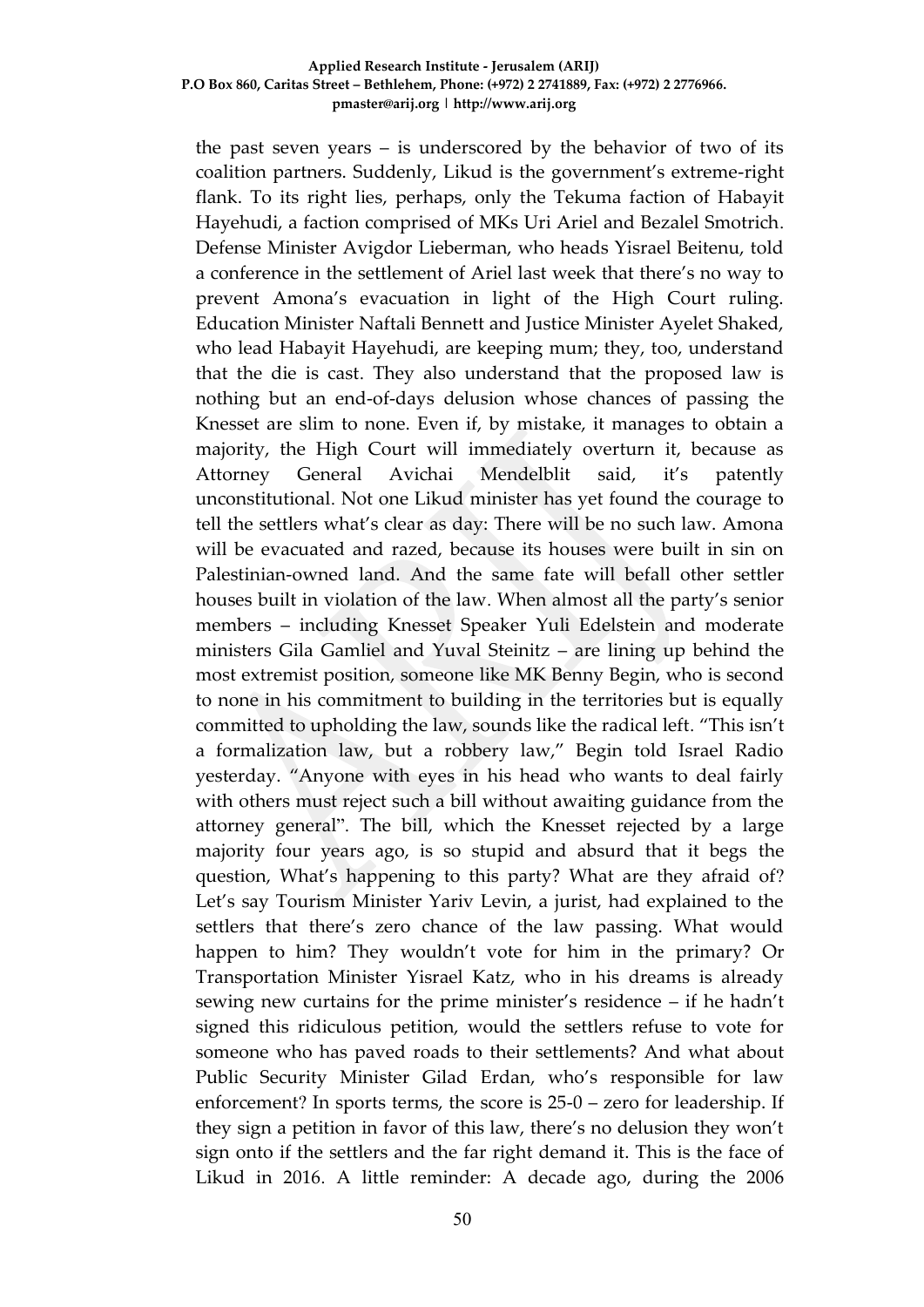campaign, bulldozers demolished other houses in Amona on the High Court's orders. Not one Likud MK back then went to the outpost to demonstrate support or clash with the police. Today, to get Likud MKs down from the rooftops of Amona, we need Lieberman and Bennett – the ones who ascended the rooftops to protest the demolition of illegal houses in Beit El. [\(Haaretz](http://www.haaretz.com/israel-news/.premium-1.742802) 19 September 2016)

 Israeli Kibbutz Evacuates Private Palestinian Land It Used to Farm. The owners of the land are on the other side of the security barrier and may not be able to access it. Kibbutz Merav in the north of Israel has evacuated 1,000 dunams (250 acres) of private Palestinian land farmland it had been cultivating since the 1980s, the State Prosecutor's Office reported to the High Court of Justice on Tuesday. Responding to a petition by residents of the Palestinian village of Tubas in the northern Jordan Valley, the prosecution told the court that "after long discussion with the kibbutz, the Israel Lands Authority and the kibbutz signed an agreement in which the kibbutz evacuated all the lands that were the subject of the petition". Kibbutz Merav is located within the Green Line on the slopes of Mount Gilboa, overlooking the eastern part of the Jezreel Valley. Haaretz reported in 2013 that the then-Israel Lands Administration had admitted to illegally giving private Palestinian land to the kibbutz, which continued to cultivate it over the years. The land in question is located east of the pre-1967 border, but west of the security barrier. Even though it has now been evacuated, the land's Palestinian owners still do not have access to it. The prosecution informed the court that it would act to have the land declared a "seam line area," which "would make access for the owners of the land possible for the purposes of cultivation, subject to security considerations". The petitioners, for their part, are not making do with the statement to the court and are considering petitioning for the security fence to be moved. "The reason for the construction of the fence where it is was apparently because the state believed this area was part of the kibbutz. We are considering asking the court to take out the fence in this area," to allow the owners access to their land, said their attorney, Tawfiq Jabarin. Jabarin, who said he believed the kibbutz received monetary compensation for evacuating the land, added that his clients were considering suing for damages. Dror Etkis, a left-wing activist who studies the settlements in the West Bank, said that although the kibbutz started working the land only in the 1980s, the landowners were actually barred from their land in the 1970s. He said he believed the state would have to compensate the owners. "A proper country that had expelled people from their land for over 40 years, would get down on its knee and ask forgiveness and offer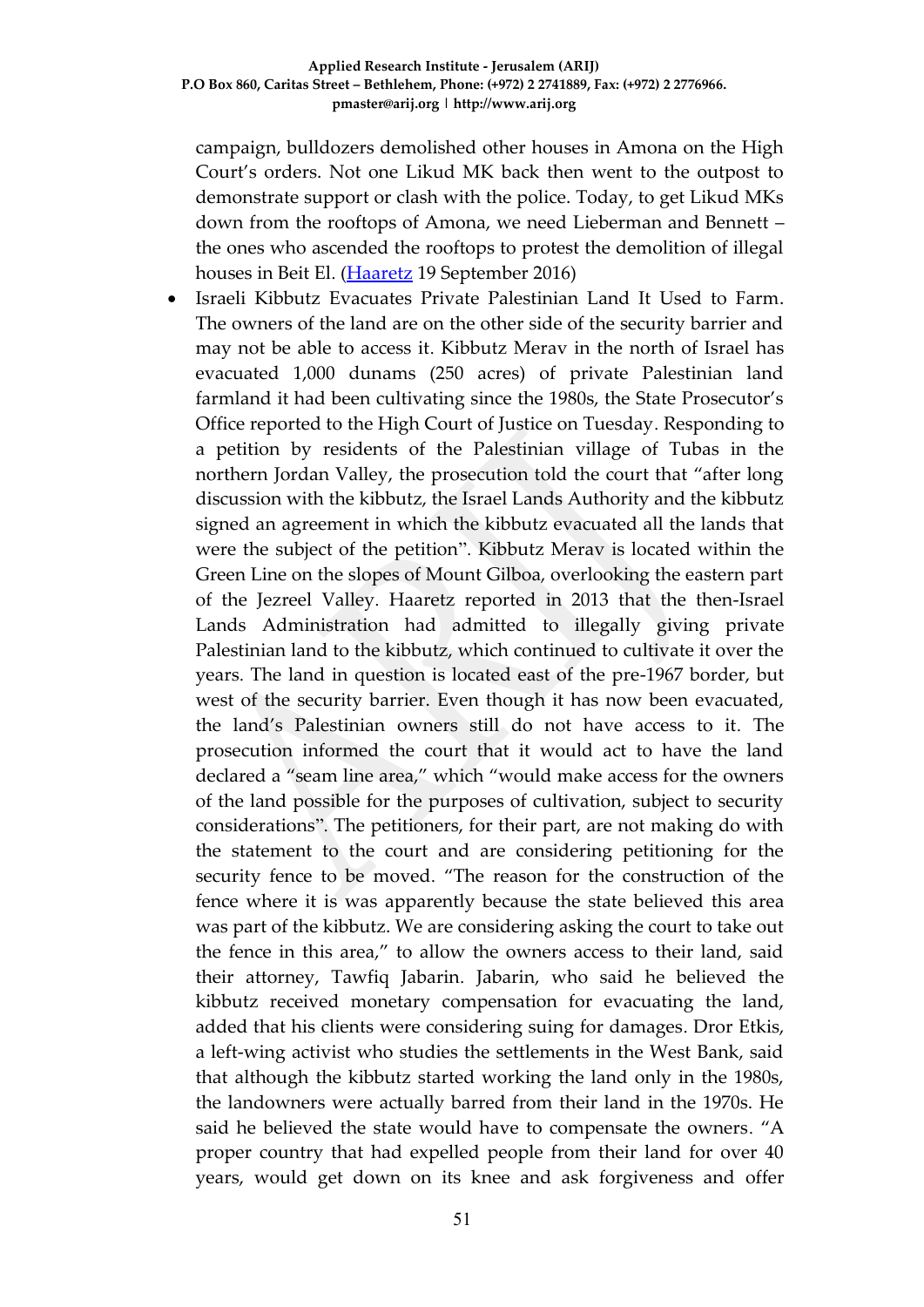generous compensation. In the Jewish state, Palestinian property is forfeit and so not only is there no need to apologize, but it is recommended that they continue to take away their rights," he said. Kibbutz Merav confirmed that it had evacuated the land and said that they were still in negotiations with the state over compensation. Evacuation of the land had caused major economic damage, kibbutz business manager Nitzan Aviran told Haaretz. "We turned that into excellent land; we raised the most complicated crops agriculturally speaking – carrots, bananas, garlic and onions," Aviran said, adding, "I don't want money, I want land. That is what my people know how to do. What will I tell these people? There are people here who are 45 or 50 years old and this is what they've been doing their whole lives". According to Aviran, the Palestinian landowners would not get access to the land in any case. "That whole bunch of 44 farmers, they won't work the land. We aren't the ones who decided where the fence would go. So we won't have the land and the farmers would be able to work it, I wish they could but I don't believe they can". [\(Haaretz](http://www.haaretz.com/israel-news/.premium-1.743335) 21 September 2016)

- Israeli District Planning and Building Committee in Jerusalem Municipality approved for deposit a plan (TPS 111203) that would expand the settlement of [Ramot](http://www.altro.co.il/uploads/252/File/Greater%20Jerusalem%20Eng%202015.jpg) north toward the Bir Nabala enclave enclosed by the Separation Barrier. The plan calls for construction of a school, kindergarten, synagogue and sports facilities on an area of 6.5 dunams. The parcel is adjacent to land designated for 201 housing units under TPS 192815 – approved for deposit in August 2015 but not yet advanced – which would also expand the built-up area of Ramot north in the direction of Bir Nabala. (IR-Amim 22 September 2016)
- Gilo Building Permits on Tomorrow's Local Committee Agenda. Ir Amim is now able to confirm that approval of building permits for a total of 68 units in three buildings in the area of the Gilo Western Slopes plan is on tomorrow's Local Planning and Building Committee agenda. After tenders for 708 units under the Gilo Western Slopes plan (TPS 13157) were published but failed to attract bids, the minimum bid threshold was reduced in April 2014, the announcement of which is widely thought to have been the final straw in the Kerry led peace process. The ground has already been leveled in the area of the plan and infrastructure building is in progress; once building permits are secured, construction can be launched. In late July, Ir Amim reported the Israel Land Authority's announcement of 4 tenders in East Jerusalem, including a new tender for 89 housing units in Gilo. The tender was announced one week after the Gilo Southern Slopes reparcelization plan (TPS 175505) for 770 housing units – out of a larger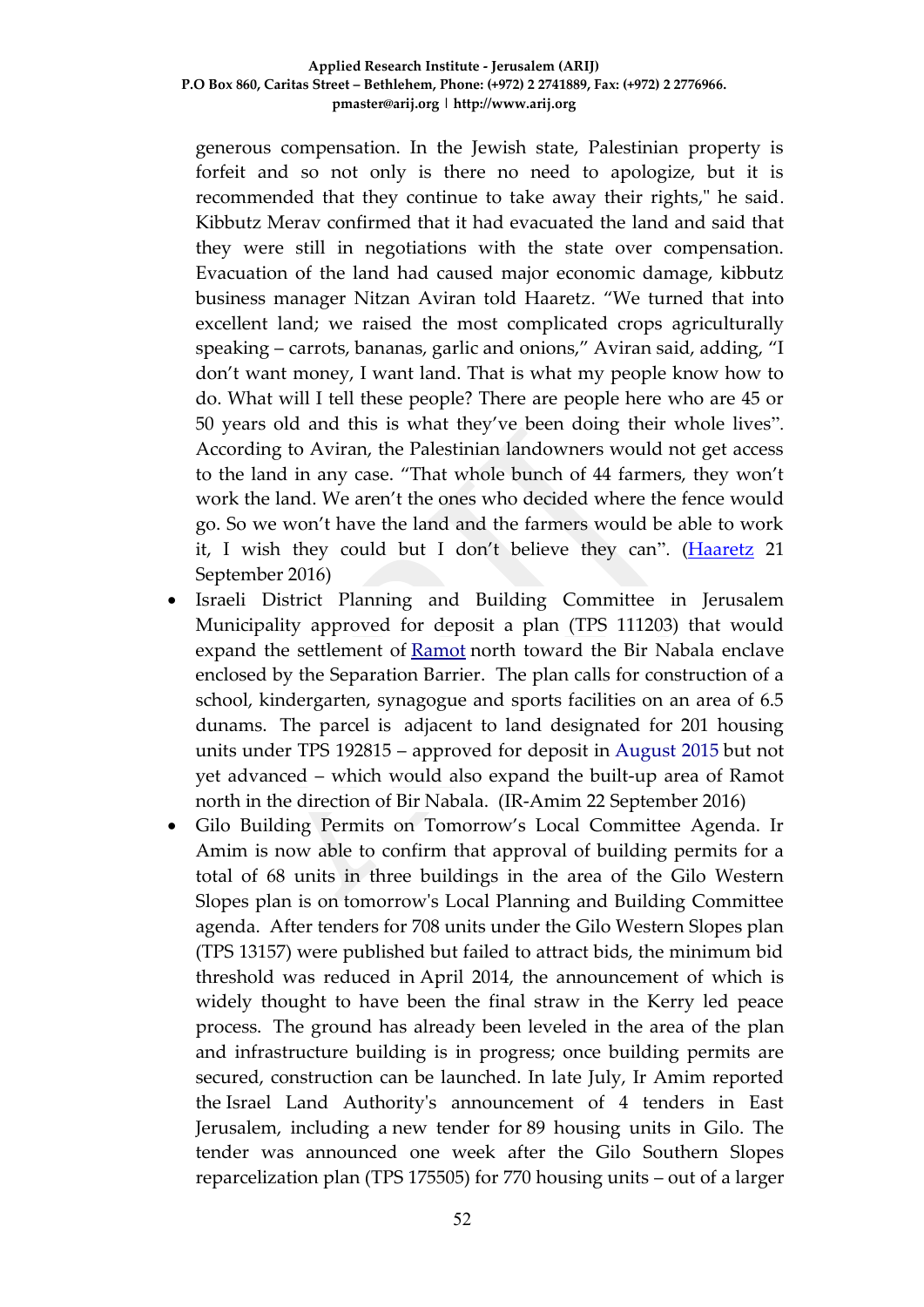plan for a total of 1,241 – was deposited for public objections. [The Gilo](http://www.altro.co.il/uploads/252/File/Greater%20Jerusalem%202016-small.pdf)  [Western Slopes and Gilo Southern Slopes plans](http://www.altro.co.il/uploads/252/File/Greater%20Jerusalem%202016-small.pdf) were approved in 2012 for a total of 2,037 housing units that would expand the neighborhood westward in the direction of al-Wallajeh and southwest in the direction of Beit Jala. A third plan for the neighborhood, comprising 100 housing units next to the neighborhood of Beit Safafa, was also approved. Together, these three plans represent a potential increase of 23.5% in the number of housing units for approved plans in the neighborhood. The unchecked expansion of Gilo is one part of a coordinated series of developments along the southern perimeter of East Jerusalem, including burgeoning development in Har Homa; approval of Givat Hamatos; erection of a six-lane highway that serves as the final link in a continuous strip of roadway connecting the outlying settlement blocs of Gush Etzion and Givat Ze'ev to the city; and insulation of al-Wallajeh by the Separation Barrier and Emek Refamim National Park. Collectively, these trends amount to the near complete consolidation of Israeli control of the southern perimeter of East Jerusalem, further dislocating East Jerusalem from the West Bank and eroding the viability of the two state solution. (Ir- Amim 22 September 2016)

 FIFA condoning football on 'stolen' West Bank land, rights group says. Human Rights Watch is calling for a ban on games in settlements, as Palestinians prepare for new protest moves at world body. Six clubs in the Israeli football league play in West Bank Jewish settlements, which are considered illegal under international law, the report said. By allowing games to be contested there, world football's governing body FIFA is engaging in business activity that supports Israeli settlements, Human Rights Watch (HRW) said in a report. It said this ran contrary to human rights commitments undertaken by FIFA. "By holding games on stolen land, FIFA is tarnishing the beautiful game of football," Sari Bashi, Israel and Palestine country director at the New York-based HRW, said in the statement. "Some of these games are played on land owned by individual Palestinians not allowed to access the area, while others are held on land belonging to Palestinian villages that the Israeli military seized and designated for exclusive Israeli civilian use," she told AFP. To comply with international law, she said, the clubs "need to move their games inside Israel." The Palestinians have long opposed the participation in the Israeli championships of the settlement clubs, which play in Israel's third, fourth and fifth divisions. FIFA is expected to discuss the issue at an October 13-14 meeting of its executive committee. "FIFA will continue its efforts to promote friendly relations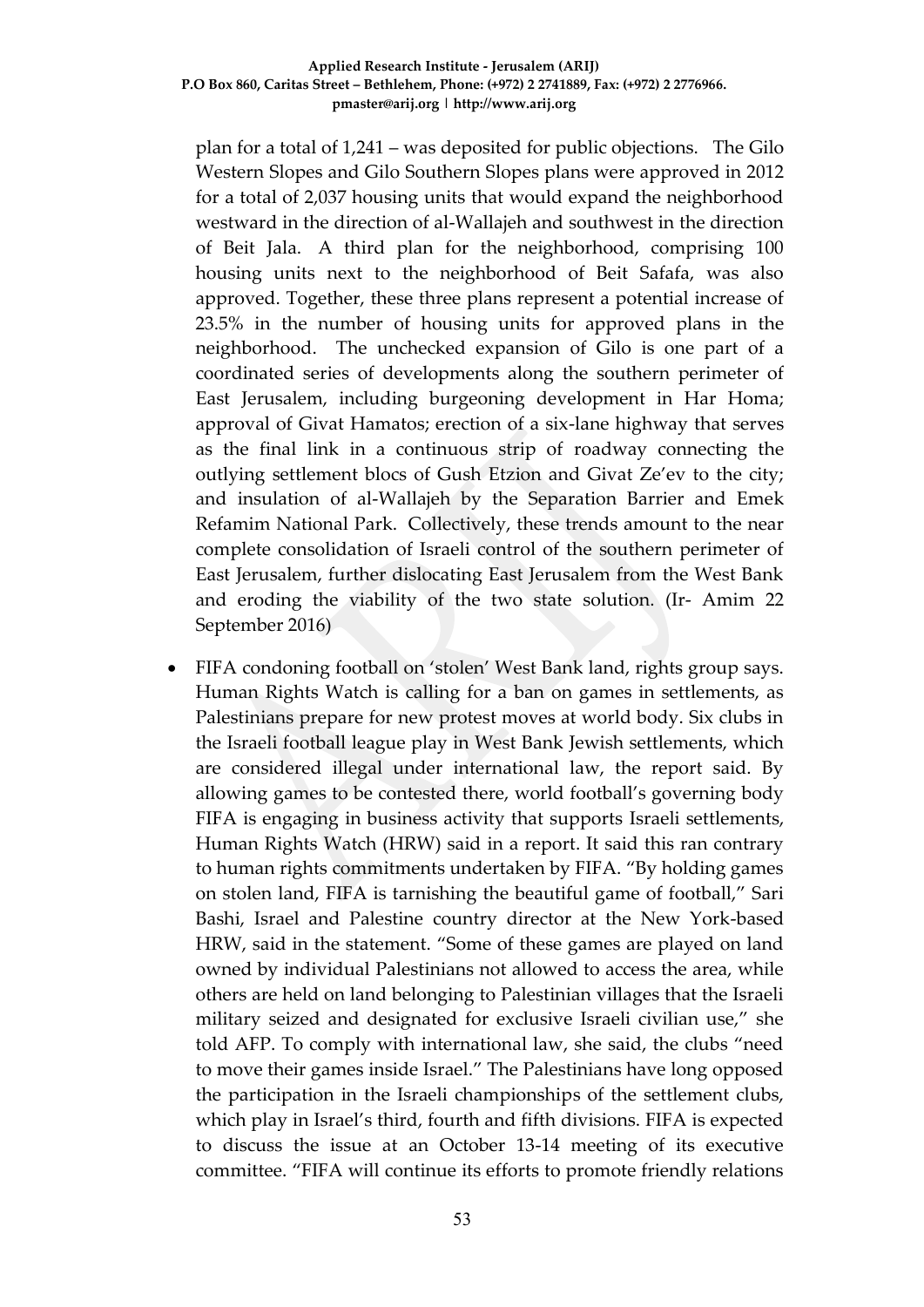between our member associations in accordance with FIFA statutes and identify feasible solutions for the benefit of the game and everyone involved," it said in a statement to AFP. The reaction of the Israel Football Association was that sport was being "dragged from the football field into a political one" but it had faith FIFA would deal correctly with the issue. It needed to focus on "developing and maintaining the game as a bridge connecting people and not as a wall that divides them," the association said. Palestinian Football Association (PFA) head Jibril Rajoub confirmed to AFP they had asked the Asian Football Confederation and European Union to take up the case and were hopeful FIFA's executive committee would support them. In theory, if the issue is not resolved, the PFA could renew its efforts to expel or suspend Israel from FIFA. Last year, it threatened to table a resolution calling on FIFA to suspend Israel over its restrictions on the movement of Palestinian players, in a move which also included a protest over the settlement teams. It withdrew the bid at the last minute and FIFA set up a monitoring committee to resolve the issue. The committee is due to submit its recommendations to the FIFA council meeting. Earlier this month, a group of 66 members of the European Parliament signed a letter calling on FIFA president Gianni Infantino to ban Israeli clubs based in settlements. The members cited UEFA's 2014 decision to ban Crimean football clubs from taking part in Russian competitions as a precedent for barring the settlement teams. [\(Time of Israel](http://www.timesofisrael.com/fifa-condoning-football-on-stolen-west-bank-land-rights-group-says/) 26 September 2016)

 Bennett: US Elections an Opportunity for Imposing Israeli Sovereignty. Habayit Hayehudi Chairman, Education Minister Naftali Bennett, on Tuesday morning told Israel time Israel should take advantage of the elections season in the US to impose Israeli law on Jewish communities in Judea and Samaria such as Ariel, Maale Adumim, Gush Etzion and Ofra. "It's time to take an active step instead of constantly being on the defensive," Bennett said. When told that while President Trump would probably endorse such a move, President Clinton would likely reject it, Bennet said, "We can't expect the world to be more Zionist than we are. We must be the ones initiating the action." Responding to a question about the world's reaction to such a move, Bennett noted that Labor Prime Minister Levy Eshkol did not cower before world opinion when he unified Jerusalem in 1967, nor did Likud Prime Minsiter Menahem Begin when he passed the law making the Golan Heights part of Israel. "I'm not suggesting it would be easy," Bennett said, "but we need to do that which is proper for us. We must chart our vision and we must start working to apply it." Bennett admitted that his party's line is in conflict with Prime Minister Netanyahu's call at the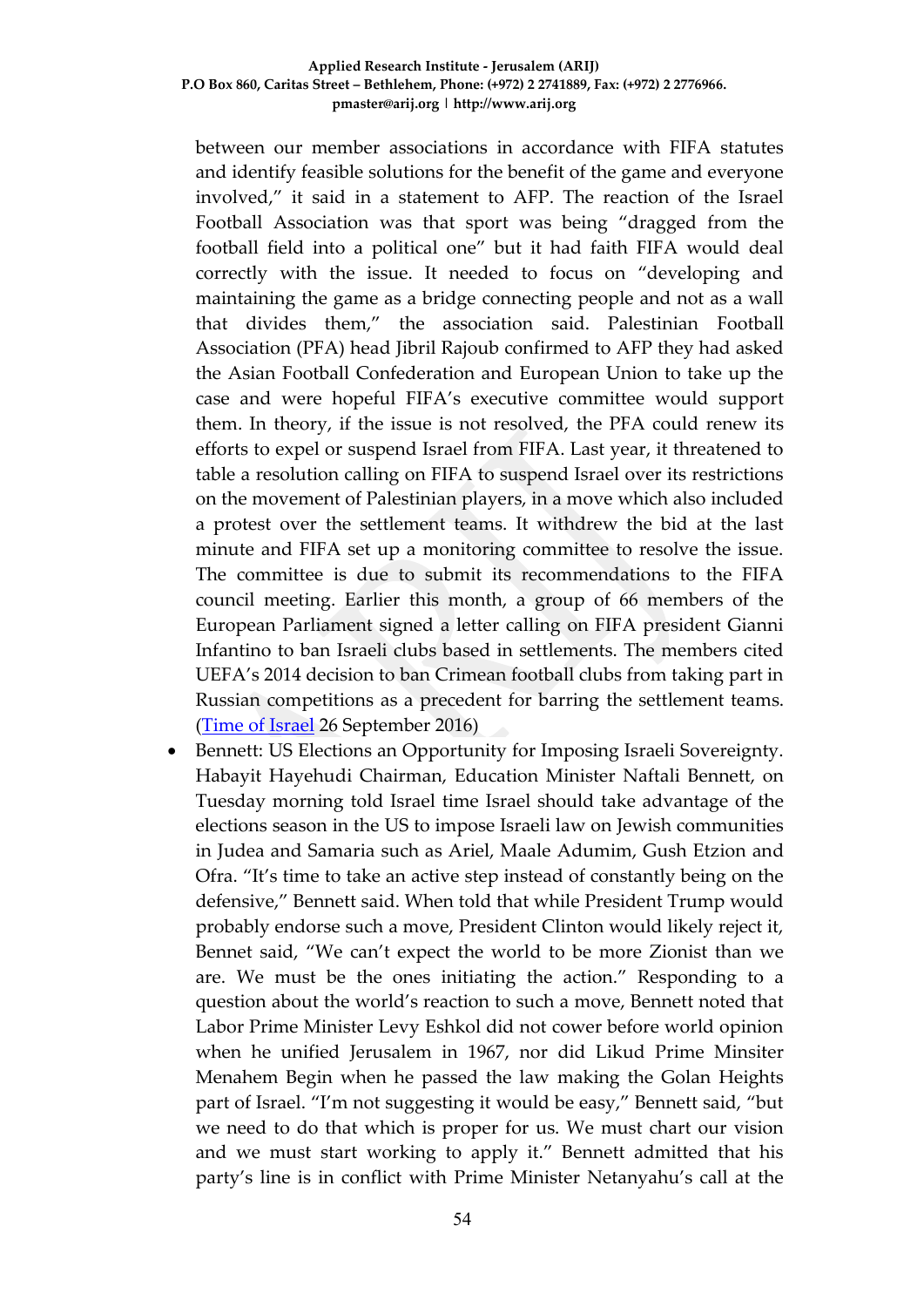UN for making the Two State Solution a reality. "Creating a Palestinian State along the 1967 border, with some swapping of territories, would be a horrendous mistake," he said. "Currently we only have eight seats in the Knesset. When we have 30 seats we'll be able to apply our entire agenda on this matter." When asked if he didn't think it was time to end the cycle of violence once and for all, Bennett suggested that so far violence has been the result of Israel handing over territory, and not from annexing territories. "When we handed over the Gaza Strip we got rockets; when we handed over Judea and Samaria we got the second intifada." "The rules in the Middle East are sometimes counterintuitive," Bennett said. "To maintain peace here, we must be very strong. As soon as you're too soft in this neighborhood, you catch a blow. When everyone around understands that we are determined not to hand over even one square inch, the appreciation for our position would only grow, and we'll see fewer conflicts and confrontations. They'll accept it." Regarding the issue of the Amona community, which the Supreme Court has ruled must be evacuated and demolished by early December, Bennett said, "We're working on it. Yesterday we launched a team of several judicial experts to examine several proposed alternatives, not just regarding Amona but concerning a long line of settlements in Judea and Samaria." "The Supreme Court must obey the law and must follow government policy," Bennett said, explaining that "in recent years, before Ayelet Shaked (Habayit Hayehudi) became Justice Minister, and before we were part of the government, unfortunately governments have gone to the Supreme Court and stated, 'Of course, we must demolish.' And so the high court responded, saying, 'Do go ahead and demolish.' They asked for extensions, but eventually the time expires. The high court very much relates to government policy. And we must turn this policy by 180 degrees, which we will do." Reminded that the AG Avihai Mandelblit is on the record as saying the proposed "Arrangement bill" to compel Arab claimants who can prove ownership over Jewish land to accept market value compensation, Bennett said, "Maybe that's what he's saying, and he is an advisor (the AG is also the government's legal counsel). When I was a hi-tech CEO I had legal counselors, but I made the final decisions. The government rules, the legal counselor gives legal advice. Usually we prefer to accept their positions, but on occasion we don't. Otherwise, the legal counselor becomes prime minister, which isn't what the citizens of this country want." "Otherwise, why waste our time having elections, let the legal counselors run the country," Bennett concluded. [\(Jewish Press](http://www.jewishpress.com/news/breaking-news/bennett-us-elections-an-opportunity-for-imposing-israeli-sovereignty/2016/09/26/) 26 September 2016)